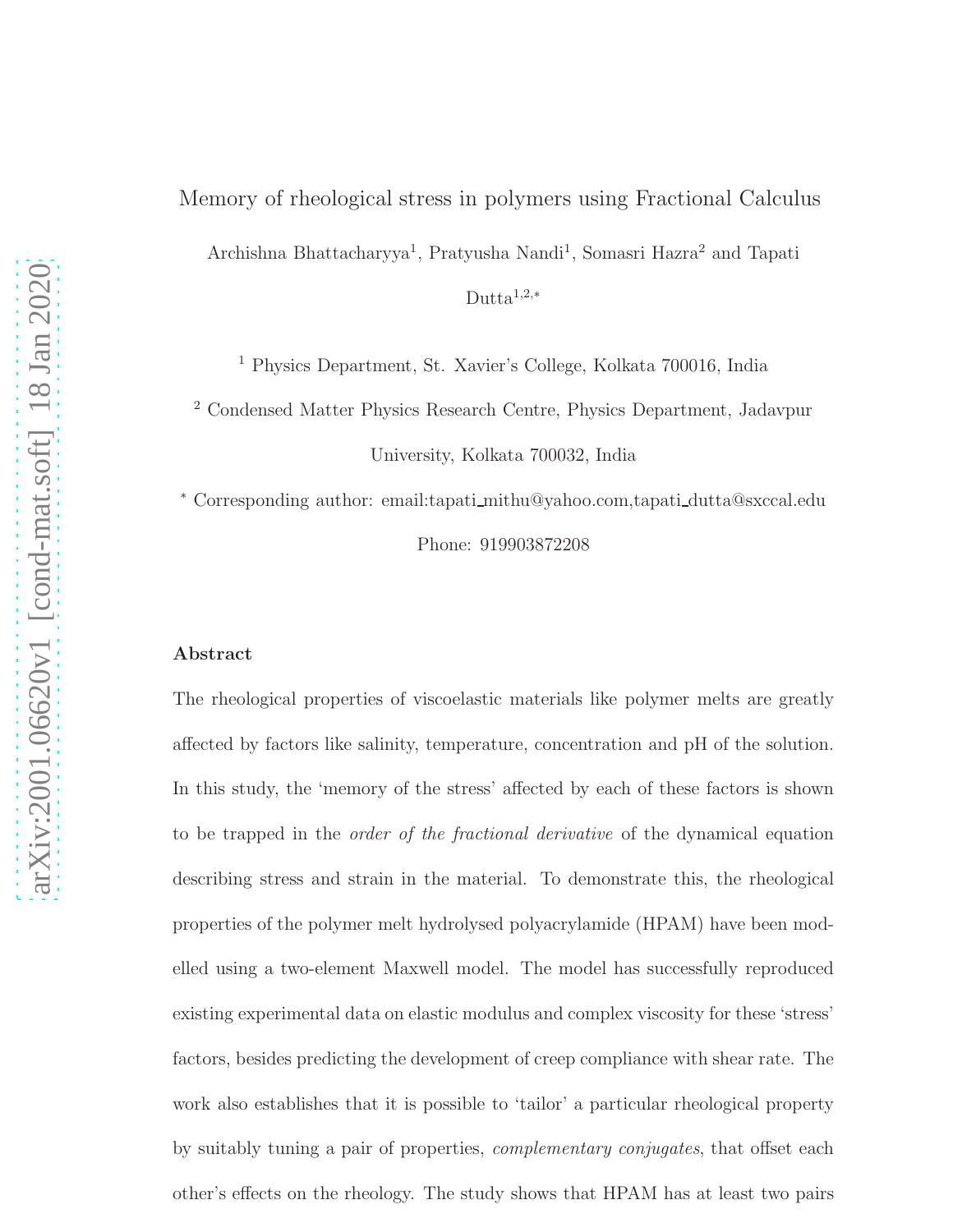of *complementary conjugates* in (i)temperature and pH, and (ii)concentration and pH. Further it is shown that the variation of viscosity with shear rate shows a power law behaviour for almost all variations in stress parameters. Our modelling using fractional calculus establishes that the fractional order derivative  $q$  which is recognised as a memory index to emergent phenomena, shows an inverse relationship with respect to the power-law exponent  $\alpha$ ; the higher the memory index q, the smaller is the power-law exponent  $\alpha$ .

Keywords: rheology, viscoelastic, memory, polymer, fractional calculus, modelling

# Introduction

Polymers have extensive industrial applications as adhesives for petroleum pipeline coating and the packaging industry, as a crude oil pour-point depressant, $^{1,2}$  displacement agents in oil recovery,<sup>3</sup> oil well cement modifier,<sup>4</sup> as rheology control additives in consumer products such as shampoos, creams, and in clinical medicine etc. Hence the study of their rheology becomes pivotal amongst complex fluids in general. The most important application of hydrolysed polyacrylamide (HPAM), which motivates this study, is in Enhanced Oil Recovery (EOR), a technique employed in the tertiary stage of oil recovery.<sup>5,3</sup> The generic term 'polymeric liquids' includes the entire spectrum of possibilities ranging from dilute polymer solutions, through concentrated solution regime to polymer melts.<sup>6</sup> The rheological properties observed in all of the above forms is attributed to long chain molecules and the length of the chain is the most influential property in determining their rheology among others. Another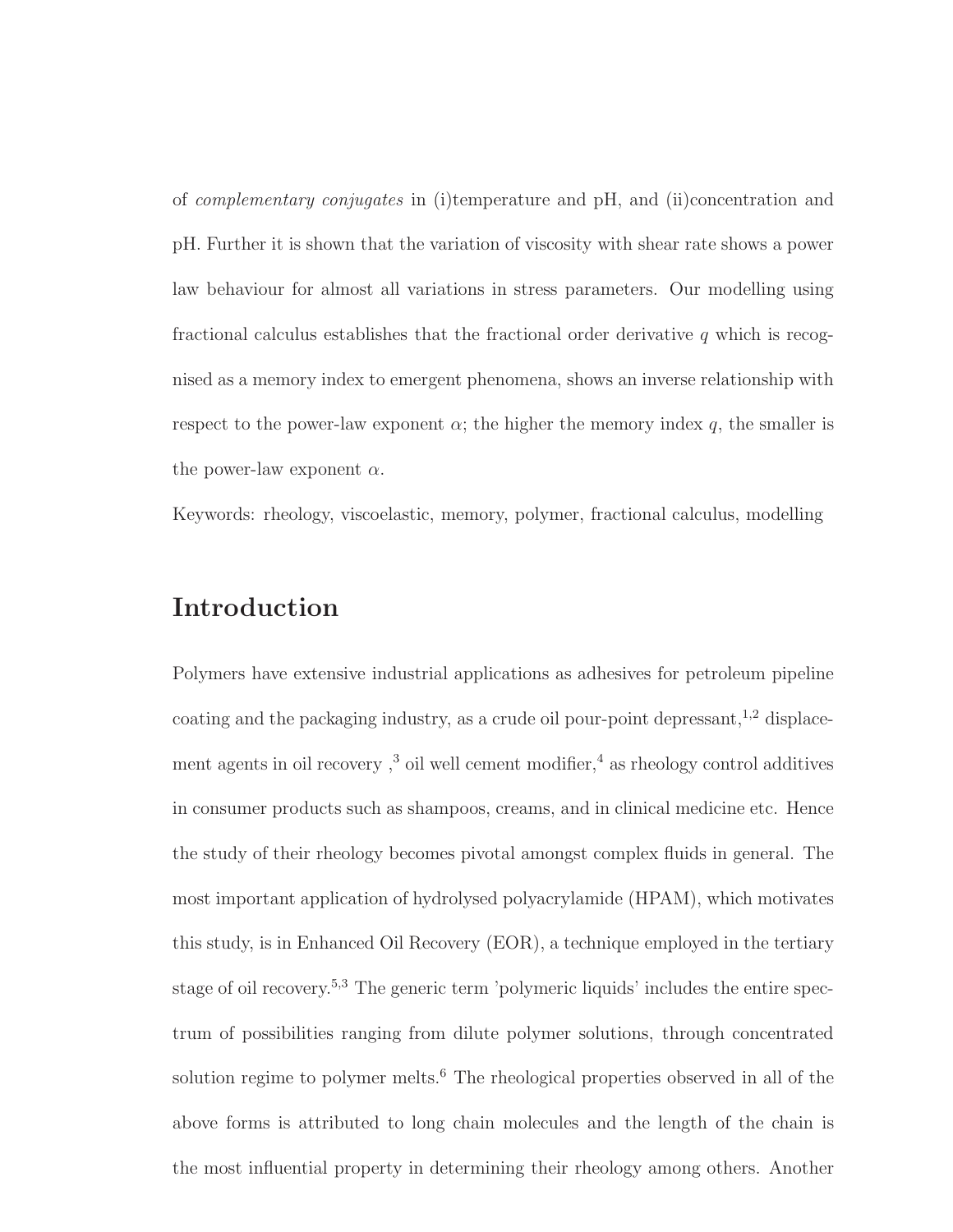important phenomenon relevant to our study is entanglement. When the chains are long enough, the intermolecular association occurring is known as entanglement which gives rise to high elasticity effects such as high extensional viscosity, irrespective of whether the polymer is in molten state or in non- dilute solutions.<sup>6,7</sup> In general, the non-Newtonian behaviour of polymers is manifest in the rate of loading. For a certain large strain, the stress tends to attain its final value at different paces, depending on how gradually the load is distributed to the system. They also display creep, i.e., an increasing deformation under sustained load, the rate of strain depending on the stress. At rest, the chains are randomly entangled, the entanglement increases with increasing polymer concentration in the solution, but they do not set up a definite geometric structure because the electrostatic forces present are predominantly repulsive. HPAM is an anionic polyelectrolyte with carboxyl groups present at the ends of its chains. It's molecular weight is  $2.3 \times (10^7)$ g/mol. When the fluid is in motion, the chains tend to align themselves parallel to the direction of flow, this tendency increases with increasing shear rate and is the reason for decrease in effective viscosity. The chief physical property distinguishing a polymer from other complex fluids is the linearity of its chain. In general polymers are characterised by high molecular weights  $(1000-10<sup>9</sup>)$  g/mol and high viscosities. A phenomenon exhibited by polymer melts due to long linear chains is *reptation.* It is the thermal motion of very long, linear, entangled macromolecules in polymer melts.

One of the simplest and most important characters of polymeric liquids is the existence of an observable microscopic time scale. For regular liquids the timescales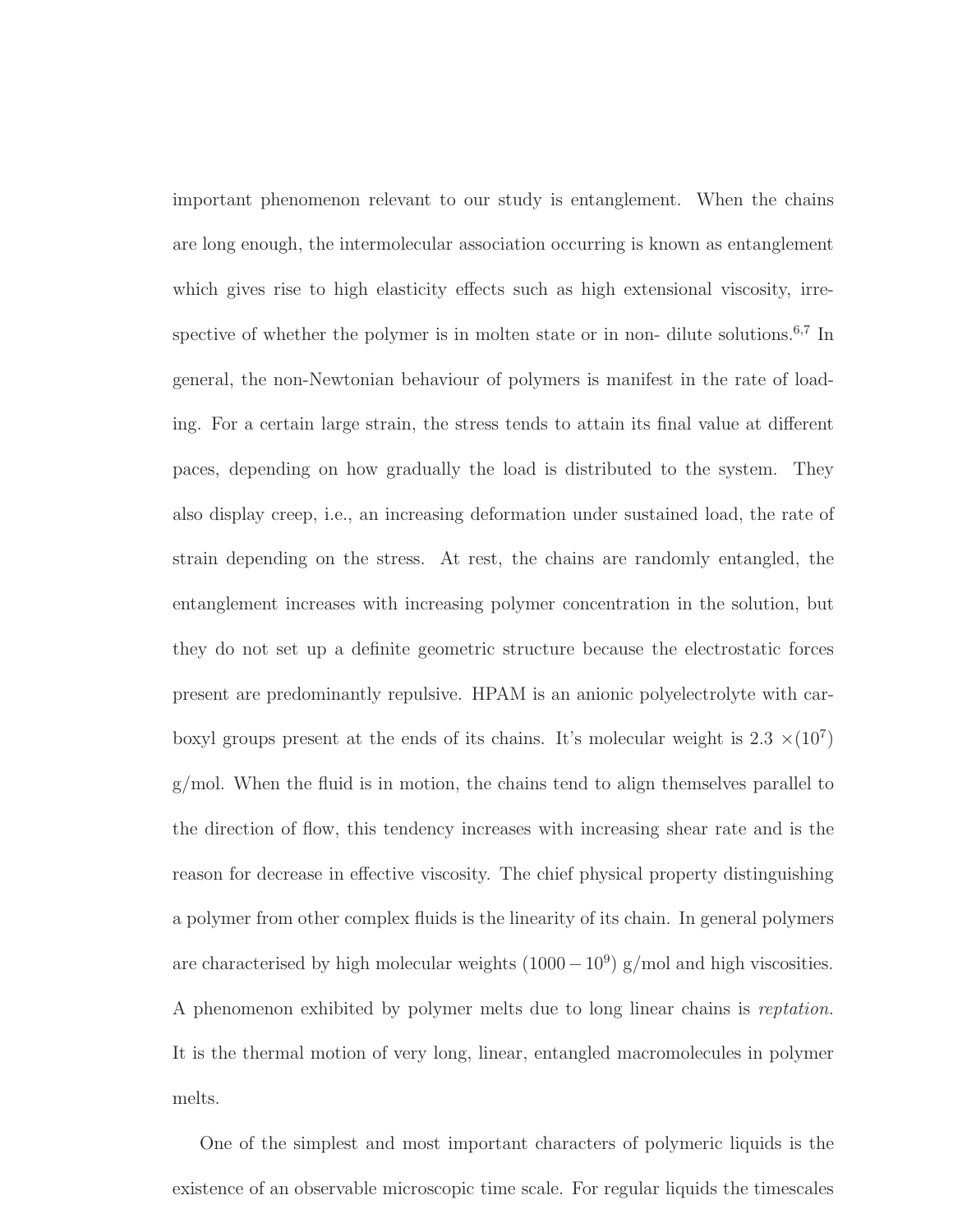of molecular motion are in the order of 10<sup>−</sup><sup>15</sup> seconds, associated with molecular translation. In polymeric liquids, apart from this small time scale, there is an important timescale associated with large scale motions of the polymer chain itself, in the liquid they are suspended in (solutions or melts). This could be from microseconds to minutes. Since many observable and processing time scales are of similar order, the ratio of these two time scales becomes important. The large scale microscopic motions are usually associated with the elastic character of the polymeric liquids. The relaxation time  $\lambda$ , is the time associated with large scale motion (or changes) in the structure of the polymer. The macroscopic time scales arise from two sources: (i)strain rate, measured by the local shear rate  $\dot{\gamma}$  for shearing flows, or the local elongation rate  $\epsilon$  for extensional flows; (ii) a dynamic timescale  $t_d$  associated with the motion of the fluid packets themselves. Besides material properties, characterising a material as a solid or fluid depends on the time scale of observation. Glass on a window pane appears solid for all practical purposes, but on a time scale of centuries it flows. In most practical applications the fluid packets undergo a nonuniform stretch history. This means that they could have been subjected to various strain rates at various times in their motion. Therefore no unique strain rate can be associated with the flow. In these cases it is customary to refer to the Deborah number defined as the ratio of the polymeric time scale,<sup>8,9</sup>  $\lambda$  to their dynamic or flow timescale  $t_d$ 

$$
De = \lambda/t_d
$$

For  $De \ll 1$  the polymer relaxes much faster than the fluid packet traverses a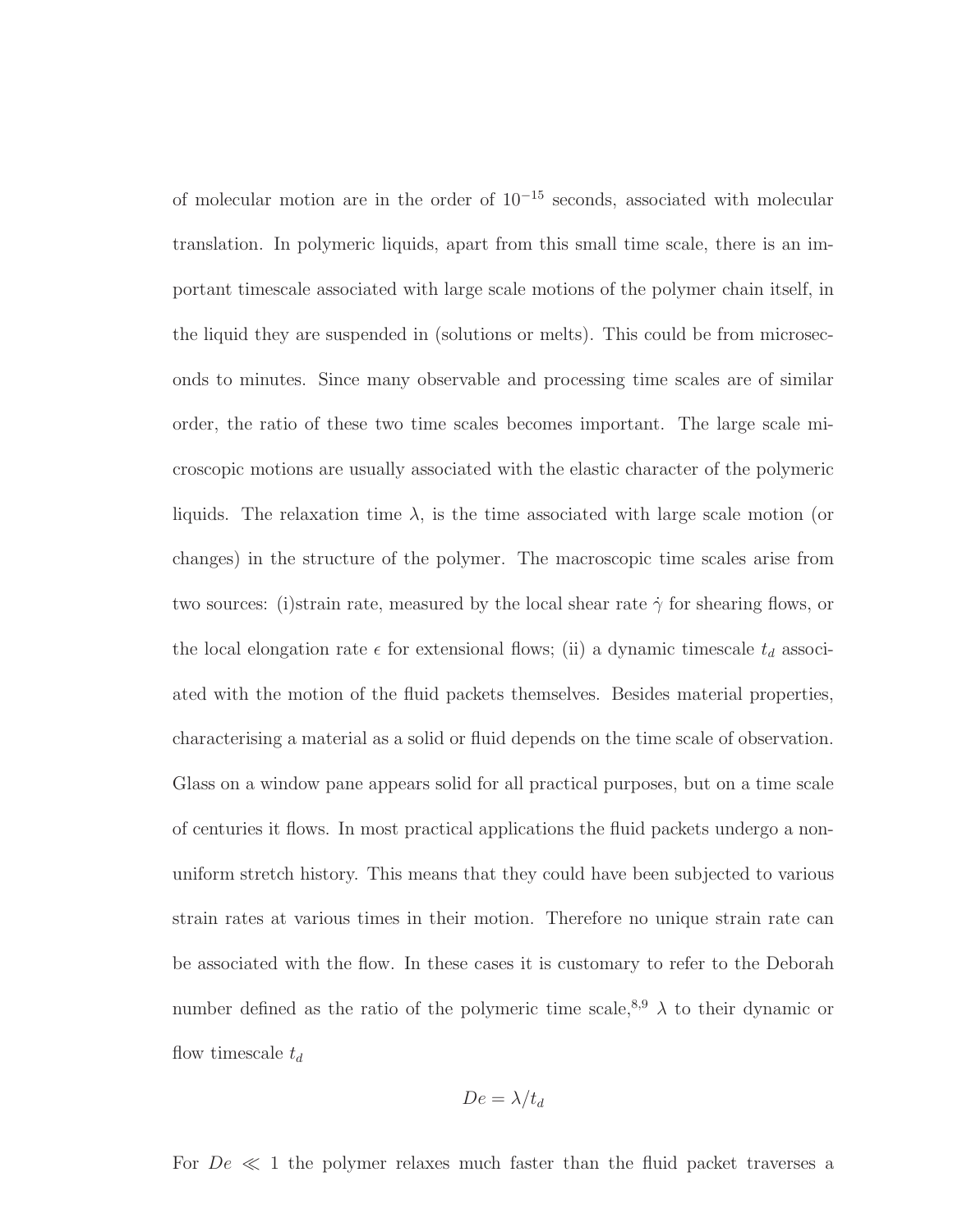characteristic distance, and so the fluid packet is said to have 'no memory of its state' a few  $t_d$  back. On the other hand for higher  $De$ , the polymer is said to have not sufficiently relaxed and the state a few  $t_d$  back can influence the current motion of the packet.

The use of fractional derivatives in defining complex dynamics is a powerful tool in various disciplines,<sup>10</sup>−<sup>15</sup> with the fractional order being identified as an index of 'memory' where emergent phenomena is influenced by history of stress induced in the system.<sup>16−20</sup> Studies on rheological modelling of biological fluids  $,^{21,22}$  natural rubber and polymers,<sup>23</sup>−<sup>25</sup> polymeric glasses and gelling systems are some of the areas of research interest.<sup>26</sup> Fractional differential equations have been used to describe the non-linear viscoelastic behaviour of rheology in fluids using fractional derivatives.<sup>27,28</sup> The integral equation that defines fractional derivative, either Riemann-Liouville (RL) or Caputo, are non-local in definition. As the calculation requires knowledge of all previous states of the function from the start, it therefore incorporates history. The fractional definition is also a convolution operation of a kernel function which is a decaying power law with function or derivative of function. This gives relaxation phenomena with memory and thus history gets imbibed in the RL or Caputo definitions. The classical Caputo or RL definitions have singular decaying power law memory, that gives non-local character. Recent advances use non-singular decaying kernel functions in the convolution definition, as in Caputo-Fabrizio and Atangana-Baleanu fractional derivatives etc. which too are non-local, and thus have history inbuilt. However the fractional derivative formed by conformable-fractional derivative is local in nature, and thus will not emulate memory or history or heredity.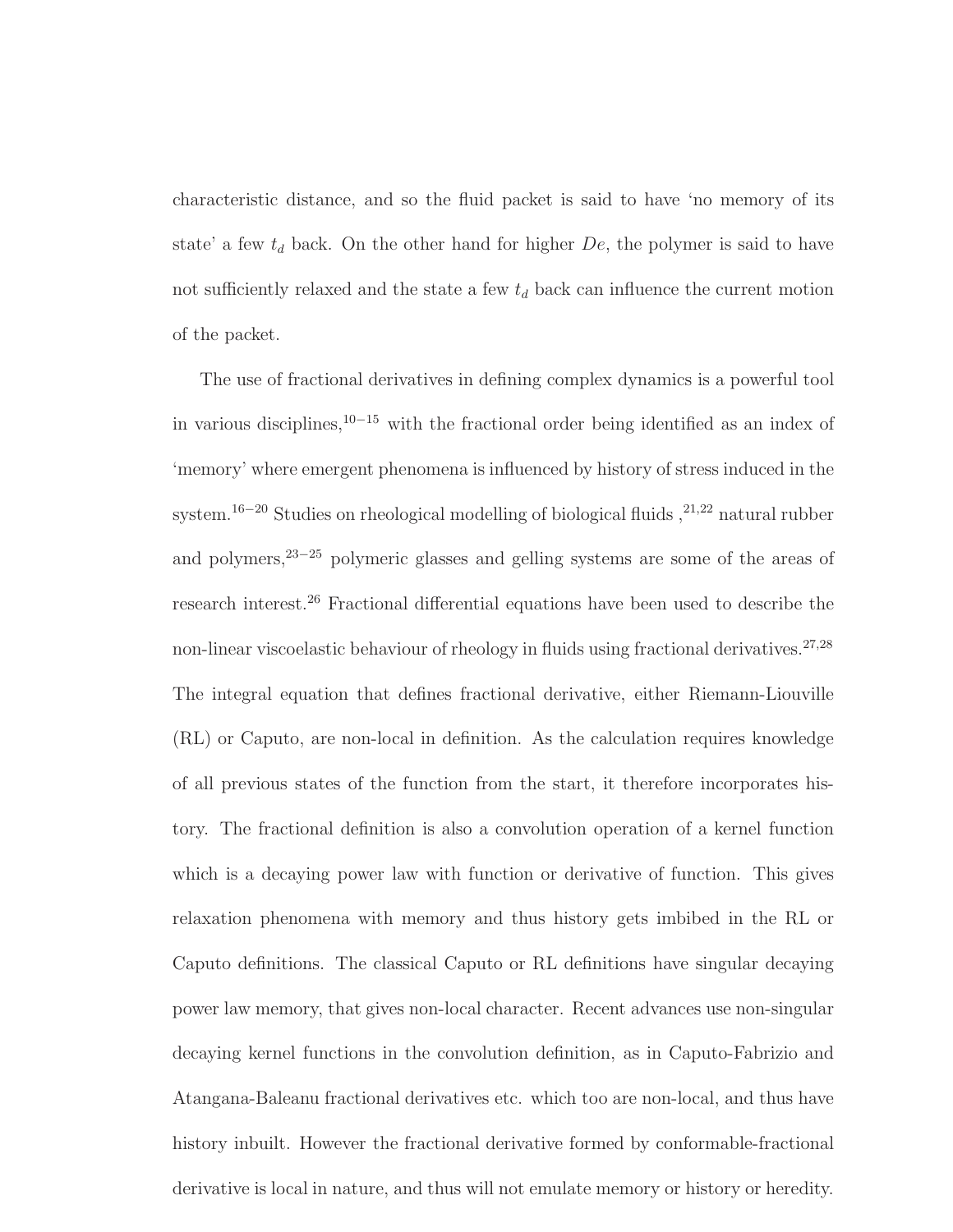Thus, unlike integer derivative calculus that depends on local information, fractional order derivatives depend not only on local conditions of the evaluated time but also on the entire history of the function. This fact is often useful when the system has a long-term 'memory' and any evaluation point depends on the past values of the function.

Through this study we present: (i) an appropriate model that captures the viscoelastic nature of the polymer melt hydrolysed polyacrylamide (HPAM) under different stress conditions like variation in salinity, temperature, concentration and pH; (ii)observe that the rheology of HPAM is extremely sensitive and can change by orders of magnitude for slight changes in some of these parameters; (iii)verify that only the use of fractional order derivatives can appropriately reproduce experimental data of the polymer melt; (iv)claim that it is possible to 'tailor' complex viscosity of HPAM by appropriately tuning certain parameters that are complementary in their effects (v)establish that the fractional order of the derivative does indeed trap the 'memory' of stress history that the polymer melt had undergone to achieve a particular rheological property. (vi)demonstrate that the order of the fractional derivative q is inversely related to the exponent  $\alpha$  of the power law behaviour between viscosity and shear rate, for each of the stress variables. Viscoelastic systems, especially polymers have been modelled earlier using fractional derivatives as found in.<sup>27</sup>,<sup>28</sup> Recently,<sup>29</sup> a more evolved model using two spring-pots i.e. 4 parameters, was used by Jaishamkar et al. to characterise polymeric system. However we have economized on free parameters by employing a 3-parameter Maxwell model with a simple spring and a modified dashpot (spring pot) in series, to match available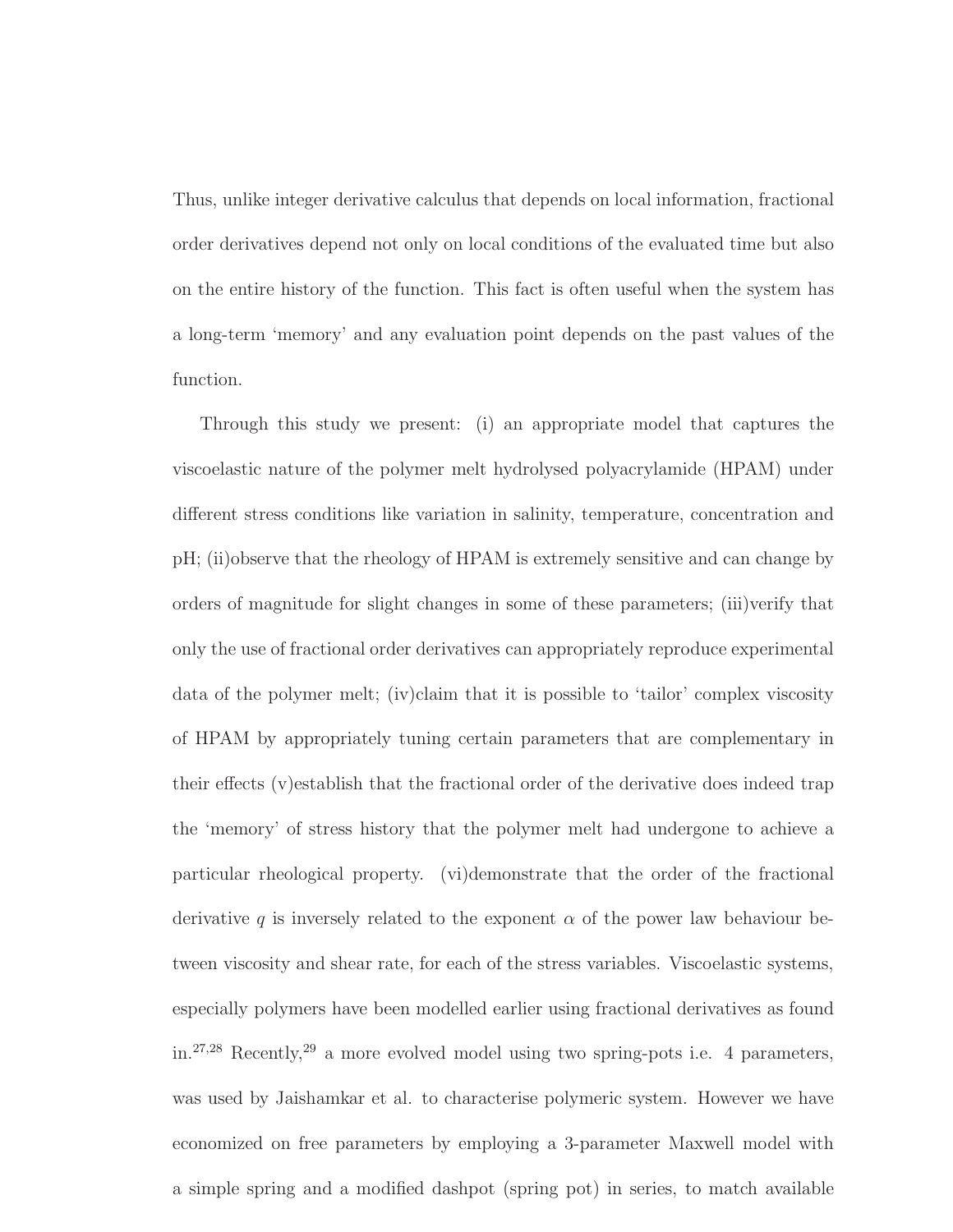experimental data on HPAM successfully. , to predict properties of the HPAM melt. We have further predicted properties of the melt emerging from our test model.

# Materials and Methods

The polymer melt that has been been studied is hydrolysed polyacrylamide (HPAM).

In neutral water, HPAM behaves as an anionic polyelectrolyte, with a high ionic strength. The electrostatic interaction between carboxyl groups in HPAM molecular chains makes the molecular coil extended. While a higher hydrolysis degree can cause an increase in viscosity, it also increases its sensitivity to salt. This can in turn lead to flocculation that decreases the viscosity of the solution. This is responsible for the complex rheology of HPAM. The experimental data of rheology of HPAM have been obtained from the works of Zhang et al.,  $30,31$  and Choi et al.,  $32$ 

### Viscoelastic modelling

The simplest of models have at least one spring and one dashpot, respectively embodying the elastic and viscous properties of the material. Such modelling is applicable to natural soft matter, polymer melts, colloidal solutions etc. It may be noted, that since the models are used to study stress-strain relations, all forces and extensions will be written as,  $\sigma$  (stress) and,  $\epsilon$  (strain) respectively. The best fit model was arrived upon after trying out various other models. Among the simplest available models, the Maxwell model was intuitively preferred as a starting point due to its long term fluid like nature which would better describe the more pro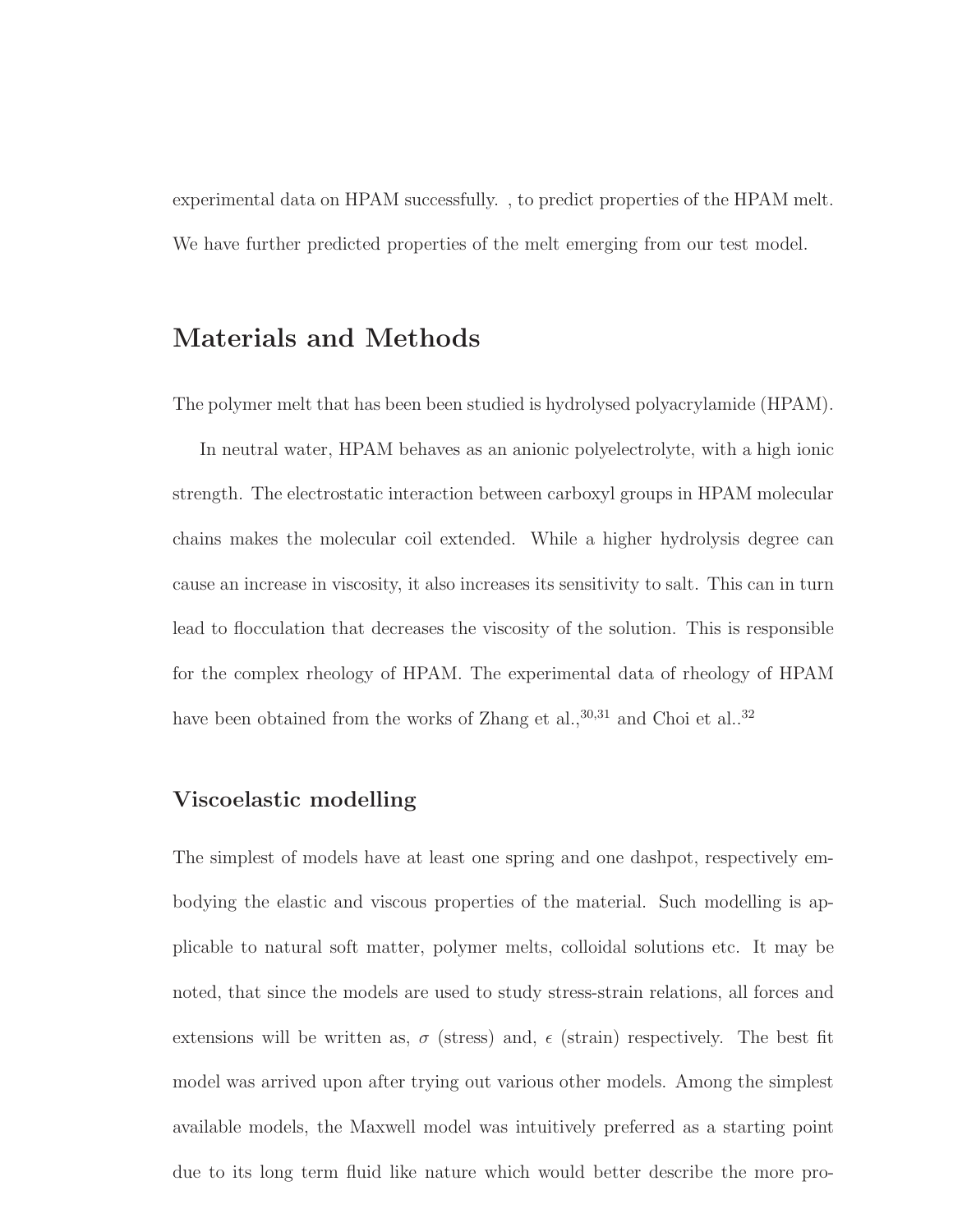nounced fluid like behaviour of HPAM upon addition of salt; due to flocculation. The Maxwell Model consists of a spring and dashpot in series as depicted in fig.[\(1\)](#page-7-0). It may be noted that the external stimulus deforms both the spring and the dashpot. The deformation of the spring is finite, but the dashpot fluid continues to deform (flow) as long as the external force acts.



<span id="page-7-0"></span>Figure 1: Schematic Maxwell model. E is the spring constant and  $\eta$  represents the viscosity of the fluid in the dashpot. For a stress  $\sigma$ ,  $\epsilon_1$  is the strain the the spring and  $\epsilon_2$ , that in the dashpot.

Under a load, the stress,  $\sigma$ , the extension of the spring is  $\epsilon_1$ . Hooke's law provides:

<span id="page-7-1"></span>
$$
\sigma = E\sigma_1,\tag{1}
$$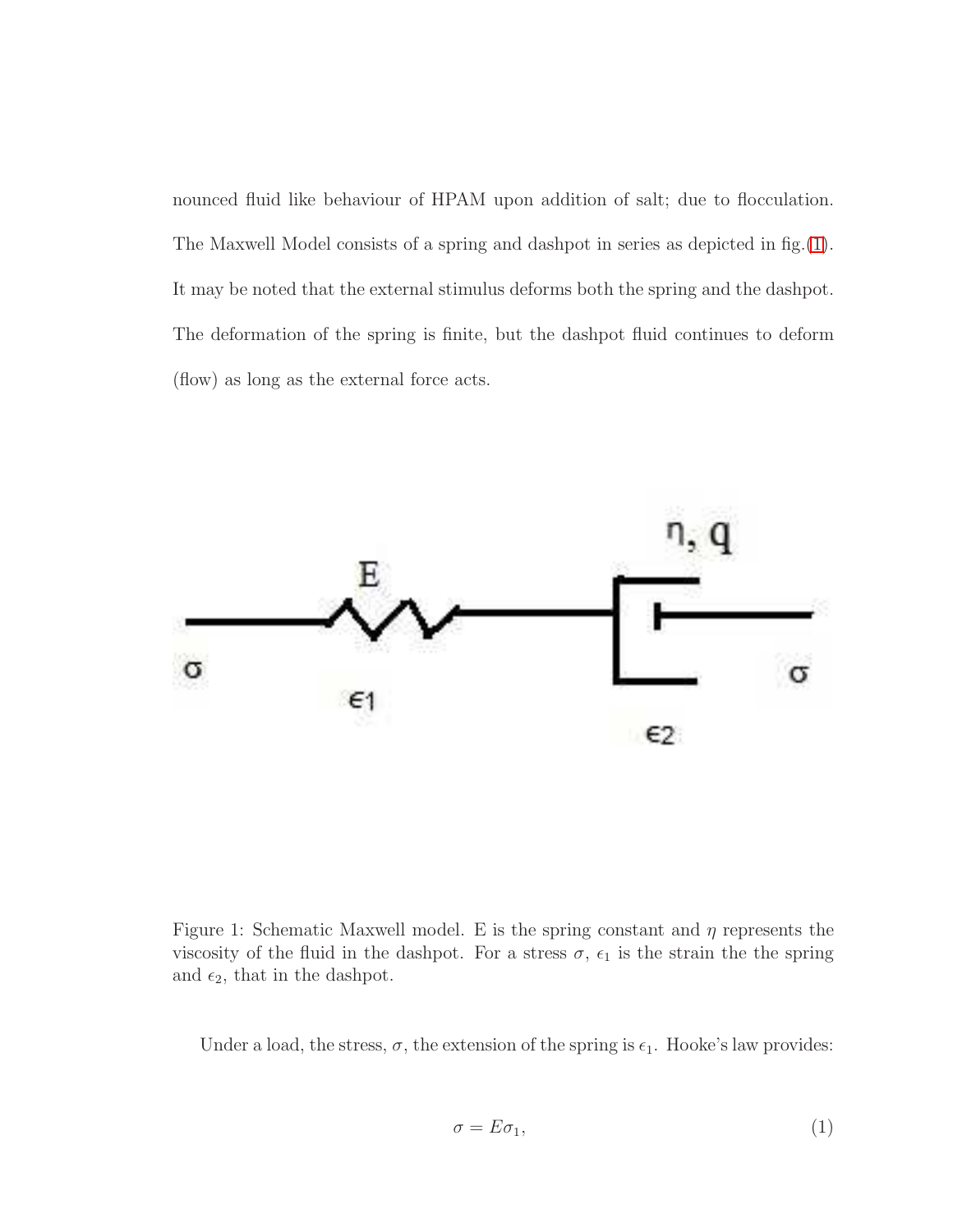$\epsilon_2$  is the extension of the dashpot. From Newton's law we get,

<span id="page-8-0"></span>
$$
\sigma = \eta \dot{\epsilon_2}.\tag{2}
$$

Since both elements are connected in series, the total elongation,  $\epsilon$  of the system is  $\epsilon = \epsilon_1 + \epsilon_2.$ 

Differentiating equations  $(1)$  and  $(2)$  we get the constitutive equation:

<span id="page-8-1"></span>
$$
\sigma + \frac{\eta}{E}\dot{\sigma} = \eta \dot{\epsilon}
$$
 (3)

It may be noted that the external stimulus deforms both the spring and the dashpot. The deformation of the spring is finite, but the dashpot fluid continues to deform (flow) as long as the external force acts. This implies that the fluid nature predominates over the solid nature and that is why this model is called the *Maxwell Fluid Model.*

Taking Laplace transform of [\(1\)](#page-7-1) and [\(2\)](#page-8-0) we obtain

$$
\tilde{\sigma(s)} = E\epsilon_1(s)
$$

$$
\tilde{\sigma(s)} = -\eta \epsilon(0) + \eta \epsilon_2(s).
$$

Now at  $t = 0$ , the material is relaxed and the strain  $\epsilon(0) = 0$ . Therefore,

$$
\tilde{\sigma}(s) = \eta s \tilde{\epsilon_2},
$$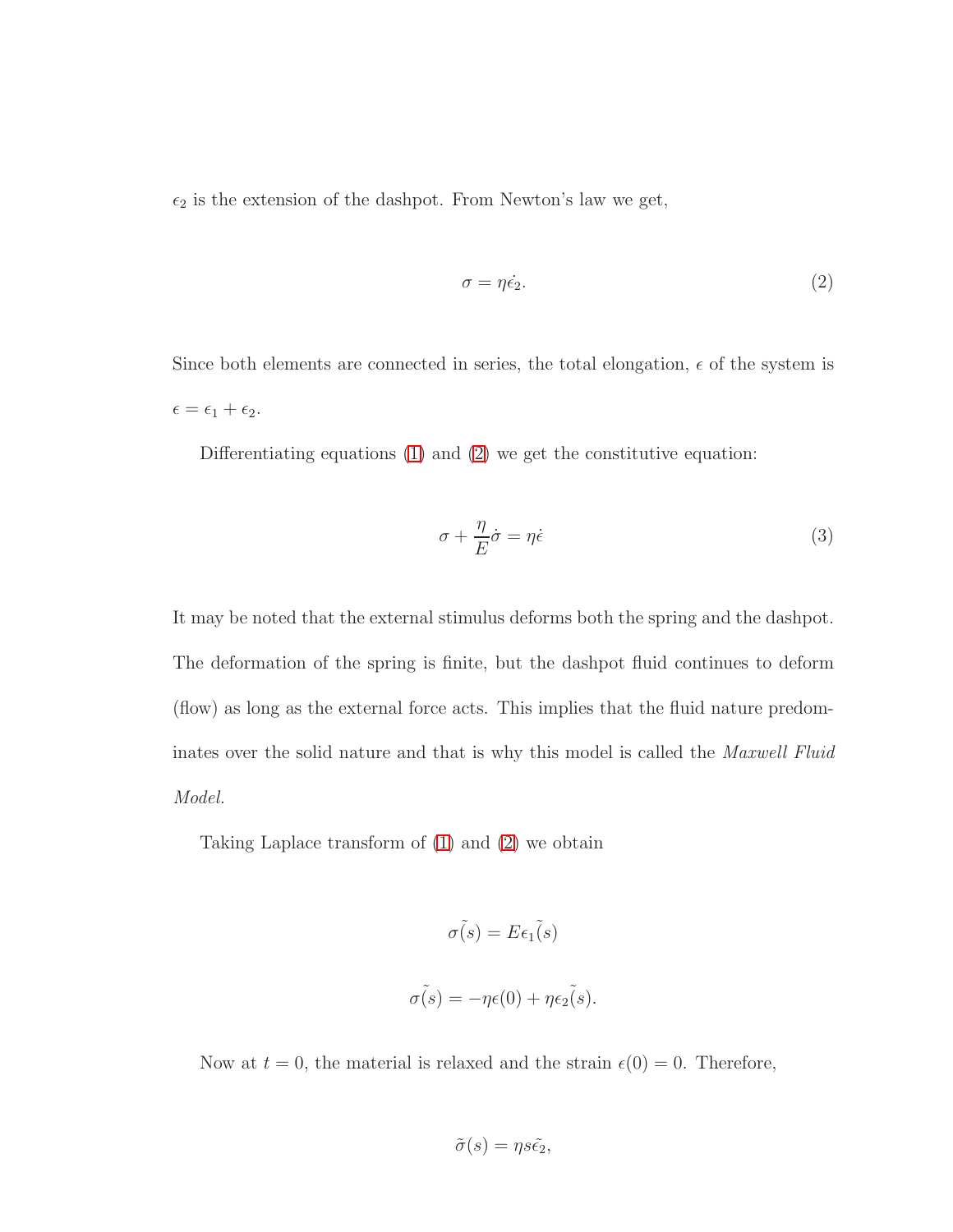$$
\tilde{\epsilon}(s) = \frac{\tilde{\sigma}}{E} + \frac{\tilde{\sigma}}{\eta s}
$$

.

The elastic modulus  $G^*$  is defined in Laplace domain as

$$
G^* = \frac{\tilde{\sigma}}{\tilde{\epsilon}} = \frac{E s \eta}{E + S \eta}.
$$

In the Laplace domain,  $s = i\omega$ ,  $i = \sqrt{(-1)}$  and  $\omega$  is the angular frequency of the oscillatory shear. Therefore we get

$$
G^*(\omega) = \frac{E\eta i\omega}{E + i\eta\omega}.\tag{4}
$$

Rationalising and separating the real and imaginary parts we get

$$
G^*(\omega) = G'(\omega) + iG''(\omega)
$$

where,

$$
G'(\omega) = \frac{E\eta^2 \omega^2}{E^2 + \eta^2 \omega^2}
$$

$$
G''(\omega) = \frac{E^2 \eta \omega}{E^2 + \eta^2 \omega^2}
$$

Ordinarily for a perfect Hookean solid, the stress is proportional to the zeroth order time derivative of the strain and for a perfectly viscous Newtonian fluid, the stress is proportional to the strain rate i.e. the first order time derivative of the strain. We observed that linear viscoelastic models using laws of ordinary calculus failed to characterise the rheology of HPAM,  $^{33}$  resulting in unsatisfactory theoretical  $\,$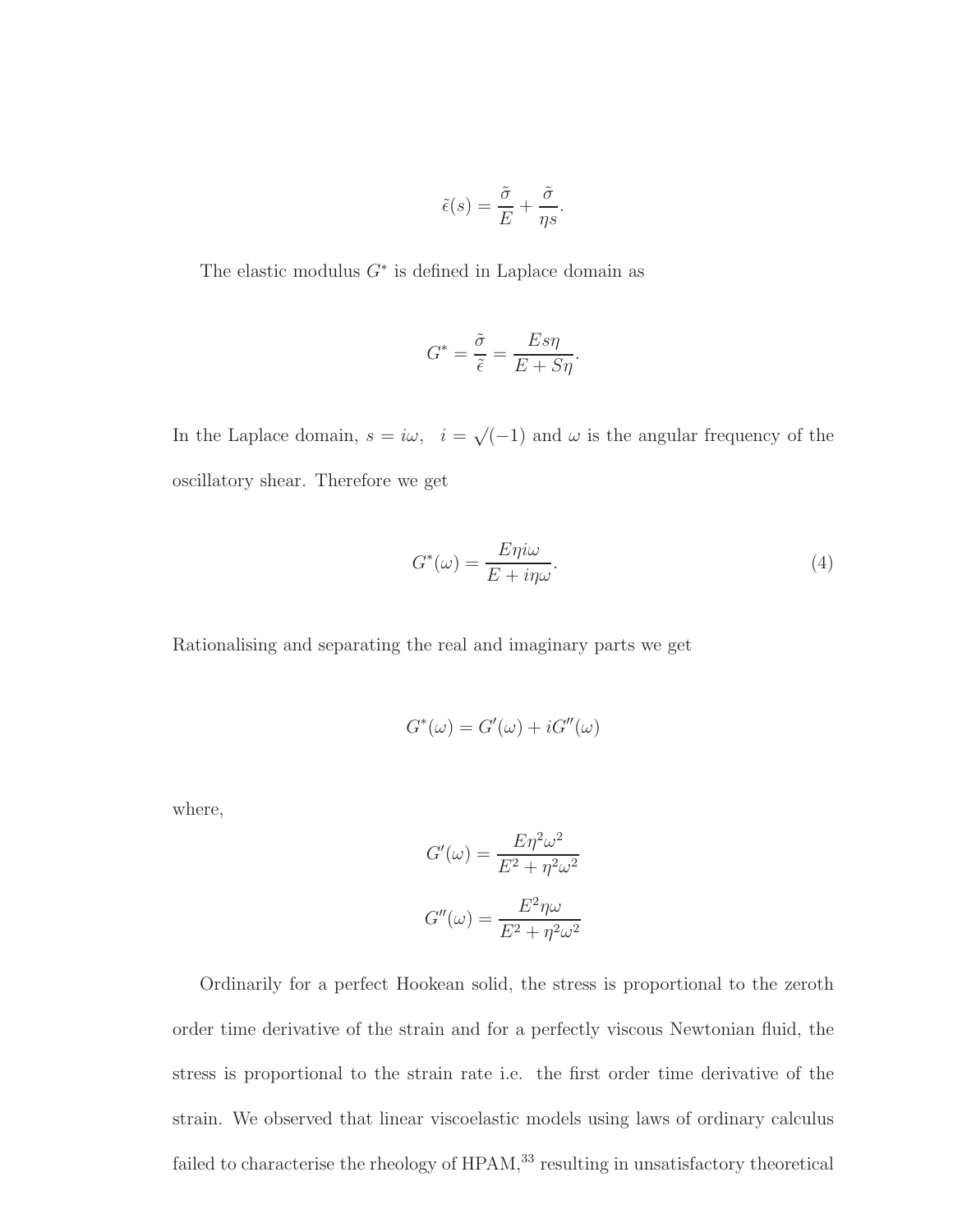fits for the experimental curves. Therefore we formulated the constitutive relation for the dashpot, replacing the strain rate by a  $q^{th}$  order time derivative of  $\epsilon$ , in eq.[\(2\)](#page-8-0) where  $0 < q < 1$ , signifying viscoelastic behaviour which is intermediate between that of a perfect solid and a perfect fluid as follows:

$$
\sigma = \eta \frac{d^q \epsilon}{dt^q}.
$$

From intuition we claim that the fractional order time derivative is characteristic of the non-Newtonian nature of complex fluids. It is to be noted that the units for viscosity remains Pa-s throughout. While introducing q into the constitutive relation for the dashpot, time is appropriately recaled by treating  $\eta$  as a time dependent variable, so that the overall order of q is eliminated and the units of Pa-s. are preserved.

#### Maxwell Model Reformulated

The fractional Maxwell model has been most relevant and extensively used in our work; hence the calculations of rheological quantities of interest from this model are discussed briefly.

## Elastic modulus  $G^*(\omega)$

When a stress  $\sigma$  is applied, strains  $\epsilon_1$  and  $\epsilon_2$  are respectively are respectively pro-

duced in the spring of spring constant E, and dashpot having coefficient of viscosity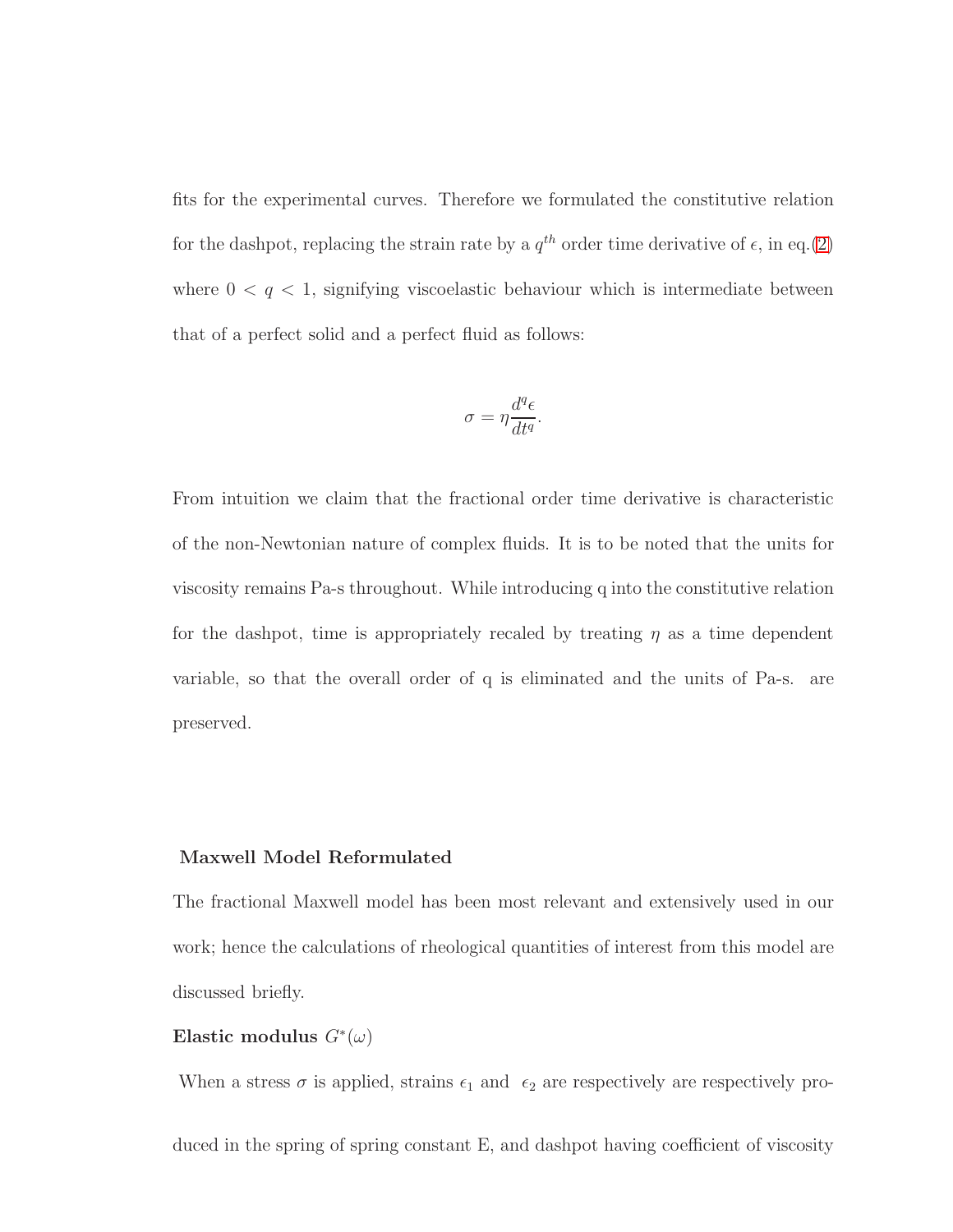$\eta$ . From earlier discussions it follows,

<span id="page-11-0"></span>
$$
\sigma(t) = E\epsilon_1(t) \tag{5}
$$

<span id="page-11-1"></span>
$$
\sigma(t) = \eta \frac{d^q \epsilon_2}{dt^q} \tag{6}
$$

Taking Laplace transform of equations [\(5\)](#page-11-0) and [\(6\)](#page-11-1), we obtain

$$
\tilde{\sigma}(s) = E\epsilon_1(s) \tag{7}
$$

$$
\tilde{\sigma}(s) = \eta s^q \epsilon_2(s) \tag{8}
$$

RL type formulation requires fractional order initial states, while classical integer order initial states are needed for Caputo formulation. However, initial conditions do not give idea about history or memory. It is the integral equation or convolution operation that gives the notion of non-locality and memory. In this case, the Laplace transform of the fractional derivative is  $s<sup>q</sup>$  as the initial states are zero and thus Caputo and RL fractional derivatives are identical. The physical interpretation of the Maxwell Model and the boundary conditions that determine the solution are discussed in the Appendix in detail.

Since total strain

$$
\tilde{\epsilon}(s) = \tilde{\epsilon_1}(s) + \tilde{\epsilon_2}(s)
$$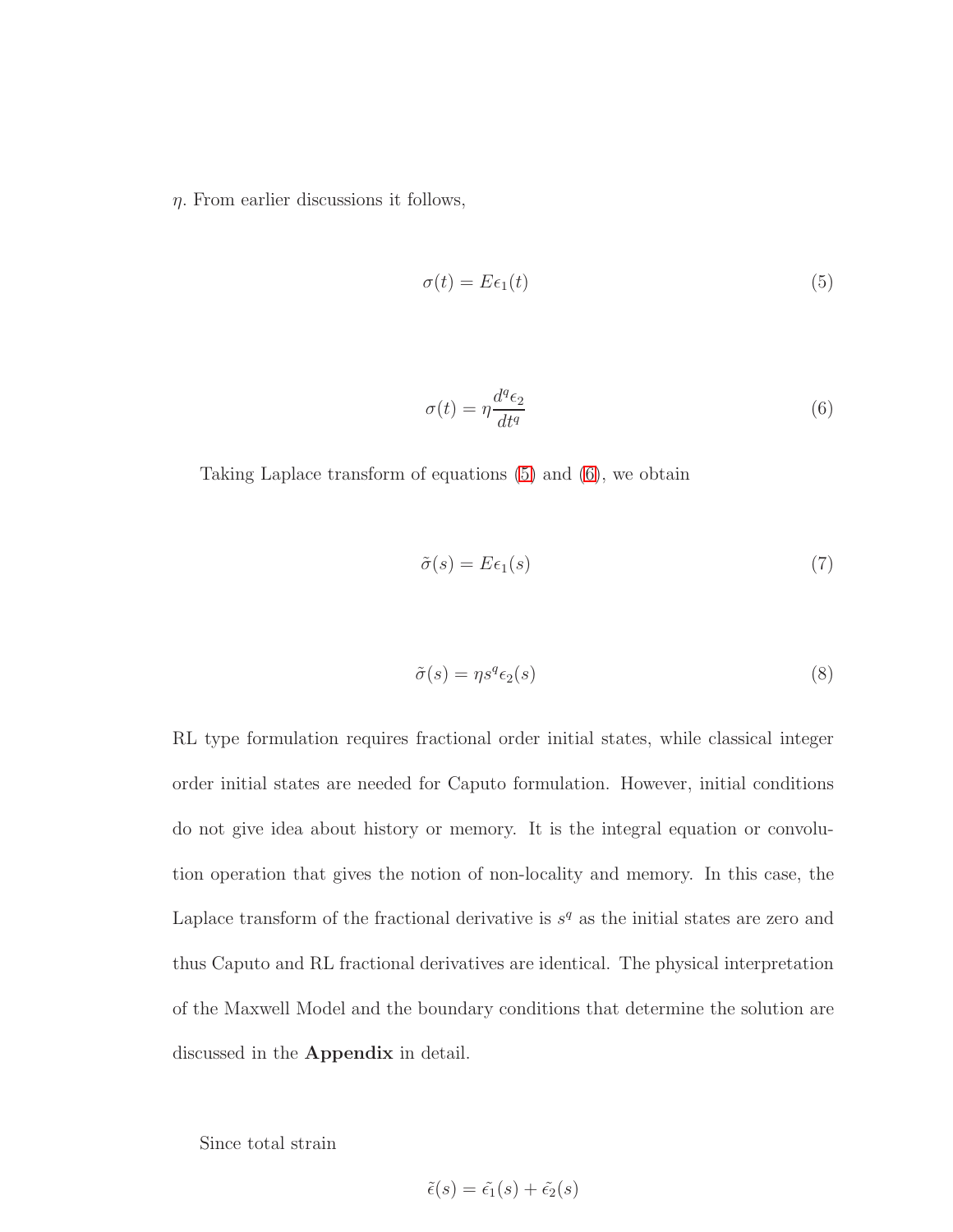, therefore,

$$
G^* = \frac{\tilde{\sigma}(s)}{\tilde{\epsilon}(s)} = \frac{\eta E s^q}{E + \eta s^q}
$$
\n<sup>(9)</sup>

In the Laplace domain,  $s = i\omega$ ; where all symbols have their usual meaning. Now,  $s^q = (i\omega)^q$ . So,  $i^q = e^{iq\pi/2} = a + ib$  where  $a = \cos q\pi/2$  and  $b = \sin q\pi/2$ . Substituting, rearranging, rationalising the denominator and finally separating real and imaginary parts we obtain,

$$
G^*(\omega) = G'(\omega) + iG''(\omega)
$$
\n(10)

where

$$
G'(\omega) = \frac{Ea + \eta \omega^q}{\frac{E}{\eta \omega^q} + 2a + \frac{\eta \omega^q}{E}}
$$
\n(11)

$$
G''(\omega) = \frac{Eb}{\frac{E}{\eta\omega^q} + 2a + \frac{\eta\omega^q}{E}}
$$
(12)

are respectively the storage and loss modulus. The frequency dependence of  $G'$ and  $G''$  gives a description of the rheology of a material.<sup>33</sup> For many bio-polymers,  $G''$ exceeds  $G'$  at low frequencies. This indicates a fluid like response where the material flows, but for higher frequencies,  $G'$  dominates  $G''$ , implying that the molecules of the material cannot follow the rapid oscillations in strain and the sample responds like a solid. The loss modulus usually exhibits a peak at a certain frequency, the inverse of this loss-peak frequency represents the relaxation time of the sample.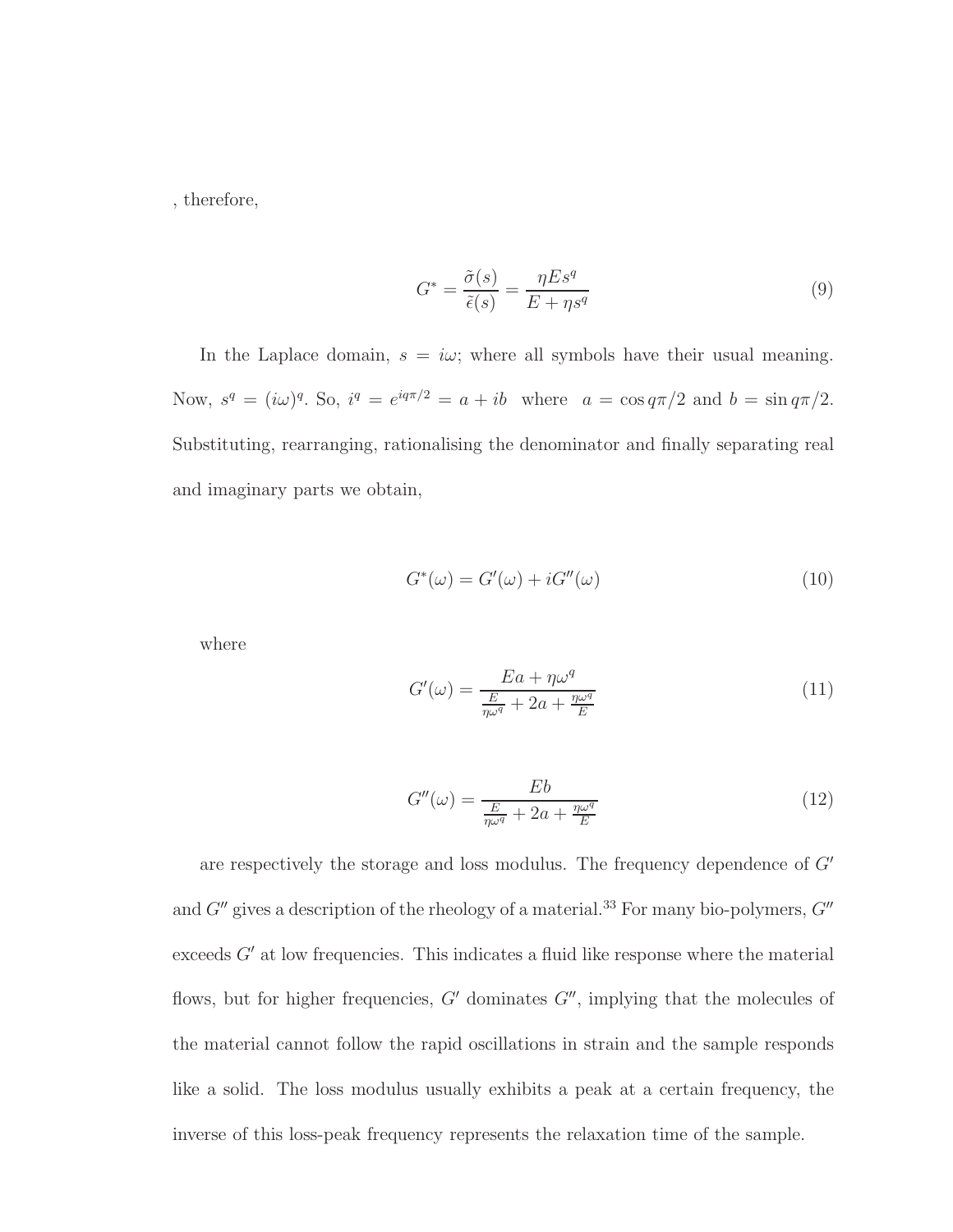Another rheological property of interest is the complex viscosity defined by

$$
\eta^* = \eta' - i\eta'' = \frac{G^*(\omega)}{i \ \omega}.
$$
\n(13)

Its magnitude is given by

<span id="page-13-0"></span>
$$
\eta^*(\omega) = \frac{\sqrt{(G^{\prime 2} + G^{\prime\prime 2})}}{\omega};\tag{14}
$$

so that  $\eta' = G'/\omega$  and  $\eta'' = G''/\omega$ . The complex viscosity  $\eta^*(\omega)$  can be calculated from eq. $(14)$ .

## Creep compliance - J(t)

The creep compliance is another quantity of rheological interest pertaining to the creep phase of the standard test. It is called compliance, as it is the inverse of modulus and is a transfer function relating stress and strain as:

$$
J(t) = \frac{\epsilon(t)}{\sigma_0}
$$

where all notations have usual meanings.

In the Laplace domain,  $\tilde{J}(s)$  is defined as

$$
\tilde{J}(s) = \frac{\tilde{\epsilon}(s)}{\tilde{\sigma}(s)} = \frac{1}{E} + \frac{1}{\eta s^q}.
$$

We perform inverse Laplace transform over  $\tilde{J}(s)$  to obtain creep compliance  $J(t)$  in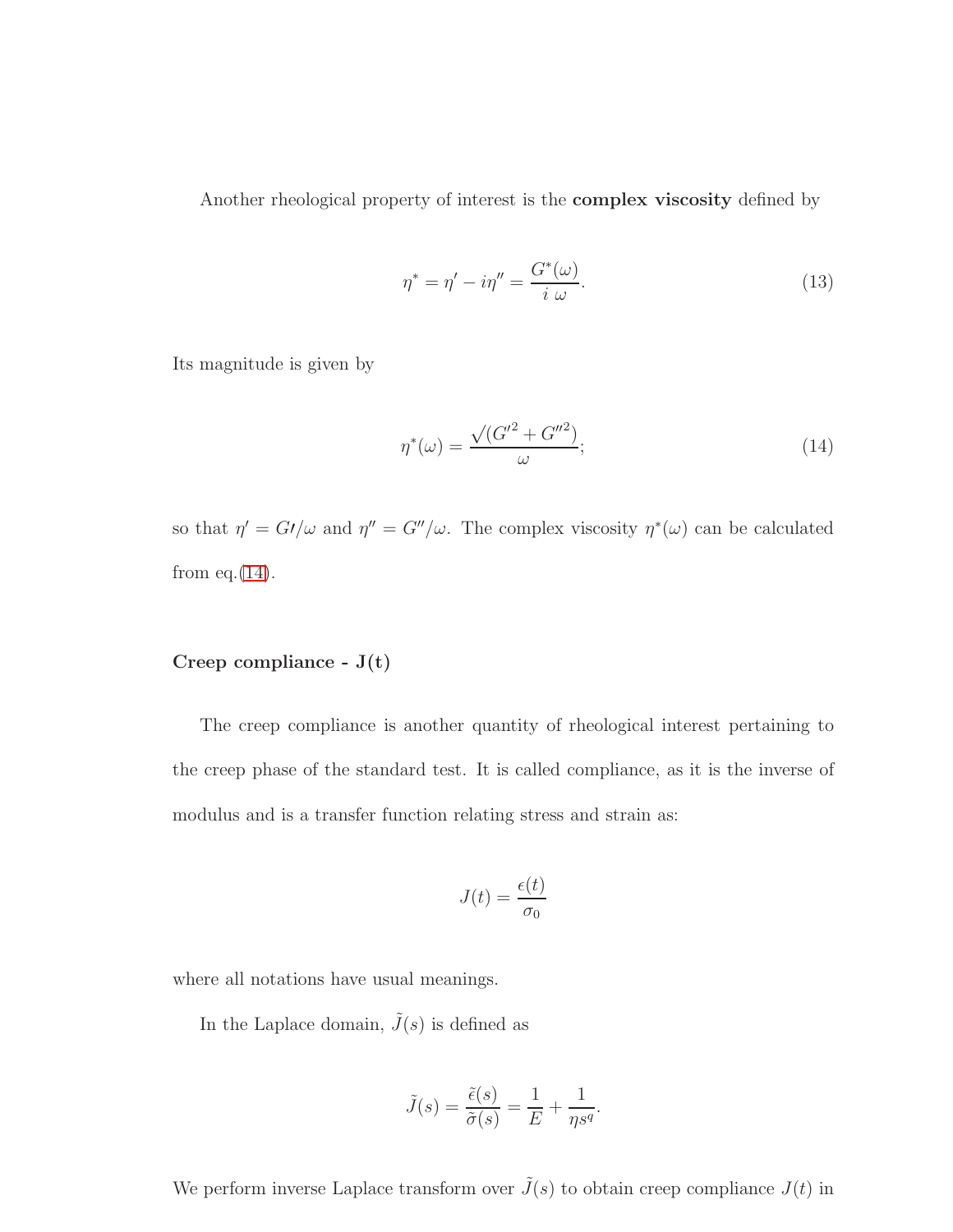the time domain. Thus

$$
J(t) = \mathcal{L}^{-1}\{\tilde{J}(s)\} = \frac{1}{E}\mathcal{L}^{-1}(1) + \frac{1}{\eta}\mathcal{L}^{-1}(\frac{1}{s^q})
$$

This gives

$$
J(t) = \frac{1}{E}\delta(t) + \frac{1}{\eta} \frac{t^{q-1}}{\Gamma(q)}
$$

where  $\delta(t)$  is Dirac delta function and  $\Gamma(q)$  denotes the Gamma Function.<sup>34</sup>

## Results and Analysis

### Effect of salinity

Zhang et. al. conducted the rheological experiments investigating oscillatory and flow shear behaviours of hydrolysed polyacrylamide (HPAM).<sup>30</sup> They observed the variation of storage modulus  $G'(\omega)$  in units of pascal (Pa) as well as loss modulus  $G''(\omega)$  in units of pascal (Pa) with angular frequency  $\omega$  in units of (rad/s) through oscillatory shear tests at five different salinities (0 mg/L, 250 mg/L, 500 mg/L, 3400  $mg/L$ , 6800 mg/L, keeping the solution concentration of HPAM fixed at 1000 mg/L.

Zhang et. al. also performed flow shear tests investigating the variation of shear viscosity  $\eta_{app}$  in units of pascal-second (Pa-s) with shear rate,<sup>30</sup>  $\dot{\gamma}$  in units of  $s^{-1}$ .

The length of the chain of polymer molecules is the main factor determining its rheology. Polymeric liquids having microstructure can develop anisotropy in the orientation of the constituent polymers in flow, thereby leading to normal stress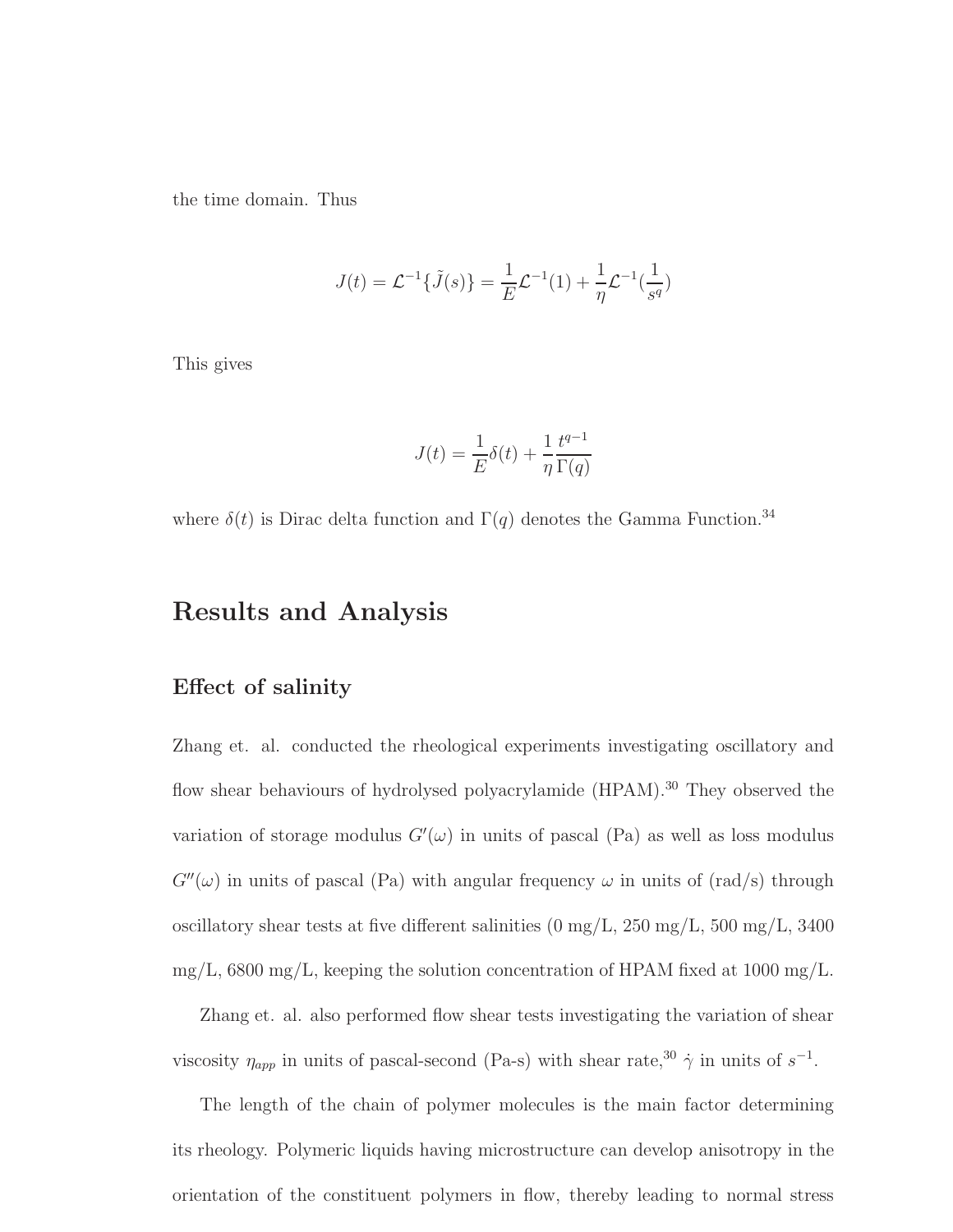differences which are zero for an isotropic liquid. Extensional flow is where the local kinematics dictates that the fluid element is stretched in one or more directions and compressed in others. The empirical Cox-Merz rule states that the apparent viscosity,  $\eta_{app}$  should be the same function of shear rate  $\dot{\gamma}$  as  $|\eta^*|$  is of frequency  $\omega$ <sup>35</sup>, where

<span id="page-15-0"></span>
$$
\eta^* = \frac{\sqrt{\left(G'^2 + G''\right)^2}}{\omega} \tag{15}
$$

This rule is valid for polymer melts as the flow shear curves and oscillatory shear curves are almost identical, below exceptionally high frequenices. This rule was applied while modelling the flow shear data in terms of complex viscosity. Applying the Cox-Merz rule we have modelled the complex viscosity  $\eta^*(\omega)$  which is a function of angular frequency  $\omega$ , in (rad/s) from eq.[\(15\)](#page-15-0), using the data obtained from shear flow tests. The domain of validity of this rule falls in our area of application.<sup>35</sup>

We observed that linear viscoelastic models using laws of ordinary calculus failed to characterise the rheology of HPAM, resulting in unsatisfactory theoretical fits for the experimental curves, as demonstrated by the graphs, fig.[\(2\)](#page-16-0).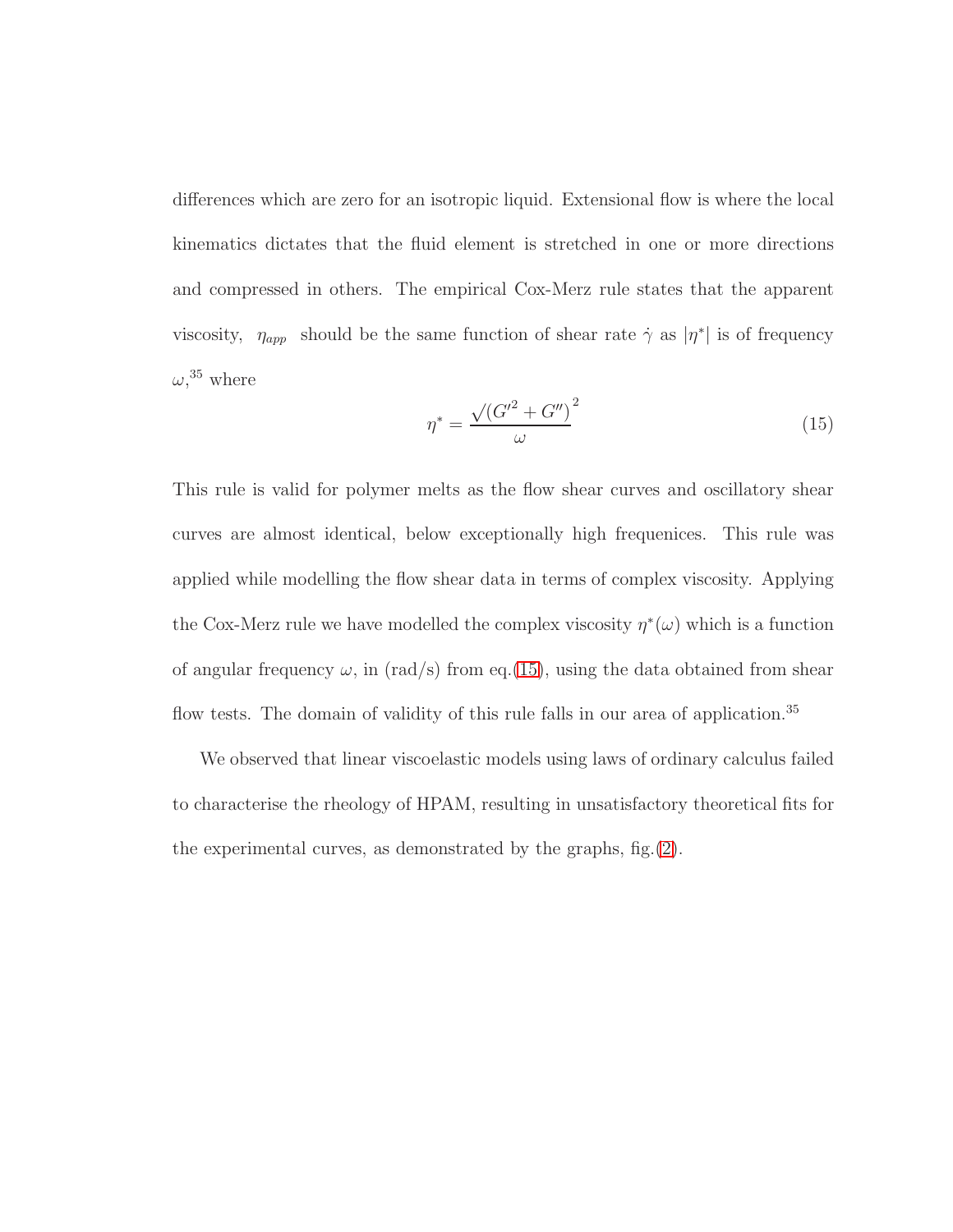

<span id="page-16-0"></span>Figure 2: The rheological properties of HPAM obtained from experimental data compared with calculated values using Maxwell's Model using integer derivative and fractional derivative calculus.<sup>30</sup> (a) Storage modulus (b)Loss modulus (c)Complex viscosity. In all cases, the fractional derivative calculus fitted best the experimental data.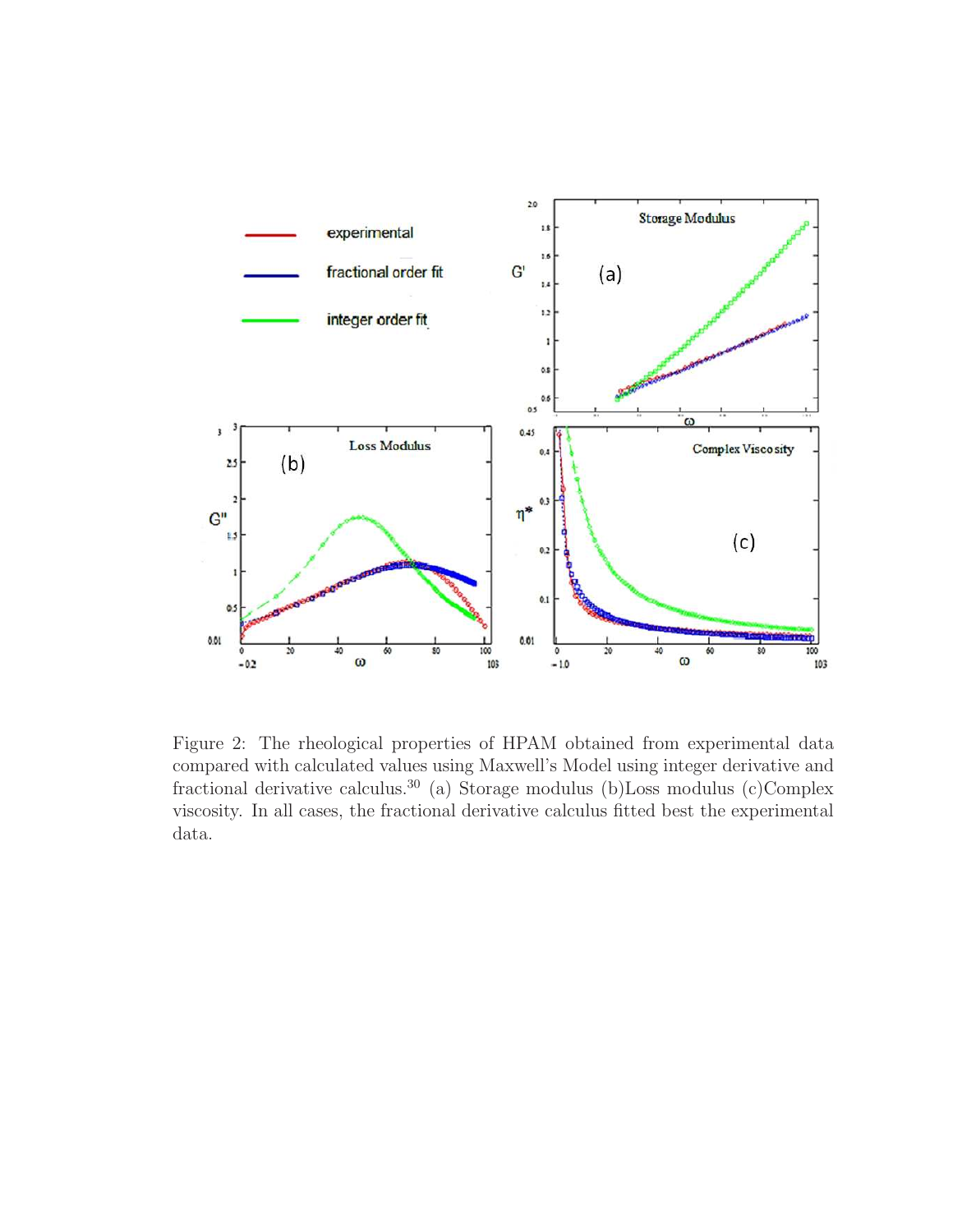

<span id="page-17-0"></span>Figure 3: Salinity variation:(a)Comparison between experimental and calculated storage modulus using Maxwell Model.<sup>30</sup> (b)Comparison between experimental and calculated loss modulus using Maxwell Model.<sup>30</sup> (c)Comparison between experimental and calculated complex viscosity using Maxwell Model.<sup>30</sup>

But when the same was fitted using expressions calculated using a fractional order derivative the modelling was successful resulting in agreeable theoretical extrapolation of the experimental curves. This led us to verify what we expected - the fractional order q, introduced into the constitutive relation for the dashpot embodies the non-Newtonian nature of HPAM. The dashpot in itself provides an insufficient description of a complex fluid like HPAM as it only embodies a simple fluid obeying Newton's law of viscosity. This validates the reformulation of constitutive equations using the techniques of fractional calculus, thereby highlighting its indispensability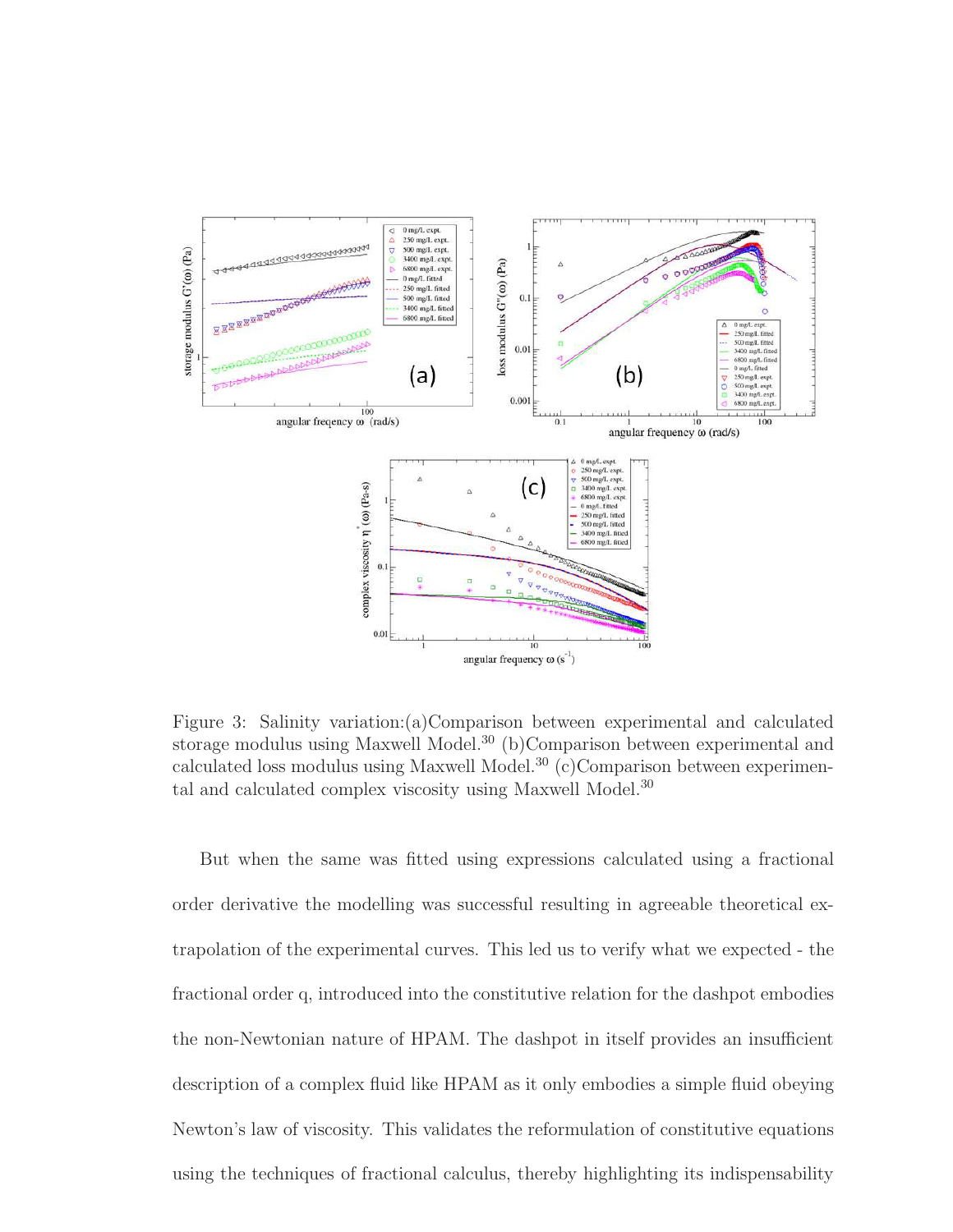in rheological studies. The two element fractional Maxwell Model with parameters E,  $\eta$ , and q was concluded to be the best fit model. Figure. [\(3\)](#page-17-0) demonstrate the best theoretical fits of rheological properties of HPAM for experimental curves obtained for the five different salinities. The best fit values of the parameters  $E$ ,  $\eta$ , and q for all salinities are displayed in Table.[\(I\)](#page-18-0).

<span id="page-18-0"></span>

| $S_{\text{alinity}(mg/L)}$ | F,    |       |       |
|----------------------------|-------|-------|-------|
|                            | 6.72  | 0.445 | 0.678 |
| 250                        | 2.58  | 0.172 | 0.896 |
| 500                        | 2.58  | 0.172 | 0.815 |
| 3400                       | 1.298 | 0.038 | 0.96  |
| 6800                       | 1.298 | 0.038 | 0.89  |

Table I: Model parameters for salinity variation of  $\eta^*$ 

The software used for modelling was Mathcad Professional 2001. Origin Pro 8 was used to extract data. Wxmaxima was used to predict the curves for creep compliance.

Though the Maxwell model was concluded to be the best fit model governing the behaviour of the sample at all salinities, it was seen that one set of fixed  $E, \eta$ values characterised the salinities  $250 \text{mg/L}$  and  $500 \text{mg/L}$  while varying q. Similarly, another set of constant  $E$ ,  $\eta$  values characterised the salinities 3400mg/L and  $6800mg/L$ , while varying q. The two sets of E,  $\eta$  values characterising two groups of salinities indicate two classes of viscoelasticity displayed by the given sample. It is evident that when the order of the salinity changes by a factor of 10, there is a drastic change of the viscoelastic properties of the sample although the governing model remains the same. The addition of  $Na<sup>+</sup>$  effectively screens the negative charges on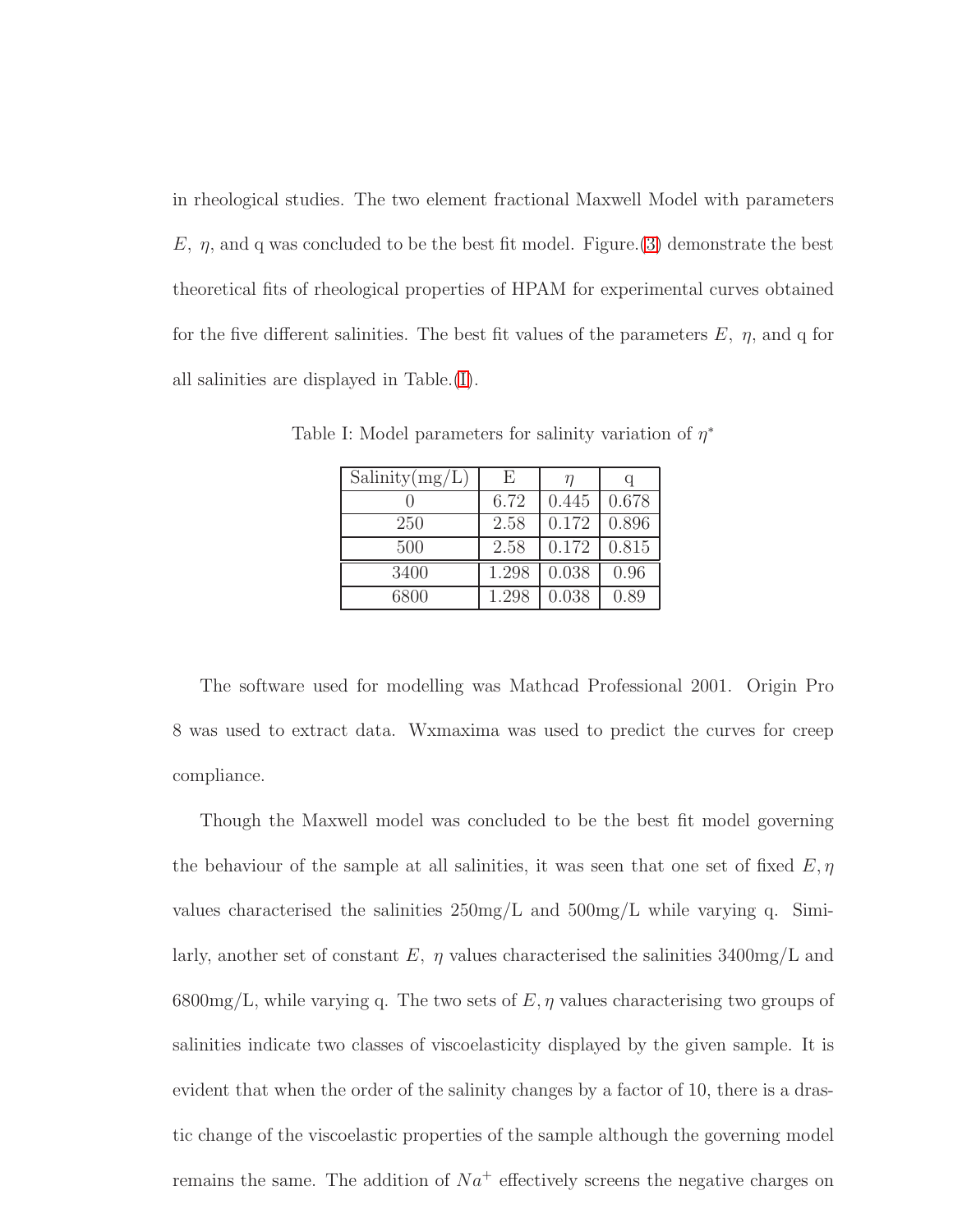carboxyl groups. This reduces the electrostatic repulsion within the polymer chains. Thus conformational transition of the polymer from a stretched state to a shrinkable state decreases the hydraulic radius of the chain and the degree of polymer chain entanglement, resulting in reduction of viscosity of polymer solution. <sup>36</sup>−<sup>38</sup> Thus the complex viscosity  $\eta^*$  decreases rapidly with increasing salt concentration. Jung et al. have also shown experimentally that the addition of NaCl into HPAM solution significantly reduced the polymer solution viscosity.<sup>39</sup> Lopes et al. have argued that it is not only the amount of salt present in the core, $40$  but also the type of cation present in the salt, that influences HPAM properties. Keeping the amount of salt added and polymer concentration fixed, they have observed experimentally, that a salt having a trivalent cation such as  $Al^{3+}$  reacts most readily with anionic part of the polymer chain, causing maximum flocculation; followed by divalent cations like  $Ca^{2+}$ , and finally  $Na^{+}$  having a comparatively weaker flocculating potential. This flocculation leads to reduction in the apparent viscosity of HPAM.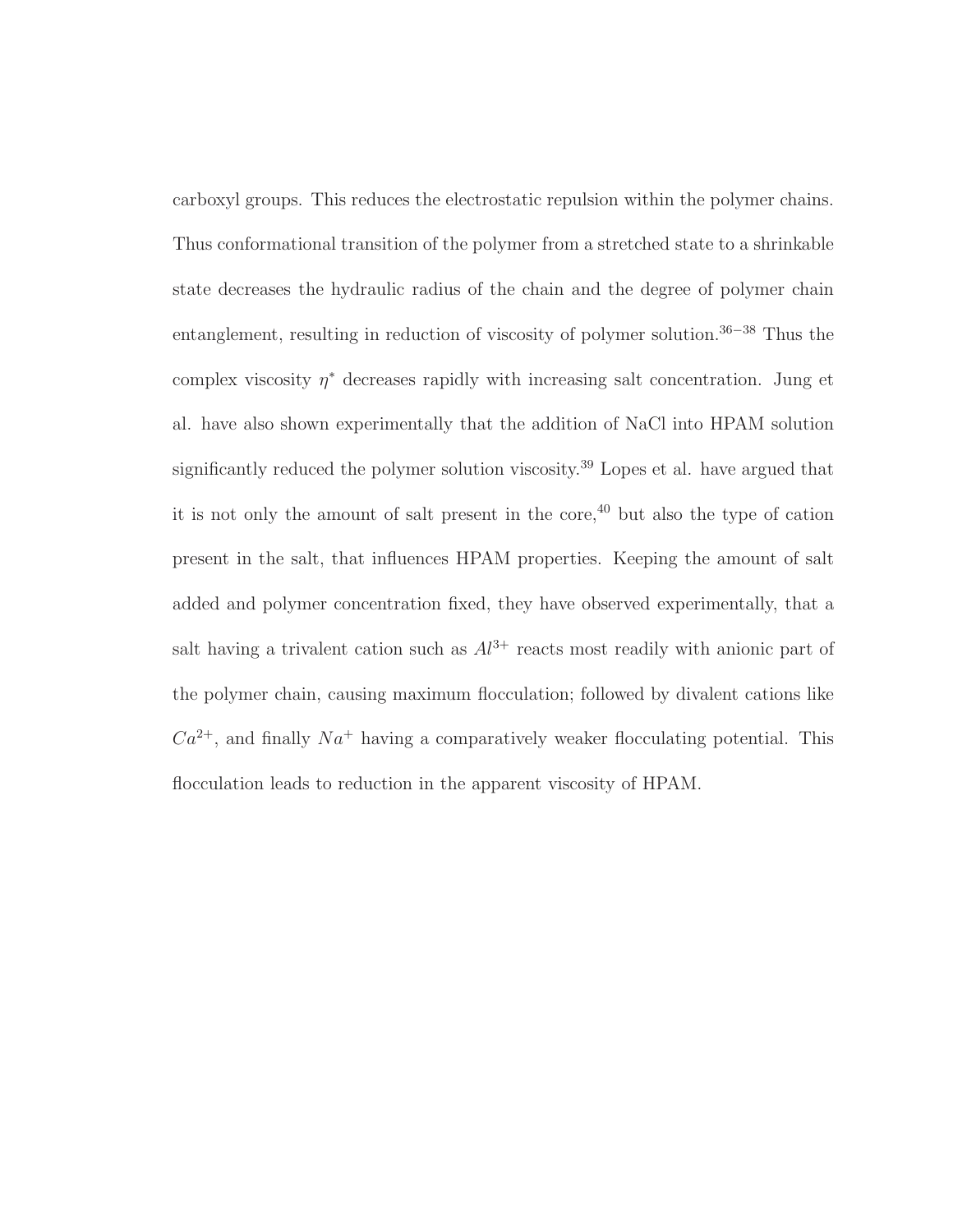

<span id="page-20-0"></span>Figure 4: Log-log plot of complex viscosity versus angular velocity. The inset shows the cubic dependence of the exponent on salinity

An important observation is that although best fits are obtained for values of q close to 1; at q=1 the model fails to characterise the rheology of HPAM, implying that the polymer melt is indeed non-Newtonian. The fitted values differ significantly from 0 mg/L to 250 mg/L indicating that addition of salt severely changes the viscoelasticity of the sample.

When the complex viscosity obtained from our calculations when plotted against the angular velocity obtained from Zhang et  $al$ ,  $30$  a power law fit was obtained as shown in fig.[\(4\)](#page-20-0). The exponent for different salinities followed a cubic fit as shown in the inset of fig.[\(4.](#page-20-0))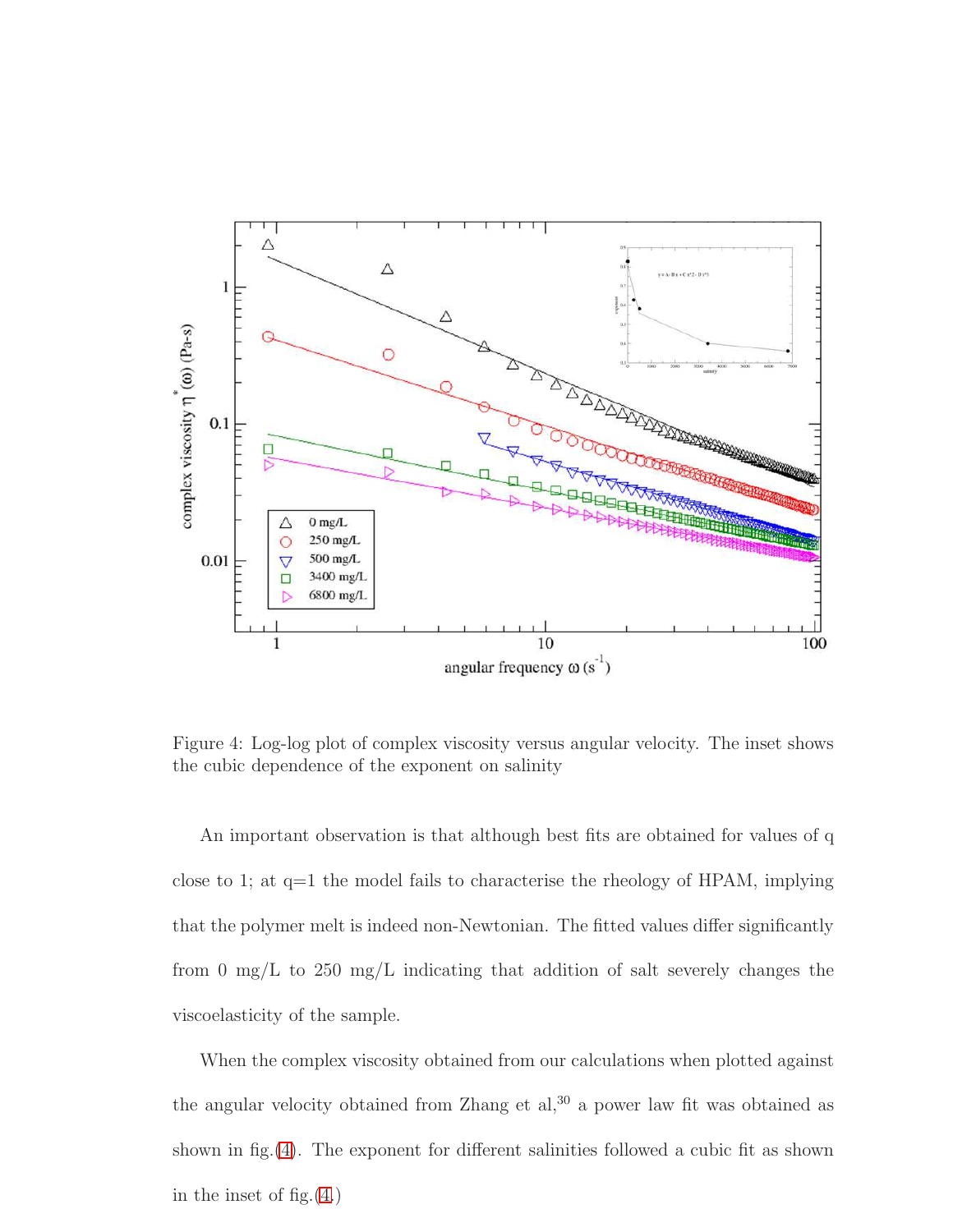## Prediction of creep compliance

From the best fit Maxwell model, and using the fitted parameter values, other rheological quantities of interest may be predicted. One such prediction is that of the creep compliance given by

$$
J(t) = \frac{\epsilon(t)}{\sigma_0};
$$

where  $\sigma_0$  is the applied constant stress.



<span id="page-21-1"></span>Figure 5: Variation of creep compliance with time for different salinities as predicted from theory

The general expression for creep calculated from the Maxwell model is given by

<span id="page-21-0"></span>
$$
J(t) = \frac{1}{E}\delta(t) + 1/[\eta \Gamma(q) t^{(1-q)}].
$$
\n(16)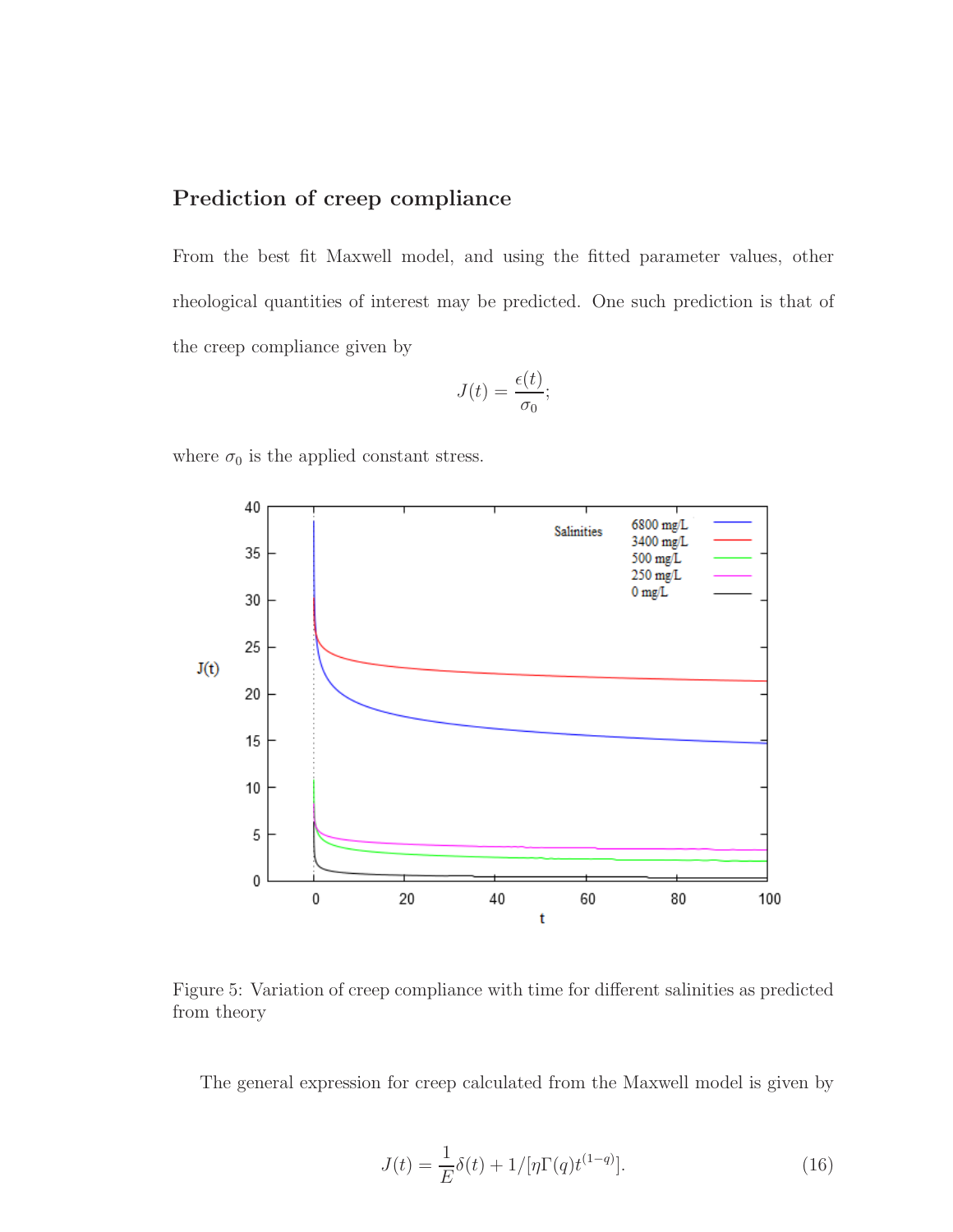<span id="page-22-0"></span>

| Salinity $(mg/L)$ | (fractional order) | $\Gamma(q)$ | $1 - q$ |
|-------------------|--------------------|-------------|---------|
| 6800              | 0.890              | 1.07683     | 0.11    |
| 3400              | 0.960              | 1.02473     | 0.04    |
| 500               | 0.815              | 1.14779     | 0.185   |
| 250               | 0.896              | 1.07188     | 0.104   |
|                   | 0.678              | 1.3343      | 0.322   |

Table II: Model parameters for calculation of creep compliance

Putting values of  $E, \eta, q$  and  $\Gamma(q)$  from Tables.[\(I\)](#page-18-0) and [\(II\)](#page-22-0) into eq.[\(16\)](#page-21-0), the creep compliance has been predicted for different salinities as shown in fig.[\(5\)](#page-21-1).

The nature of the curves predicted for creep compliance is in agreement with the conclusions that were drawn from the creep phase of the *Standard Test* performed on the Maxwell model. A sudden loading at  $t = 0$  is well characterised by Dirac delta function in the calculated expression. The curves blow up at  $t=0$ . There is a gradual decrease of slope with time. Also it is evident from the curves that there is a clear bunching of salinity dependent properties of the sample for each viscoelastic class. The slope of the higher of the two salinities of a particular viscoelastic class decreases more rapidly than the corresponding lower salinity. Physically this is explained as follows: we know that ability to deform infinitely under finite stress ie, the ability to creep is more for a fluid and is almost absent for a solid. The HPAM structure may be visualised as a linear crystalline chain of molecules (not perfectly rigid owing to its viscoelastic nature). Since it is an anionic polyelectrolyte, the negative ions at ends repel each other, upholding their geometry. On adding salt, the salt cation reacts with the anionic ends leading to flocculation, destroying the linear crystal like geometry. In this state, in the solution, the fluid like character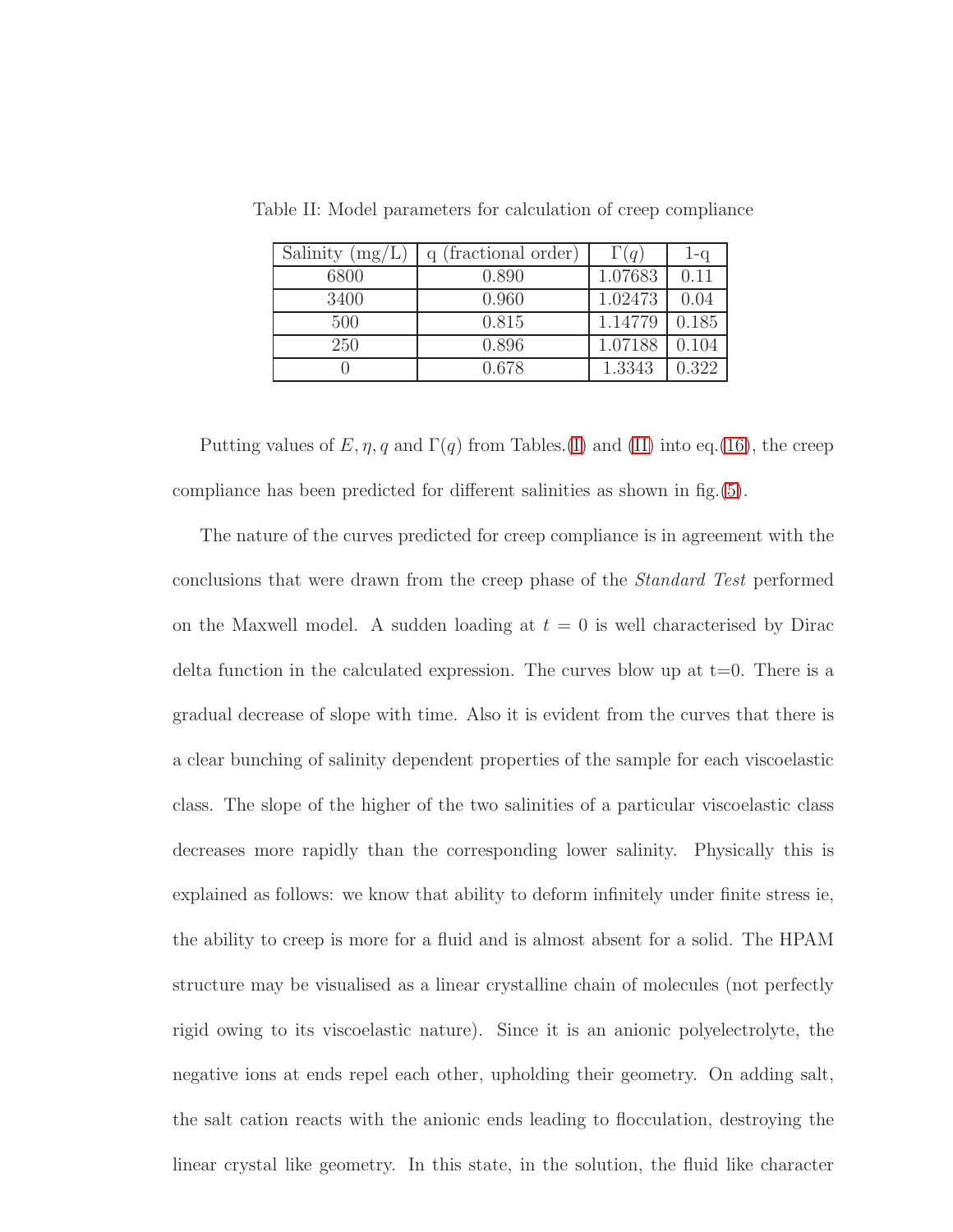becomes more pronounced with increasing salinity. So its ability to creep increases. Therefore, at a given stress,  $\sigma_0$ , the creep compliance decreases more rapidly for a higher salinity as the corresponding strain is dissipated more rapidly.

#### Effect of Temperature

The testing temperature at which the experiments were performed by Zhang et al. was 25 $^{\circ}$ C.<sup>30</sup> However, along with salinity, a high reservoir temperature ∼ 70 $^{\circ}$ C also affects HPAM properties.

Gao et al. measured the complex viscosity of HPAM at different temperatures:<sup>31</sup>  $50^{\circ}$ C,  $70^{\circ}$ C and at  $90^{\circ}$ C, keeping a constant concentration, pH and at zero salinity. We used the Maxwell model described above to calculate the complex viscosity. The model parameters are displayed in Table.[\(III\)](#page-25-0), where it is evident that the spring constant  $E$  and the order of the fractional derivative q were identical for each temperature. The parameter  $\eta$  was tuned to match experimental values. Fig.[\(6\)](#page-24-0) shows the comparison between experimental and calculated values of  $\eta^*$  at different angular velocities, the match between experimental and theoretical values for each temperature being very good. At any particular angular frequency,  $\eta^*$  decreases with increase in temperature as the long chain molecules of HPAM tend to disentangle. The reason for the decrease in  $\eta^*$  is attributed to the intensification of the thermal motion of the hydrophobic group, in the polymer chain. Thus the hydration of the hydrophobic group is weakened, which in turn reduces the hydrodynamic volume with increasing temperature.

From the model parameters in Table[\(III\)](#page-25-0), it is observed that the viscous coeffi-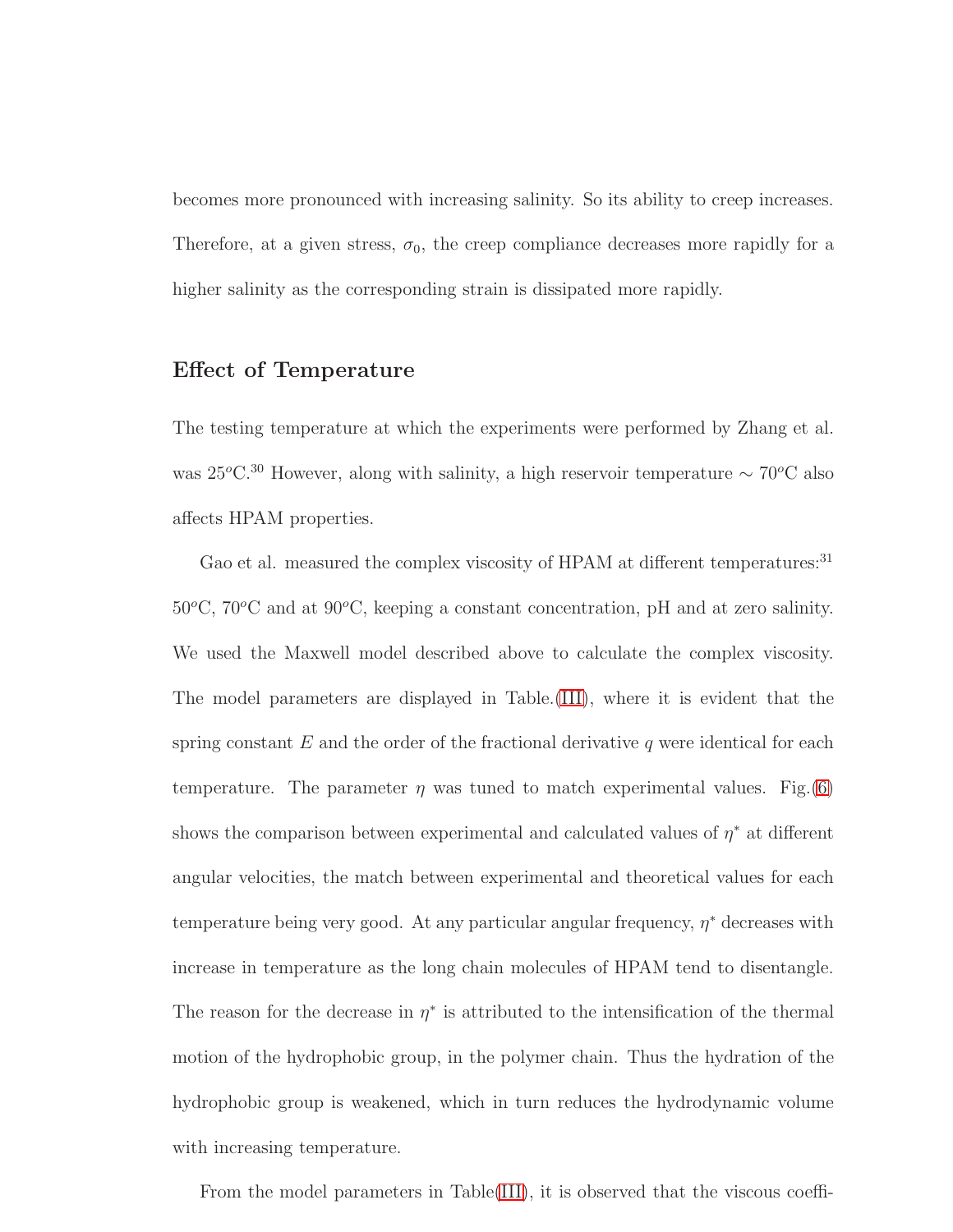cient of the dashpot fluid increases with decreasing temperature. This is indicative of a more pronounced viscous behaviour of polymer chains at lower temperatures and substantiates our previous arguments regarding the same. Another point of interest is the power law exponent at  $\alpha = 0.22$  for each of the fits, regardless of temperature, upto a shear of 120  $s^-1$  only. This value of shear is thus indicative of a point of characteristic transition between Newtonian and non-Newtonian behaviour, which is indicated by a sudden drop for each curve at this particular of shear as shown in fig. $(6)$ .



<span id="page-24-0"></span>Figure 6: Variation of complex viscosity versus angular frequency for different temperatures: comparison between experiment and theory.<sup>31</sup> For angular frequencies  $\sim$ 120 s<sup>-1</sup>, the variation follows a power law with exponent of 0.22 for every temperature. The power law fit is shown by thick solid line.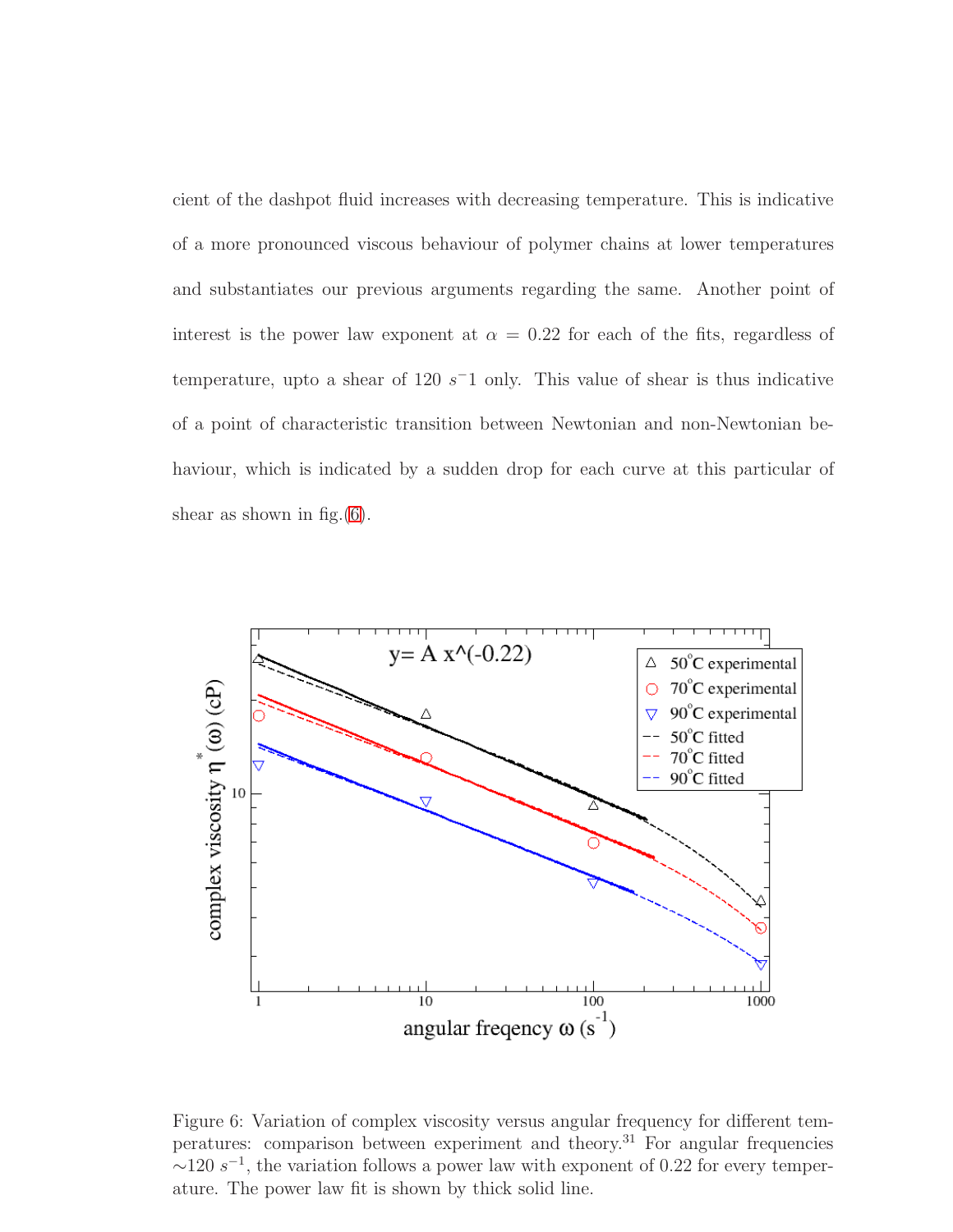<span id="page-25-0"></span>

| Temp. $(^oC)$ |      |       |       |
|---------------|------|-------|-------|
| 90            | 7588 | 14.08 | 0.798 |
| 70            | 7588 | 19.81 | 0.798 |
| 50            | 7588 | 26.18 | 0.798 |

Table III: Model parameters for temperature variation of  $\eta^*$ 

## Role of Concentration and pH



<span id="page-25-1"></span>Figure 7: Variation of complex viscosity versus angular frequency for different polymer concentrations at constant temperature of  $25^{\circ}$ C, pH=7 and zero salinity, (a)1500 ppm (b)3000 ppm (c) 5000 ppm (d) 8000 ppm. Comparison between experiment and theory is good in each case.<sup>32</sup> The order of the fractional derivative decreases with increase in concentration as displayed in the graph.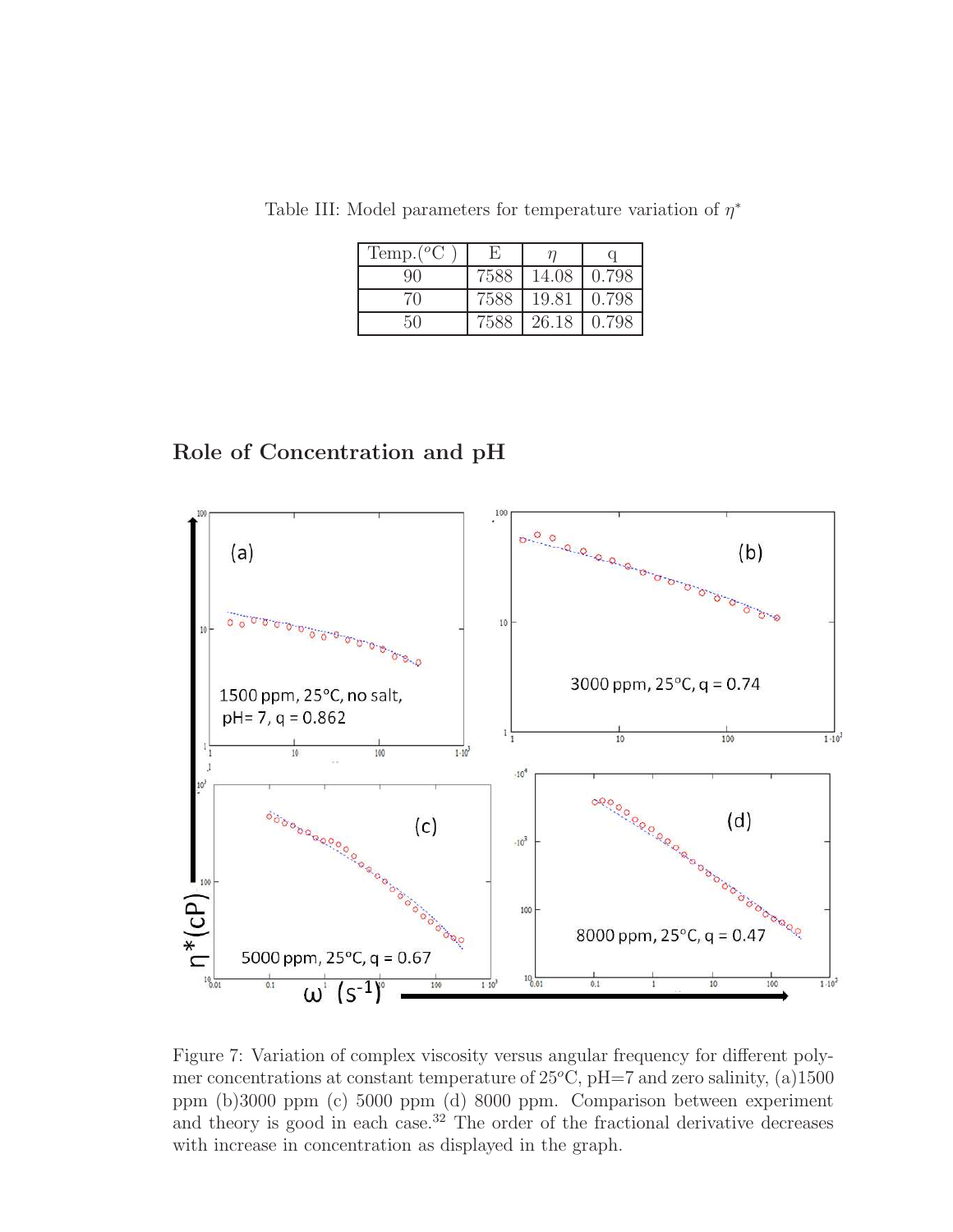

<span id="page-26-0"></span>Figure 8: Variation of complex viscosity versus angular frequency for different pH. Experimental data from have been modelled.<sup>32</sup> (a) and (b) show the effect of pH for a polymer concentration of 1500 ppm at constant temperature of  $25^{\circ}$ C and zero salinity. (c)and (d)show the effect of pH for a polymer concentration of 3000 ppm at constant temperature of  $25^{\circ}$ C and zero salinity. The order of the fractional derivative decreases with increase in the alkalinity.

At very low concentrations, there is no strong interaction between polymer molecules. Physical properties change in direct proportion to the concentration. With increasing concentration the increment in viscosity increases at a faster rate. At concentrations below the critical concentration  $C_p$ , polymer molecules in the solution have intra-molecular association, and the molecular chains tend to shrink, resulting in a smaller  $\eta^*$ . When the concentration reaches  $C_p$ ,  $\eta^*$  increases sharply because the solution has a supra-molecular agglomerate structure that enlarges the hydrodynamic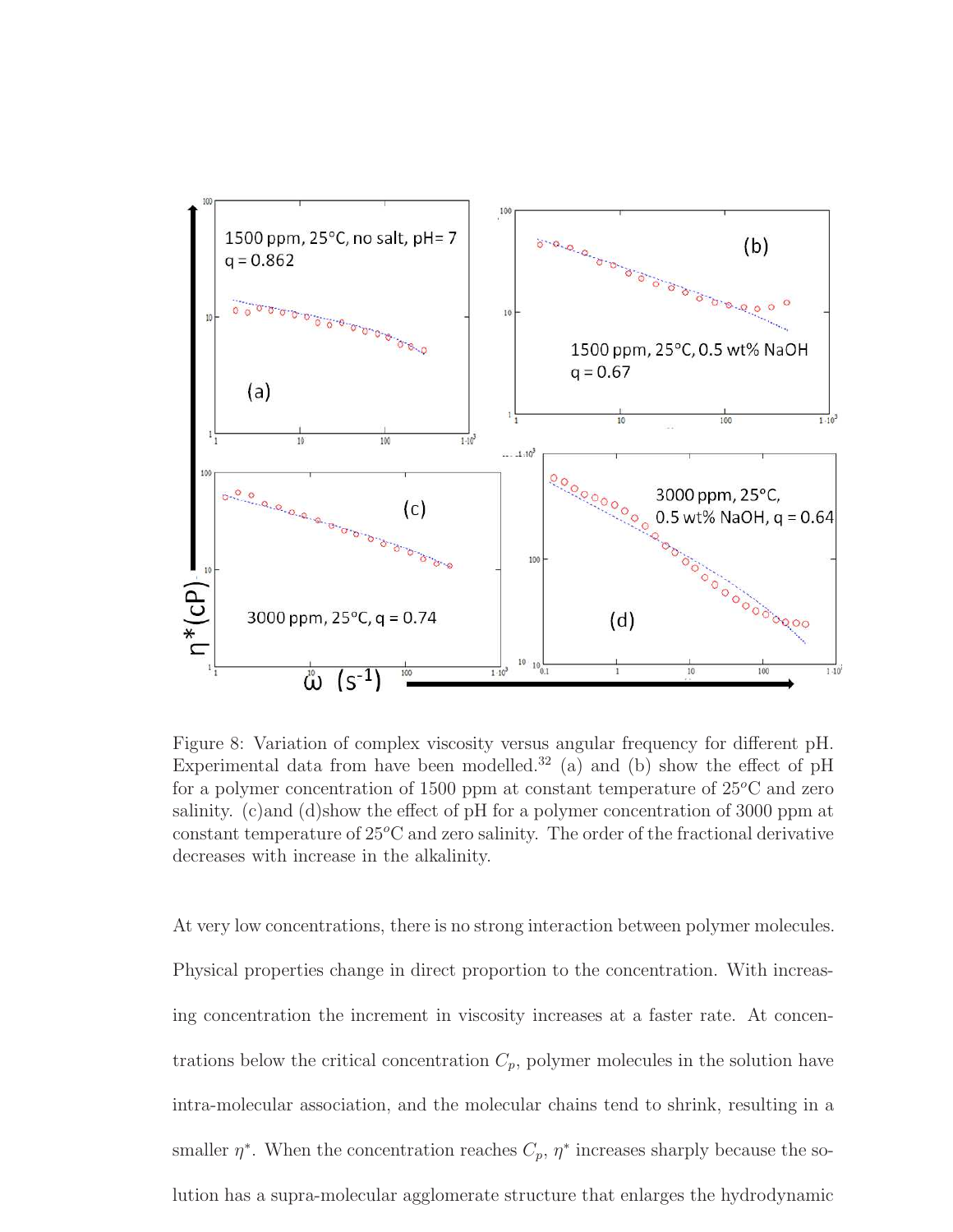volume at and above  $C_p$ . This results in a notable increase in  $\eta^*$ , fig.[\(7\)](#page-25-1). It may be noted, that the rheology of polymer melts is polymer specific and is characterised by the particular concentration, molecular weight and temperature.

The shear viscosity of HPAM is strongly dependent on the variation of pH due to the pH-sensitive carboxyl groups along its backbone chain. Jung et al. have demonstrated experimentally that the viscosity of HPAM increases with NaOH concentration at lower alkaline pH.<sup>39</sup> With increase in alkalinity, the viscosity slightly declines and ultimately becomes steady at higher concentration. On increasing the alkalinity, the negatively charged carboxyl groups along the chains make the polymer molecules tend to coil up due to the electric repulsion. This increases the hydrodynamic radius which leads to a large increase in solution viscosity. Our theoretical calculation of  $\eta^*$  using the Maxwell model and for two different polymer concentrations, follow the experimental findings of Jung et al. quite well, fig.[\(8\)](#page-26-0).

The complex viscosity increases sharply with increase in alkalinity, for both the polymer concentrations. It is to be noted that the order of the fractional derivative q, decreases with increase in pH in both cases.

# Discussion

It is clear that the effective rheological properties of polymers like HPAM are affected by concentration, presence of salt, temperature and pH. The question naturally arises whether it is possible to tailor a rheological property of interest , eg. complex viscosity, for a certain shear rate to suit a particular purpose. Any combination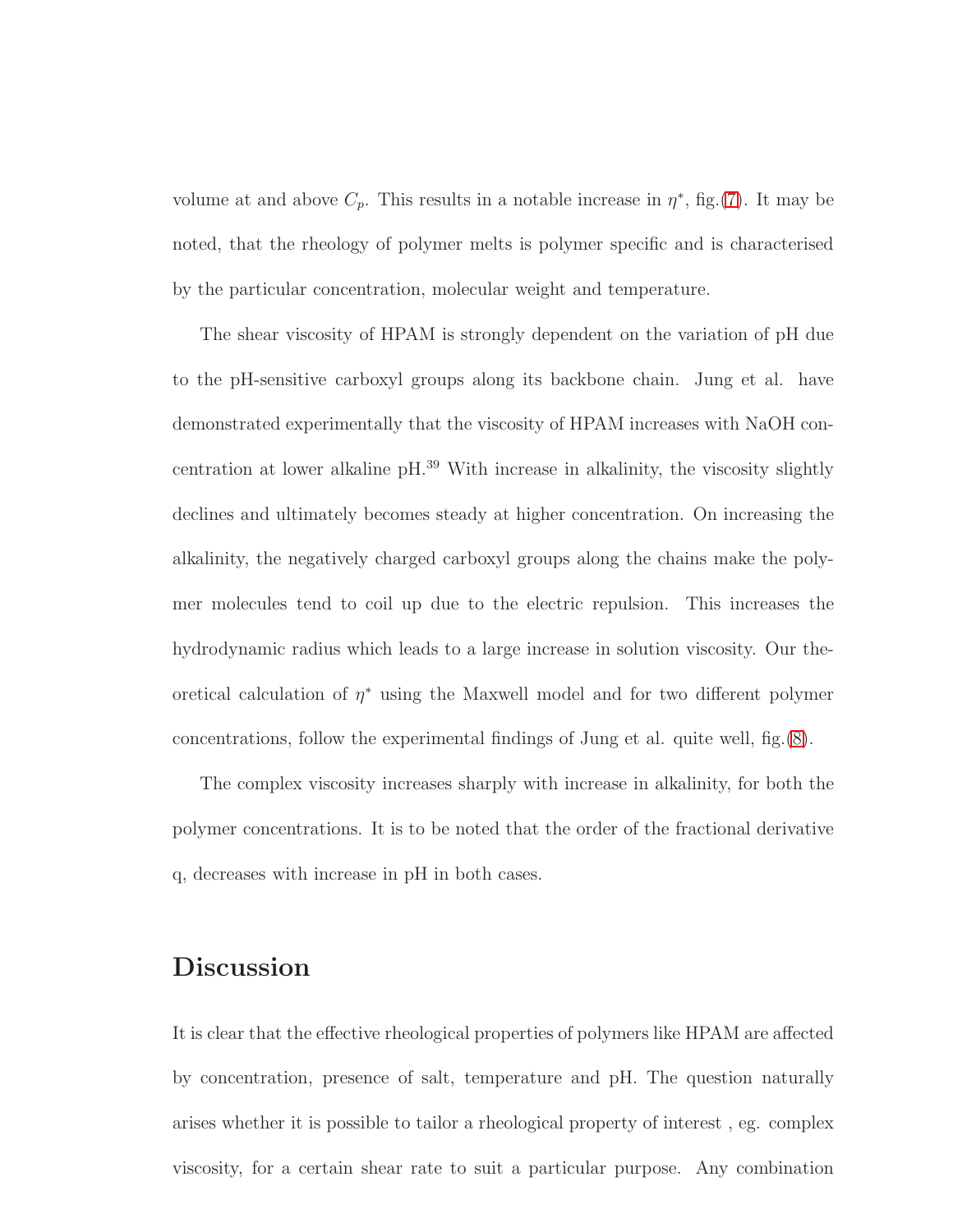of the parameters that offset each other's effect on the rheological property of the polymer solution may be termed as *complementary conjugates.*

## Tailoring rheology of HPAM



<span id="page-28-0"></span>Figure 9: Variation of complex viscosity versus angular frequency for different combinations of *complementary conjugates*. Experimental data from Choi e.t al. have been modelled.<sup>32</sup> (a)Higher temperature is offset by a suitable increase in pH. (b)Effect of increased polymer concentration offset by lower the pH value. (c)Variations in salt concentration alone cannot offset small changes in concentration.

A careful examination of fig.[\(9](#page-28-0) a) reveals that at any given polymer concentration, here 1500 ppm, the effect of a higher temperature on effective complex viscosity, is offset by a suitable increase in pH. This also follows from the results of figs.[\(6\)](#page-24-0)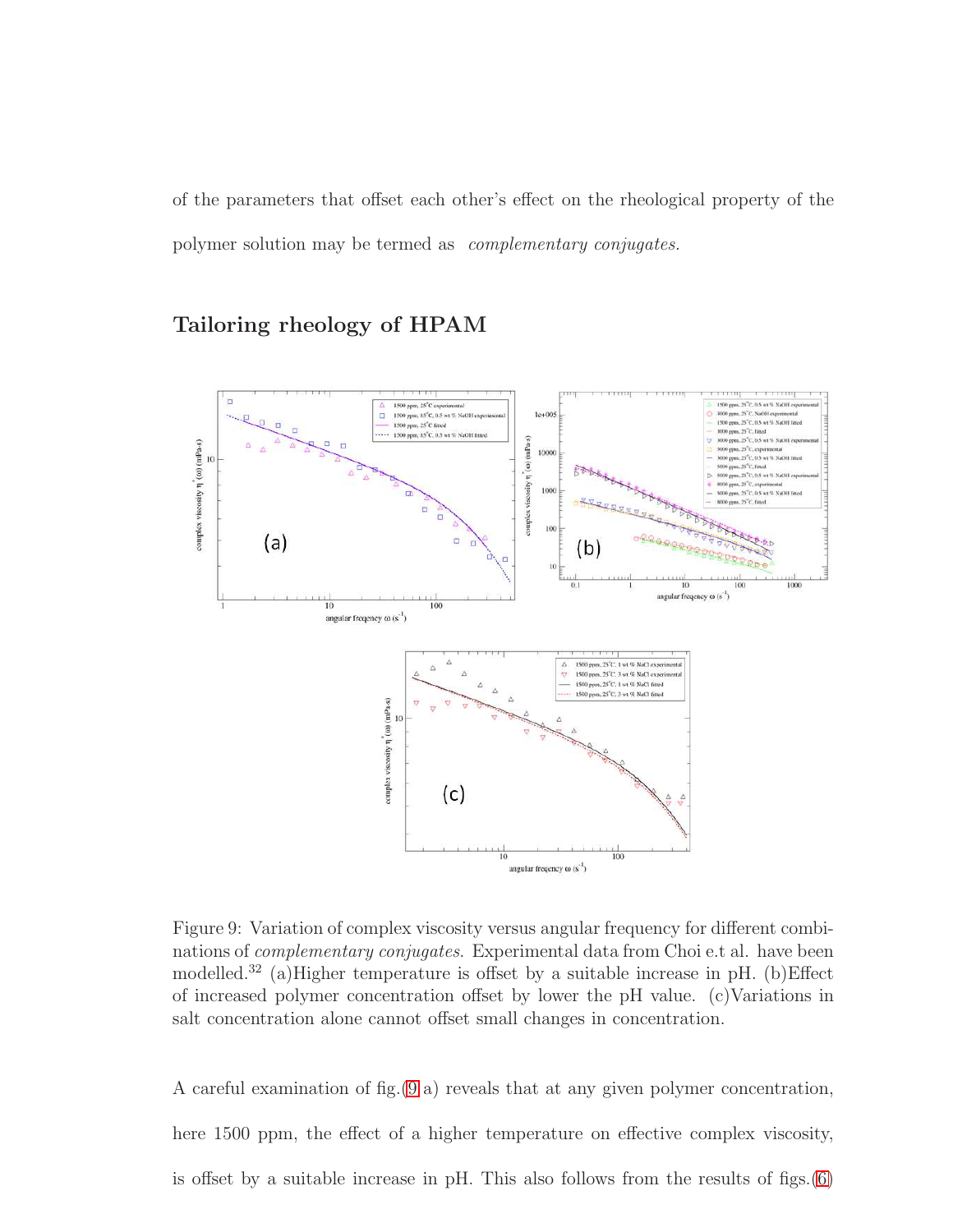and [\(8\)](#page-26-0). In this manner it is possible to match the complex viscosity at a similar shear rate to the case of a neutral solution of HPAM at a lower temperature. Thus temperature and pH are a set of 'complementary conjugates'.

In a similar manner, it is possible to label polymer concentration and pH of the solution as a second set of 'complementary conjugates'. Figure.[\(9](#page-28-0) b) shows the effectiveness of offsetting the effect of an increased polymer concentration by lowering the pH value; in the cases studied, the higher concentrated polymer solution was maintained neutral. We have demonstrated this for the different combinations of polymer concentrations.

In fig.  $(9 \text{ c})$  $(9 \text{ c})$ , the only variable is the salt concentration which does not greatly affect the viscosity for small changes in concentration.

| <b>Type</b> | (ppm) | $T({}^oC)$ | $NaCl(wt \%)$    | $NaOH(wt\%)$     | $\eta^*$<br>(mPa) | $\sigma(s^{-1})$<br>$\omega($ | q    | $\alpha$ |
|-------------|-------|------------|------------------|------------------|-------------------|-------------------------------|------|----------|
|             | 1500  | 25         | U                |                  | 34.94             | 0.002                         | 0.86 | 0.17     |
|             | 1500  | 85         | $\left( \right)$ | 0.5              | 34.94             | 0.002                         | 0.86 | 0.17     |
| Π           | 1500  | 25         | 0                | 0.5              | 34.10             | 5.6                           | 0.67 | 0.25     |
| $_{\rm II}$ | 3000  | 25         | $\left( \right)$ |                  | 34.74             | 8.2                           | 0.74 | 0.23     |
| Н           | 3000  | 25         | $\left( \right)$ | 0.5              | 34.74             | 105.1                         | 0.64 | 0.45     |
| П           | 5000  | 25         | $\left( \right)$ |                  | 34.70             | 128.1                         | 0.67 | 0.42     |
| Н           | 5000  | 25         | $\theta$         | 0.5              | 34.66             | 235.1                         | 0.40 | 0.60     |
| Н           | 8000  | 25         | $\Omega$         |                  | 34.63             | 349.1                         | 0.47 | 0.62     |
| Ш           | 1500  | 25         |                  | $\left( \right)$ | 34.69             | 0.002                         | 0.86 | 0.17     |
| Ш           | 1500  | 25         | 3                |                  | 34.61             | 0.003                         | 0.84 | 0.17     |

<span id="page-29-0"></span>Table IV: Model parameters for tailoring  $\eta^*$  using polymer concentration, pH and salinity.

Table.[\(IV\)](#page-29-0) displays the values of the model parameters used to match experi-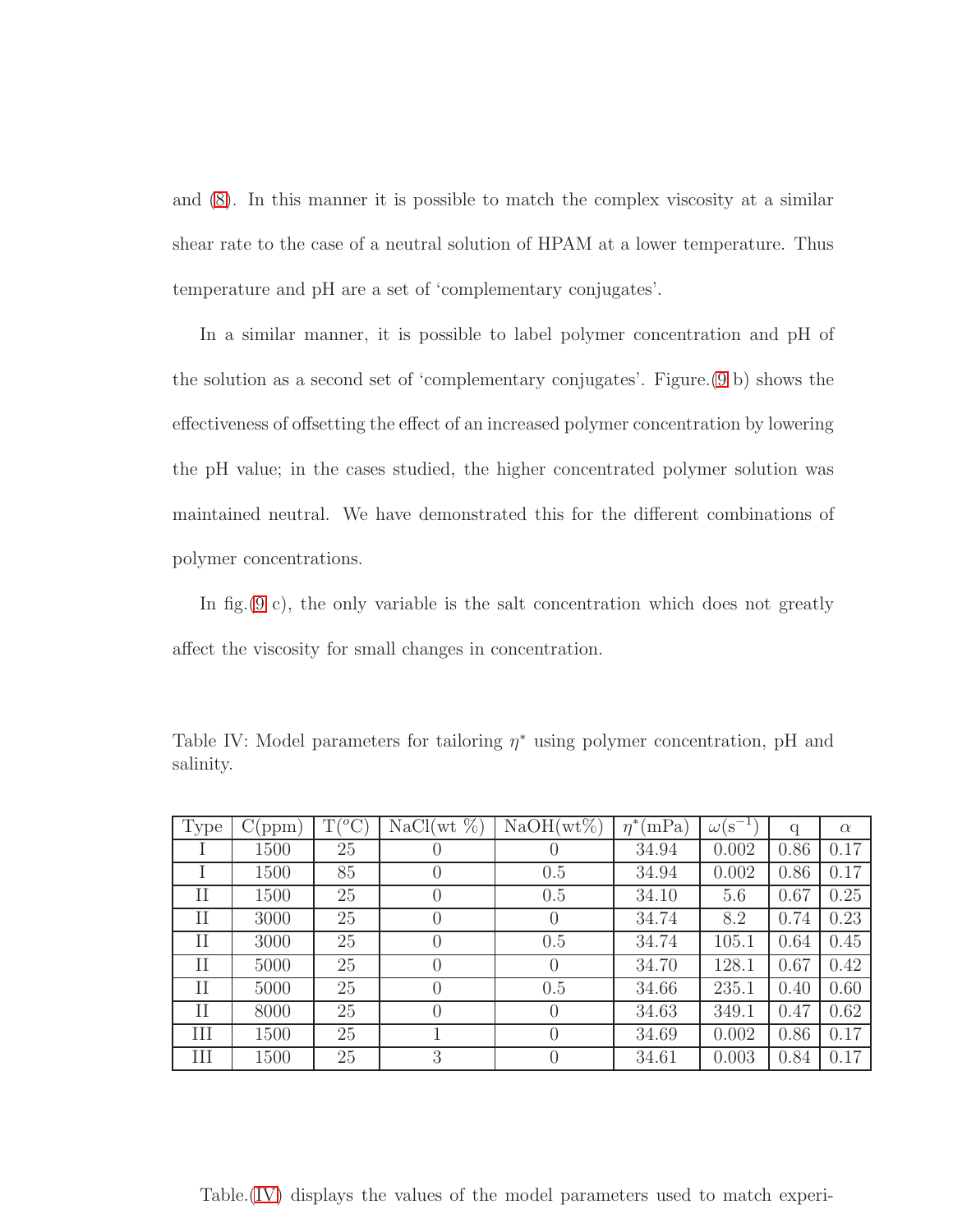mental data. Types (I) and (II) highlight the efficiency of the *complementary conjugates*,temperature and pH, and, concentration and pH, in tailoring the rheological behaviour of polymer melts to a desired value, eg. ∼34 mPa. Type(I) case achieves this value at an angular frequency of  $0.002s^{-1}$ , while Type(II) variants do so at different other values of  $\omega$  as shown in the Table. Type (III), which shows the effect of only one parameter (salinity), does not affect  $\eta^*$  much.

What is the significance of  $q$  as a parameter in our model? The answer becomes apparent when one examines the last three columns of Table.[\(IV\)](#page-29-0). For each pair of 'complementary conjugates', the order of the fractional derivative of the Maxwell's model are  $\sim$  equal, as is the corresponding angular frequency  $\omega$ . Further as  $\omega$ increases, q decreases. It may be expected that with low  $\omega$ , if a particular  $\eta^*$  is to be achieved, the visco-thickening will take longer time to develop leading to a low power law exponent  $\alpha$ . The 'memory' of the entire process is expected to be long with a larger value of the order  $q$ . The reverse argument is true for a larger shear velocity  $\omega$ , leading to a sharper change in  $\eta^*$  reflected in higher  $\alpha$  exponent of the power law. This in turn results in a shorter memory  $(q)$  of the dynamical development of  $\eta^*$ .

# Conclusions

We have demonstrated that the two-element Maxwell model is appropriate to study the rheology of polymer melts like HPAM, using fractional calculus in the constitutive equations. The model was successful in reproducing experimental data on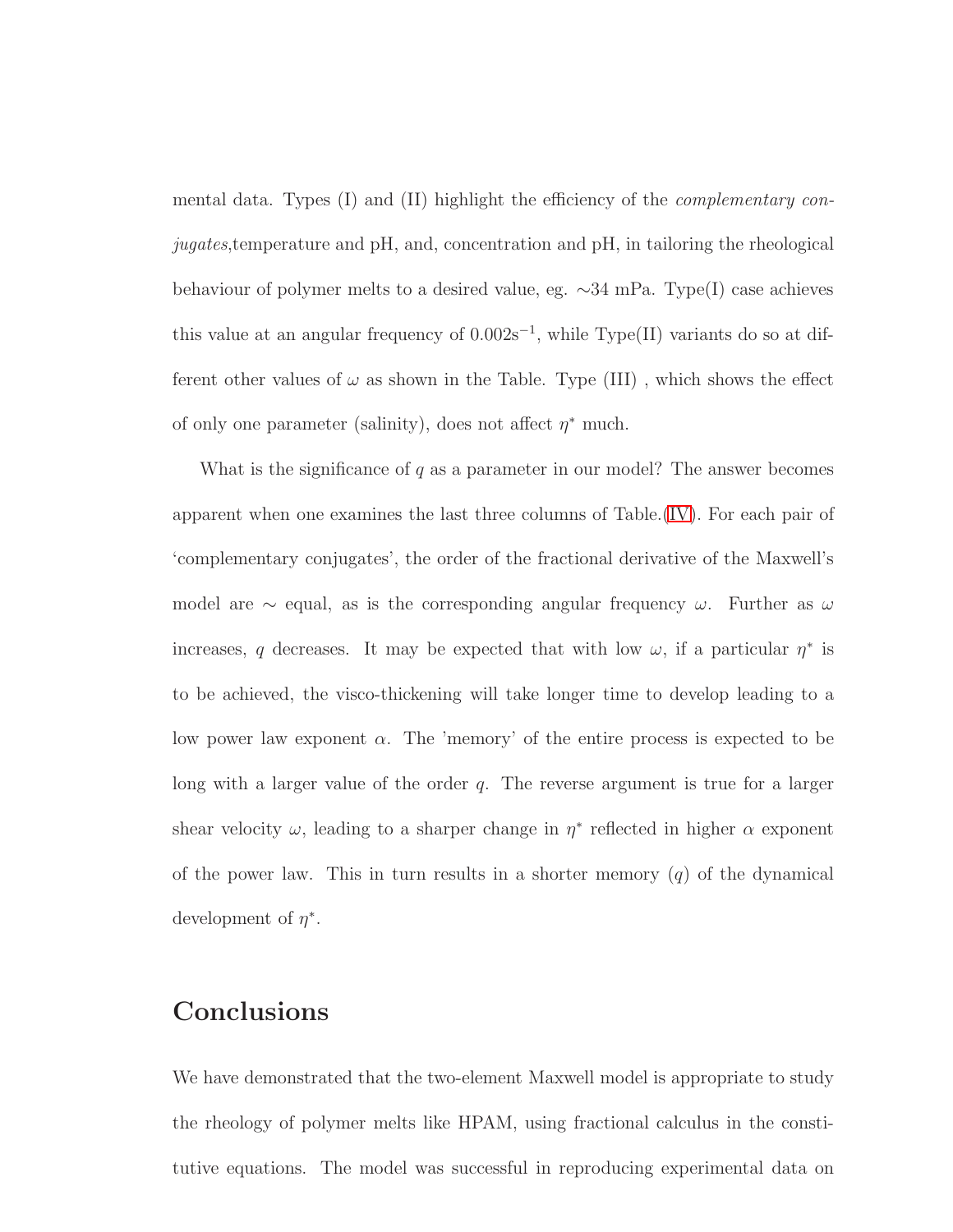complex viscosity reported by several other groups for different parametric variations. The role of variations in salinity, temperature, concentration and pH on complex viscosity of the polymer melt HPAM was extensively studied. Complex viscosity of HPAM changes dramatically by several orders of magnitude for relatively small changes in pH, polymer concentrations and salinity. This is attributed to the suppression of repulsion between the carboxyl groups in the polymeric chains which can be controlled by  $pH$  and addition of appropriate salts. This study concludes that HPAM shows a long term fluid like behaviour exhibiting two different classes of viscoelasticity at low and high salinity ranges respectively. The modelling also predicts an intimate correlation of the salinity dependence of rheological properties, viz, creep compliance with each viscoelastic class. One of the most important uses of HPAM is in the oil recovery process.<sup>41</sup> For polymer flooding purposes, as far as achieving the target viscosity of HPAM is concerned, the salinity of the reservoir becomes the dominating factor.

The role of temperature on complex viscosity was investigated and matched the reported experimental studies.  $\eta^*$  was found to decrease with increase in temperature. This behaviour is attributed to the intensification of the thermal motion of the hydrophobic group, in the polymer chain, which weakens the hydrophobic group. This in turn reduces the hydrodynamic volume with increasing temperature. At all temperatures studies, HPAM showed a power-law behaviour up-to a critical value of 120 s<sup>-</sup>1, after which the viscosity rapidly fell with further increase in shear. We propose that this critical value of shear is indicative of a characteristic change in the viscosity, perhaps from viscoelastic property to non-Newtonian behaviour.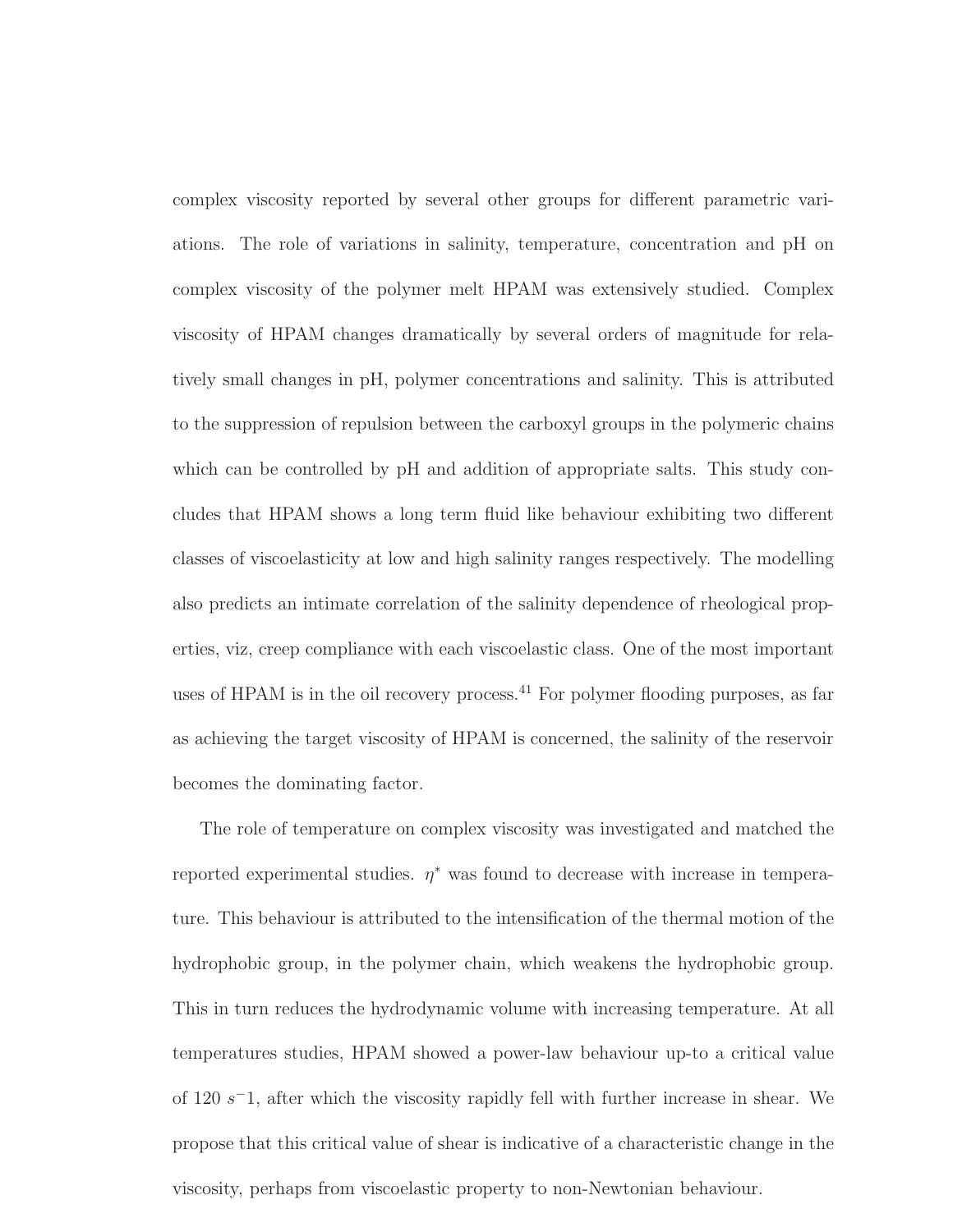The model was successful in predicting the creep compliance of HPAM as the behaviour of the polymer melt matched our intuitive expectation of such viscoelastic fluids. This success is much more than mere curve fitting to experimental data as the derivation comes from Causality principle where the kernel function is a decaying power law. This gives an idea of memory relaxation. We have demonstrated that complex viscoelastic fluids show 'memory' effects that determine their emerging dynamics. Different perturbations to the polymer melts, affect their 'memory' differently leading to different power-law behaviour between the same pair of variables. The variation of  $\eta^*$  with angular frequency  $\omega$  showed a power law behaviour for almost all variations in parameters. Power law dependence between two variables is observed in 'emerging' phenomena that show a *wide distribution*. It is not surprising therefore that complex viscosity in viscoelastic materials will show this nature as they display creep long after stress is removed. Thus the lower the exponent of the power law behaviour, the longer the 'memory' of its past is retained, as viscoelastic fluids show large Deborrah Number De, i.e. a large relaxation time. Our modelling using fractional calculus essentially made this connection as the fractional order derivative q which is now recognised as a memory index to emergent phenomena, showed an inverse relationship with respect to the power-law exponent  $\alpha$ ; - the higher the memory index q, the smaller is the power-law exponent.

Lastly, we have demonstrated that it is possible to tailor the complex viscosity of HPAM by suitably tuning 'complementary conjugates', in order to meet requirements of industry and technology. We have predicted two pairs of 'complementary conjugates' for HPAM: (i)temperature and pH (ii)concentration and pH.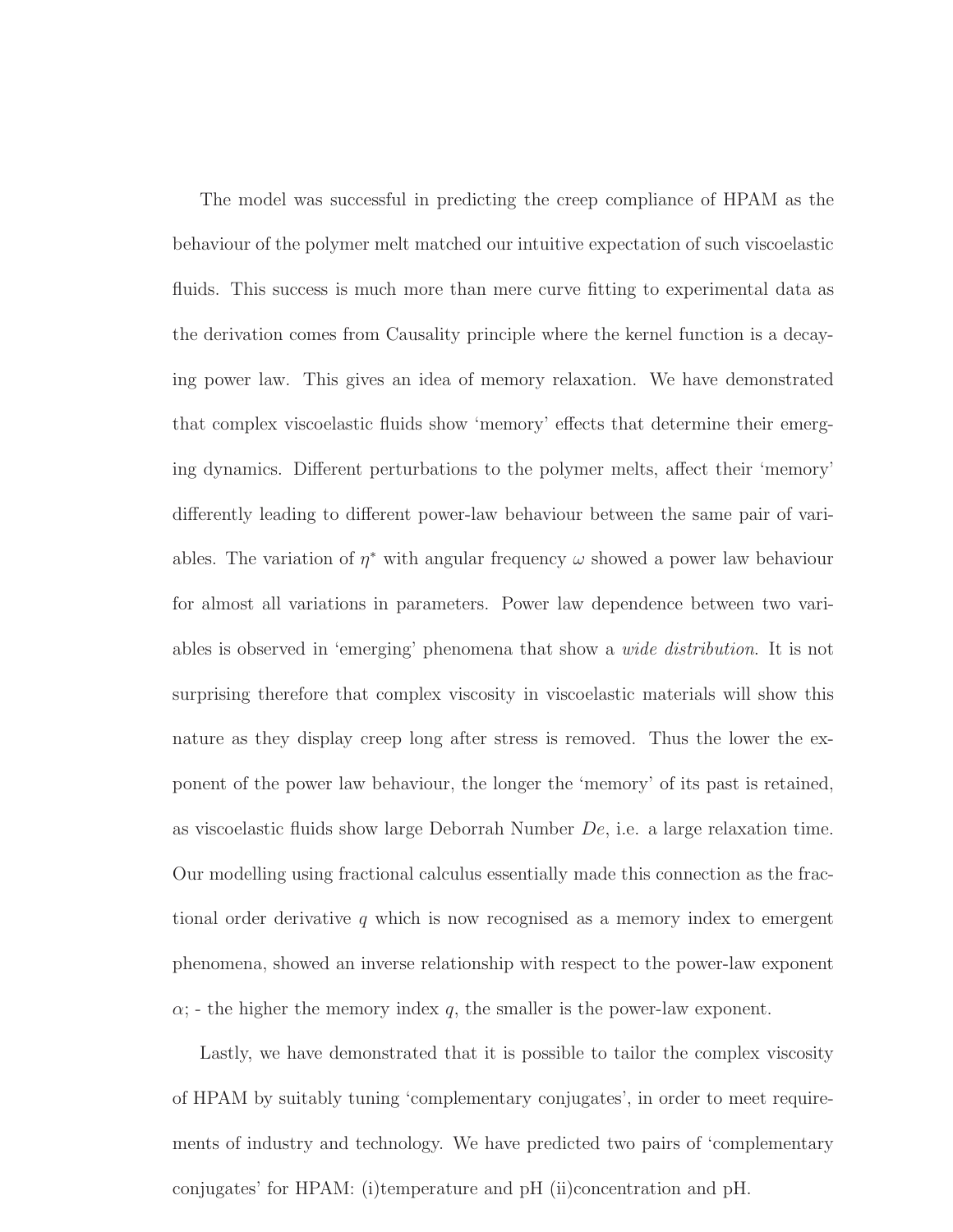One of the most important uses of HPAM is in the oil recovery process being easily available and highly cost effective.<sup>41</sup> It is resistant to bio-degradation, has good viscosifying properties and reduces water permeability. The high viscosity of HPAM is responsible for improving the mobility ratio and water injection profile which enhances the oil recovery ratio. HPAM is also widely used in food products, paper manufacturing, mining, waste-water treatment, and in the isolation of enzymes. The judicious tuning of the 'complementary conjugates' may result in HPAM with suitable rheological properties that will enhance its effectiveness in each of these applications.

Before we conclude, it seems essential to include a brief discussion on what we mean by 'memory index to emergent phenomena' and other perspectives it opens up on the same problem, for completeness. In condensed matter theory, the notion of associating emergent phenomena to the spontaneous breaking of a continuous symmetry is an exciting area of research. From intuition, we presume the existence of a symmetry in the polymer chains constituting HPAM in the Newtonian limit which breaks in the non linear regime leading to memory retention displayed by viscoelastic materials, which is the emergent phenomena. Through our constitutive relations, we use fractional derivatives of order q to characterise the dependence of the system on its stress history, q being directly proportional to the memory retention capacity of a system. For example, theoretically  $q = 0$  for Markov processes. In generalised calculus, the process of differintegration is equivalent to a two stage memory process; the Standard Test being the viscoelastic analogue of such a mechanism.<sup>14</sup> Whenever the viscoelastic material is subjected to an external perturbation through one of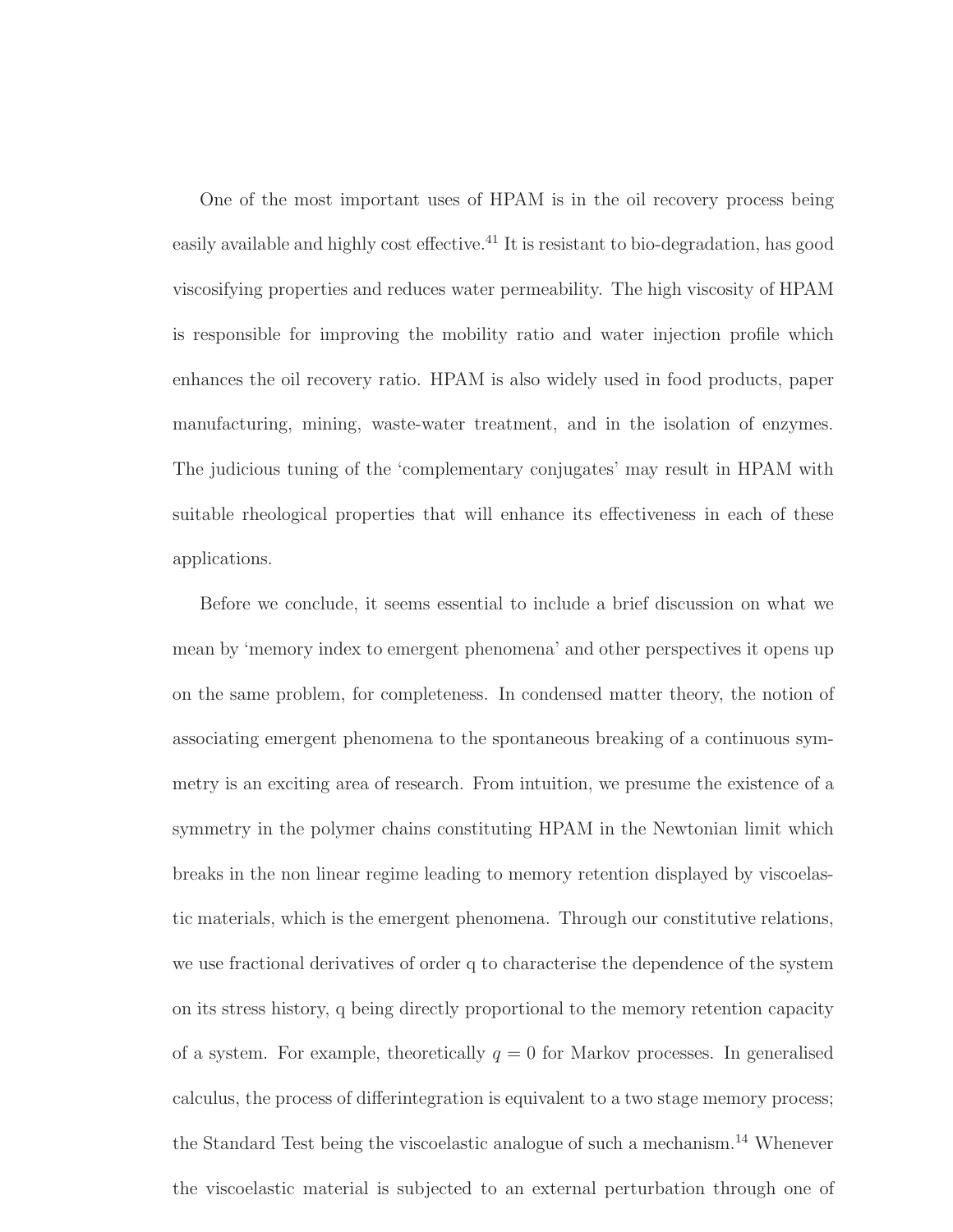the stressing parameters (viz. temperature, pH etc.) the power law dependence is a manifestation of the emergent phenomena. In section() for example, the independence of the power law exponent of temperature in the non-Newtonian regime, is a quantification of the emergence, and as we have shown there is a correlation between the power law exponent  $\alpha$  and the memory index q. This, stated as a hypothesis here, may be due to the breaking of the continuous symmetry of the polymer chains and the complementarity between each pair of variables - for example temperature and pH, may mathematically take the form of two non commuting limits, with an embedded singularity as one approaches the thermodynamic limit. It may be a possibility to find a conserved Noether charge for the polymer melt in the Newtonian limit.<sup>42</sup> This discussion is purely intuitive and suppositions are based on our results and the theory of polymer melts, in particular HPAM needs to be investigated further from the perspective of symmetry breaking and emergence to arrive at a comprehensive solution which will determine the nature of the symmetry as well as the corresponding conserved quantity. The solution to such a problem has the potential to create a new perspective to look at fractional derivatives and thus resolve their physical inexplicability completely within a recognised framework in condensed matter theory, once again upholding generalised calculus as a quickly becoming indispensable tool in describing real-life systems.<sup>19</sup>

We conclude by reiterating the most intriguing phenomenon of complementary conjugates tailoring the rheology of HPAM, which is purely intuitive from the modelling that was done. A further direction would be to attempt to find an equation of state or symmetry relationships to rigorously establish the conjecture.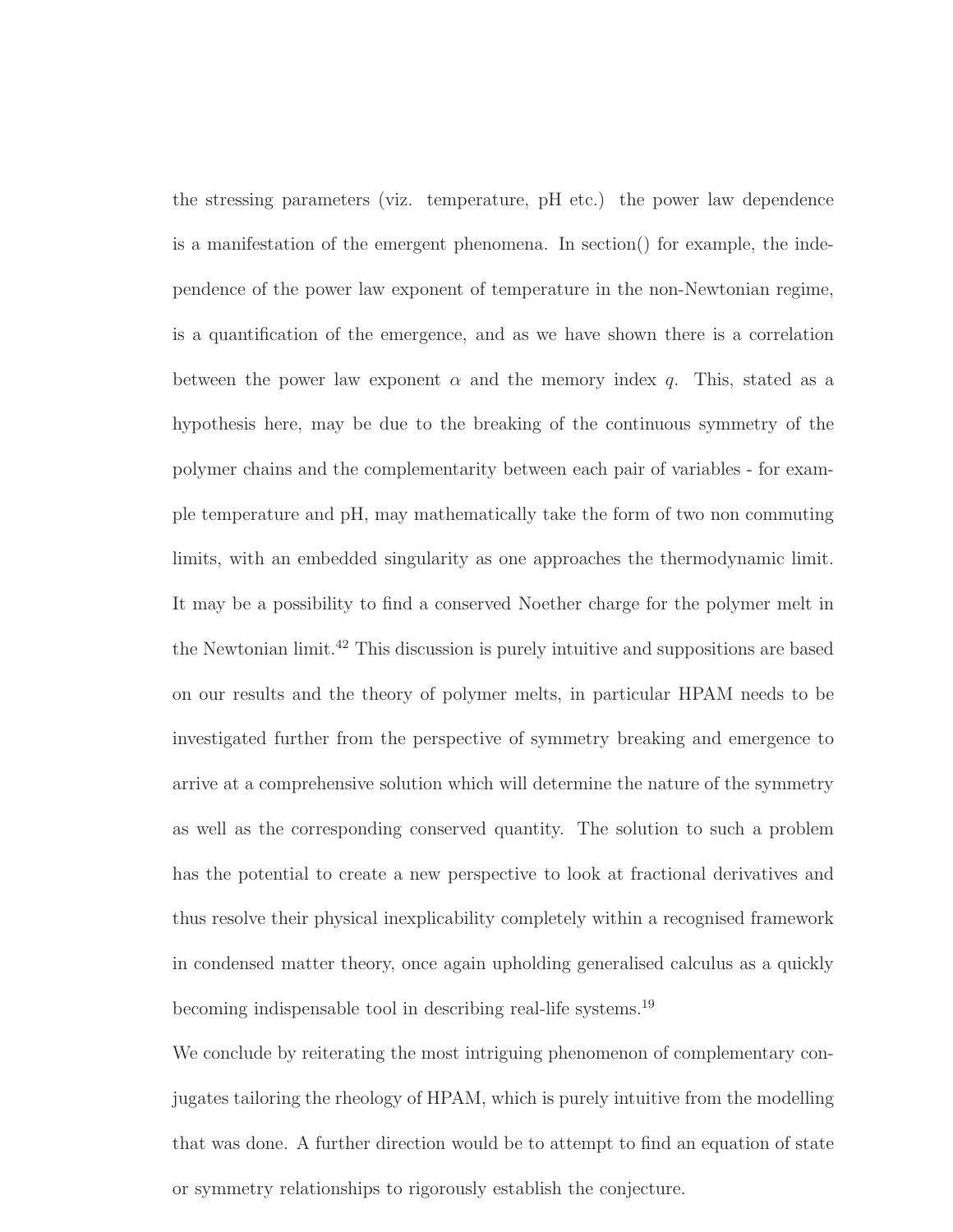### Future Directions

1. An open direction is to further cultivate the phenomenon of complementary conjugates by exploring symmetry relationships. It remains a possibility to find a governing equation of state, to rigorously describe what has been conjectured.

2. A continuation of this study could be made to explore the nature of the continuous symmetry that is spontaneously broken to find the exact nature of correlation between the power law exponent  $\alpha$  and memory index q.

#### Appendix

The physical interpretation of a constitutive equation can be understood by performing a standard test. We consider the case for eq.[\(3\)](#page-8-1), ie, for Maxwell Model. To understand what this equation implies in terms of the behaviour of a tension bar under load, we subject such a bar to a two-stage standard test.

In first stage, known as *creep phase*, we apply at  $t = 0$ , a constant stress,  $\sigma = \sigma_0$ and observe the evolution of the strain as a function of t, ie,  $\epsilon(t)$ . We use Heaviside function, fig.[\(10\)](#page-36-0) to portray the process of sudden loading, where,

$$
\sigma = 0, \qquad \quad t < 0,
$$

$$
=\sigma_0, \quad t>0.
$$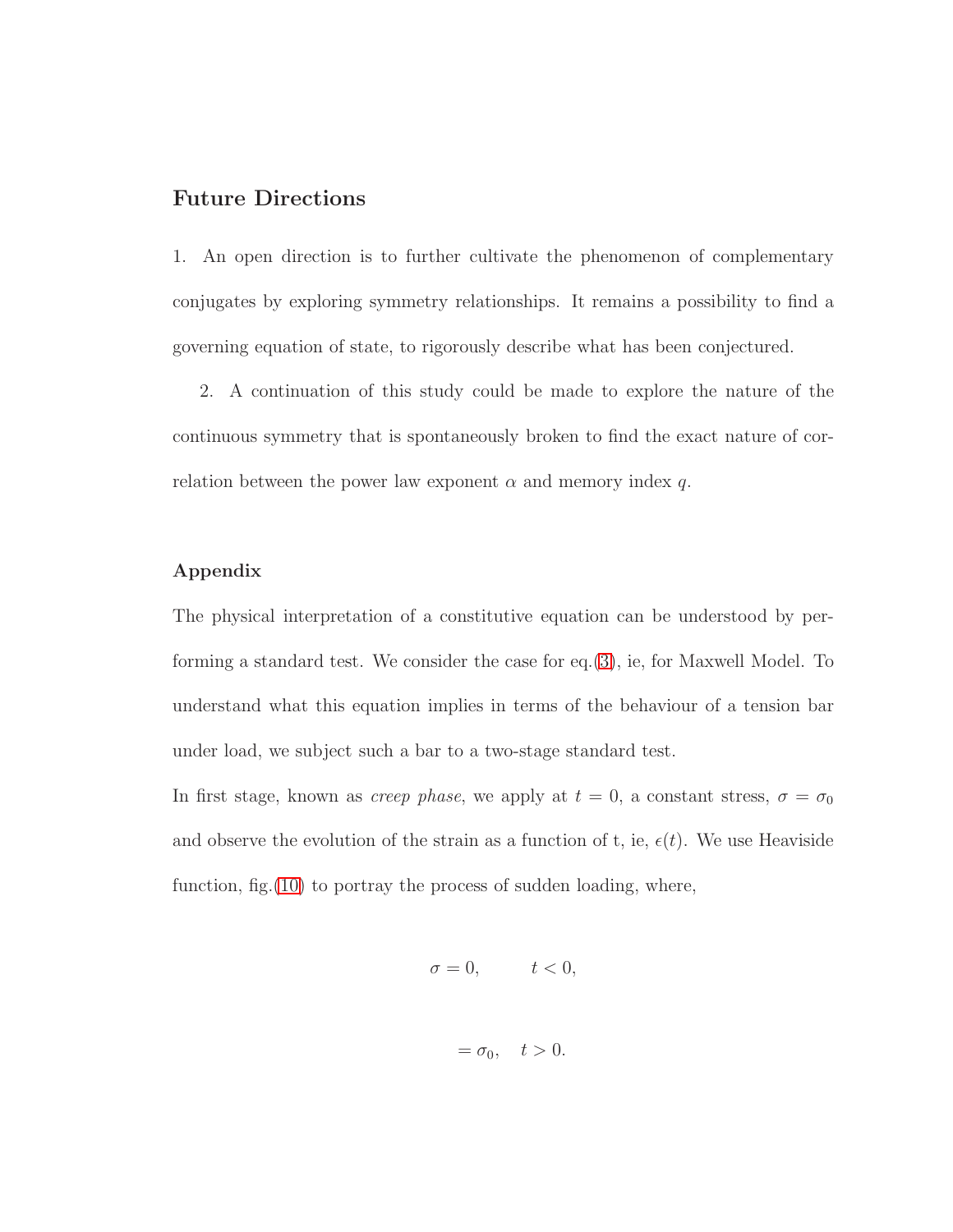

<span id="page-36-0"></span>Figure 10: Heaviside function

In this case equation [\(3\)](#page-8-1) is a differential equation for  $\epsilon$  and has the solution,

<span id="page-36-1"></span>
$$
\epsilon = \frac{\sigma_0}{\eta} t + c_1 \tag{17}
$$

where  $c_1$  is a constant. To find  $c_1$ , we impose the initial condition that, for sudden application of the stress  $\sigma_0$  at  $t=0$ , the initial strain produced is given by  $\epsilon_0 = \frac{\sigma_0}{E}$  $\frac{\sigma_0}{E}$  . Evaluating for  $c_1$ , we get  $c_1 = \frac{\eta}{E}$ E  $\frac{\sigma_0}{\eta} = \frac{\sigma_0}{E}$  $\frac{\sigma_0}{E}$ . Thus from eq.[\(17\)](#page-36-1) we obtain

<span id="page-36-2"></span>
$$
\epsilon = \frac{\sigma_0}{\eta} (t + 1/\lambda) \tag{18}
$$

where,  $\lambda = \frac{E}{n}$  $\frac{E}{\eta}$  .

The second stage of the test is known as the *relaxation phase*. It begins at  $t = t_1$ , when the strain is fixed at constant value  $\epsilon = \epsilon_1$ . The stress response,  $\sigma(t)$  is now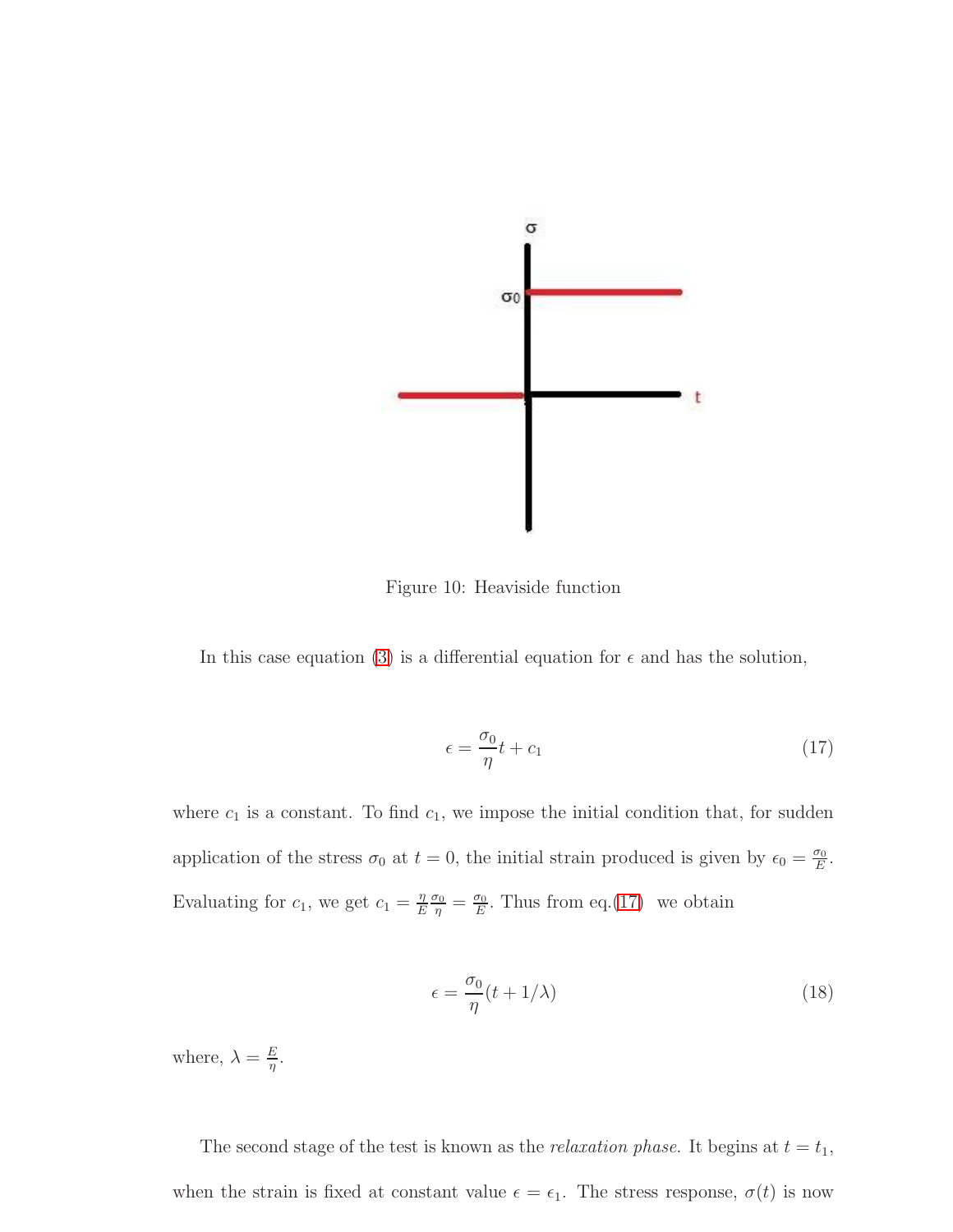observed as a function of time. For the Maxwell model when  $\epsilon = \epsilon_1, \dot{\epsilon} = 0, \text{eq.}(3)$  $\epsilon = \epsilon_1, \dot{\epsilon} = 0, \text{eq.}(3)$ is then a homogeneous differential equation for the stress  $\sigma$  and has the solution

<span id="page-37-0"></span>
$$
\sigma(t) = c_3 e^{-\frac{Et}{q}}, \quad t > t_1. \tag{19}
$$

To find  $c_3$ , we reason that since the strain rate is finite everywhere, we conclude that at  $t = 0$ , at the point of discontinuity,  $\sigma(t^+) = \sigma(t^-) = \sigma_0$ . Incorporating this into eq.[\(19\)](#page-37-0) we evaluate  $c_3$  and final expression of  $\sigma(t)$  comes out to be

$$
\sigma = \sigma_0 e^{-\frac{(t-t_1)E}{\eta}}.\tag{20}
$$

Physical Interpretation



<span id="page-37-1"></span>Figure 11: Stress and strain variation with time in the Standard Test for Maxwell Model

For **Maxwell Model** it is observed that in the creep phase (fig[.11a](#page-37-1)), the strain increases continuously as a linear function of time, starting from a non-zero value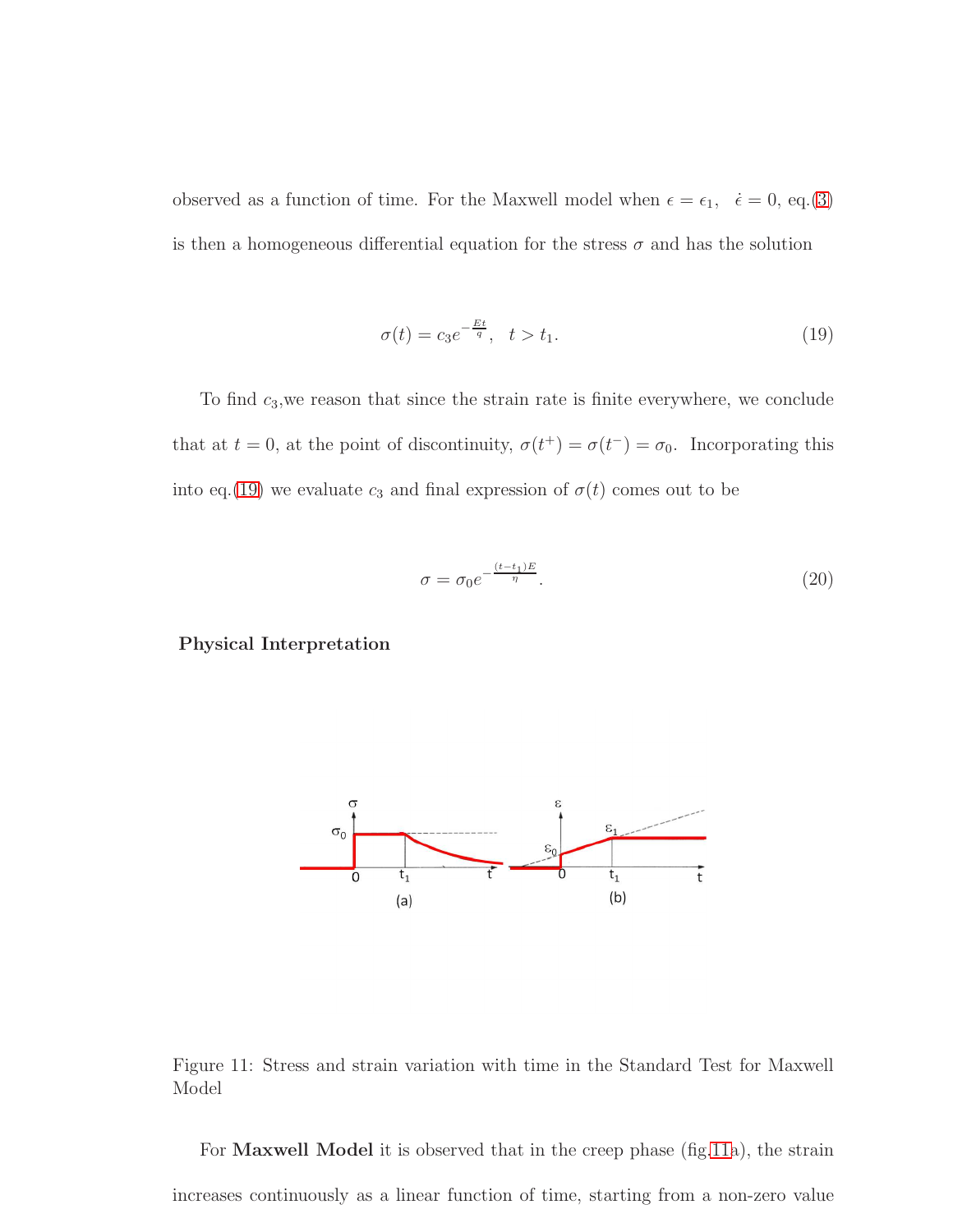at  $t = 0$ . The dotted lines in the  $\epsilon - t$  plots in the above fig.[\(11b](#page-37-1)) indicate that if the creep phase is allowed to extend beyond  $t_1$ , the strain will increase to infinity showing the fluid nature of Maxwell fluid i.e, its capability of unlimited deformation under finite stress.

However we also see that in eq.[\(18\)](#page-36-2); i.e, at  $t = 0$ ,  $\epsilon_0 = \frac{\sigma_0}{E}$  $\frac{\sigma_0}{E}$  i.e, that the response immediately after the load application is elastic with a modulus  $E_0$ , the initial or impact modulus.Thus the viscoelastic nature of Maxwell model is characterised. In the relaxation phase (fig[.11a](#page-37-1)), the stress of the Maxwell model decreases exponentially under constant strain, implying that the material relaxes fully with stress asymptotically tending to zero.

There are no conflicts of interest to declare.

## References

- [1] X.R.He ,S.R.Zheng. , Huang. G.S. and Rong, Y.Q., Solution grafting of maleic anhydride on low-density polyethylene: effect on crystallization behavior, *J. Macromol. Sci. Part B Polym. Phys.*, 2013, 52 1265e1282 .
- [2] He. X.R., Zhang. R., Chen. Q., Rong. Y.Q. and Yang. Z.Q., Different surface functionalized nano-Fe3O4 particles for EVA composite adhesives, *Int. J. Adhes. Adhes.*2014, 50 128e135.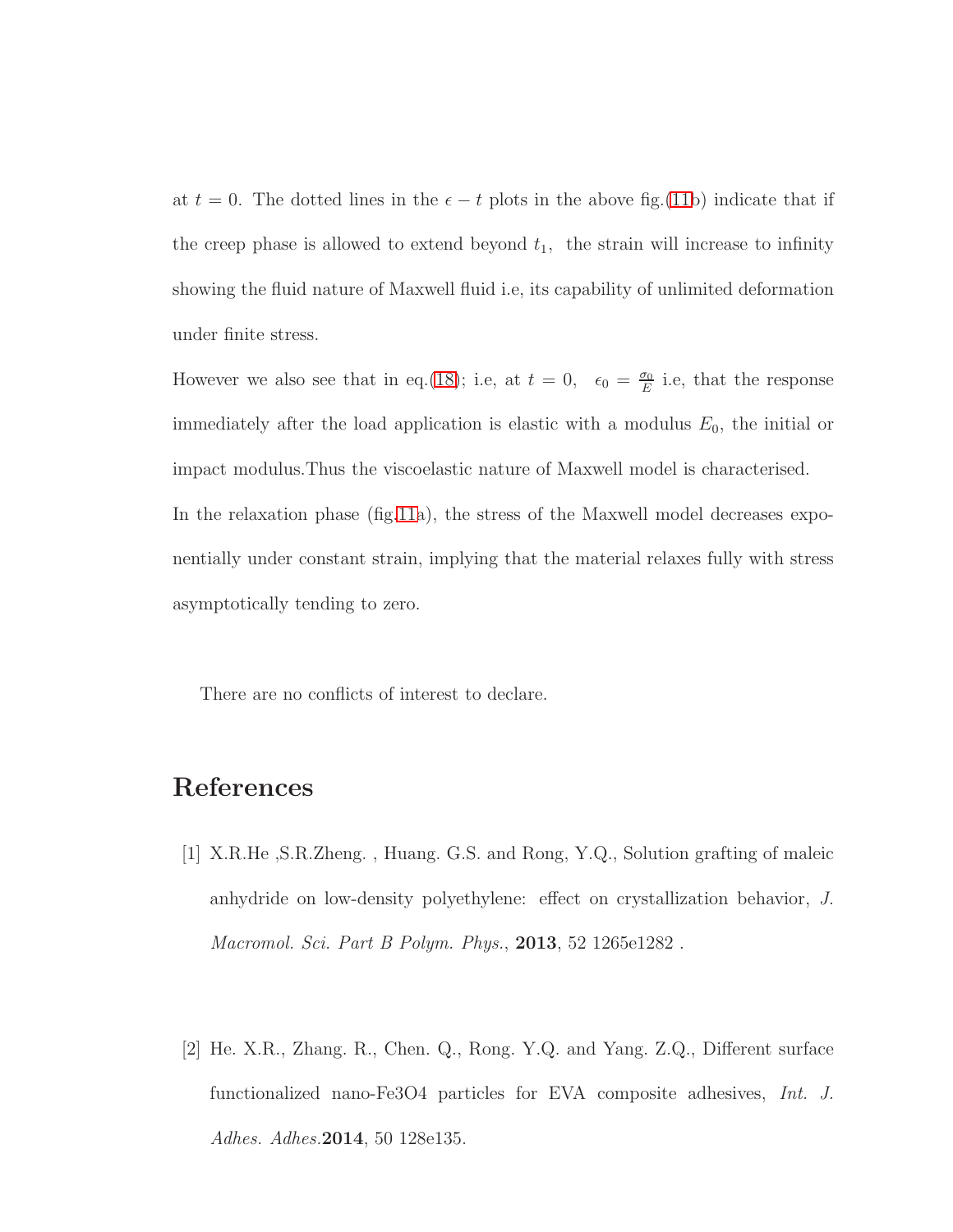- [3] Wever, D.A.Z., Picchioni.F. and Broekhuis. A.A., Polymers for enhanced oil recovery: a paradigm for structure property relationship in aqueous solution, *Prog. Polym. Sci.* 2011, 36 1558e1628.
- [4] He. X.R.,Chen. Q., Feng. C.H., Wang. L. and Hou.H.L., Synthesis and performance of a self crosslinkable acrylate copolymer with high compatibility for an oil well cement modifier, *J. Polym. Eng.* 2014, 34 405e414 .
- [5] Han. D. , Recent development of enhanced oil recovery in China, *J. Petrol. Sci. Eng.* 1999, 22 181e188.
- [6] Barnes, H. A., Hutton, J.F. and Walters, K. (Eds.), *Rheology series 3 An Introduction to Rheology - Elsevier*, Distributors for the U.S. and Canada, Elsevier Science Pub. Co. 1989.
- [7] Larson, Ronald G., *Topics in chemical engineering, "The structure and rheology of complex fluids"* ,Oxford University Press.1999.
- [8] Rouse, Prince E., A Theory of the Linear Viscoelastic Properties of Dilute Solutions of Coiling Polymers,*J. Chem. Phys.*1953, 21 1272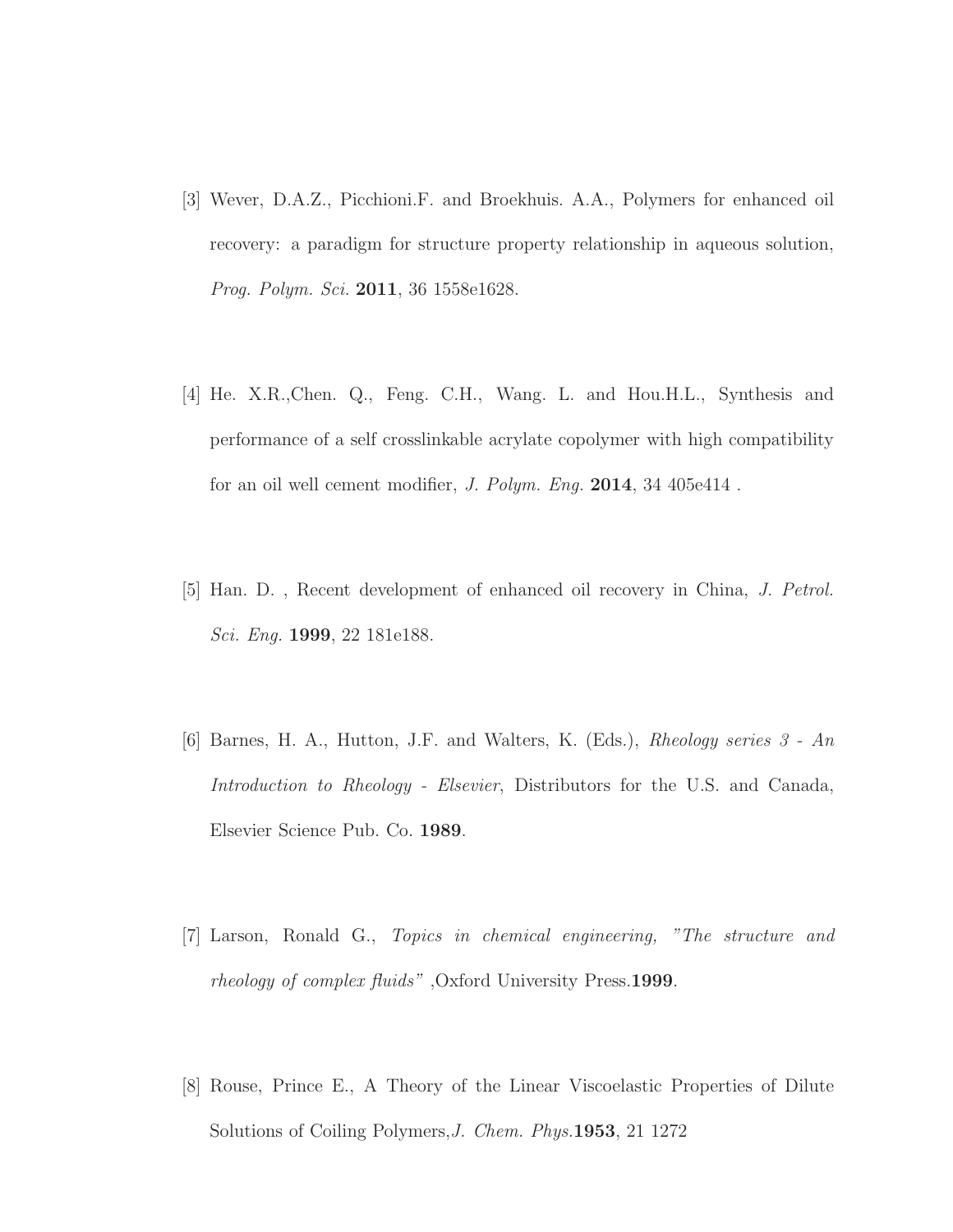- [9] Reiner,M, The Deborah Number, *Phys. Today.* 1964, 17 62
- [10] Mainardi Francesco, *Fractional Calculus and Waves in Linear Viscoelasticity,* Imperial College Press, London, 2010
- [11] Bagley. R. L. and Torvik. P. J., A Theoretical Basis for the Application of Fractional Calculus to Viscoelasticity, *Journal of Rheology,* 1983, 27 201
- [12] Ferry, John D., *Viscoelastic properties of polymers,* Wiley, New York, 1970
- [13] Blair Scott, G.W. & Reiner, The rheological law underlying the nutting equation, *M. Appl. sci. Res.*1951, 2 225
- [14] Podlubny, I, Geometric and Physical Interpretation of Fractional Integration and Fractional Differentiation, *An International Journal for Theory and Applications,*2002, 5 4
- [15] Das, S., *Functional Fractional Calculus* Springer-Verlag, Berlin, 2011 2nd ed.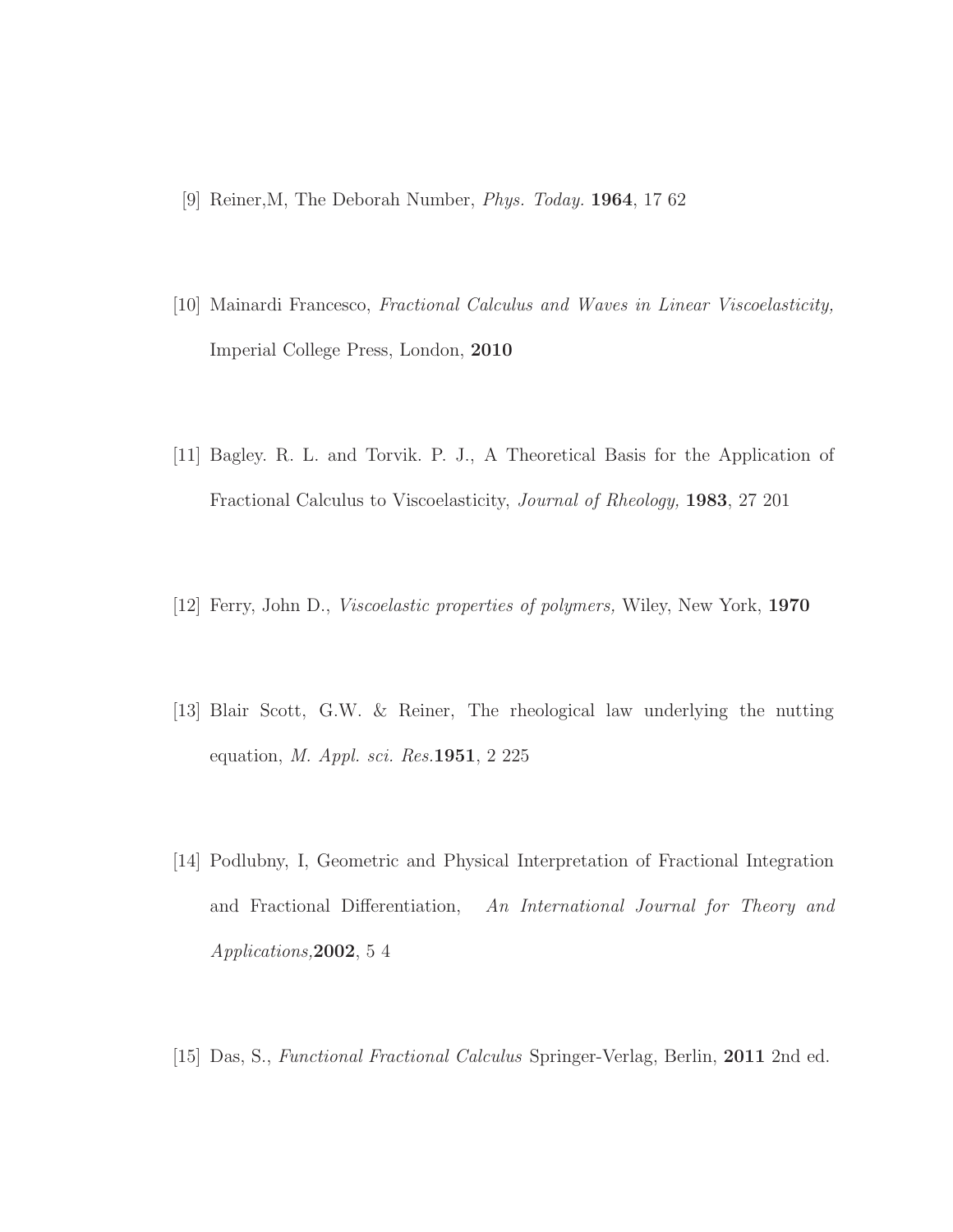- [16] Du, M., Wang. Z., and Hu. H., Measuring memory with the order of fractional derivative, *Scientific Reports,* 2013, 3 3431.
- [17] Choudhury, M. D., Das. S., and Tarafdar. S., Effect of loading history on visco-elastic potato starch gel, *Colloids Surf. A: Physicochem. Eng. Asp.*,2016, 492 4753 .
- [18] Westerlund, S., and Ekstam. L., Capacitor theory, *IEEE Trans. Dielectr. Electr. Insul.,* 1994, 1 5.
- [19] Mondol. A., Gupta.R., Das. S., and Dutta. T., An insight into Newton's cooling law using fractional calculus, *Journal of Applied Physics, 123(2018)064901.*
- [20] Hazra, S., Dutta,T., Da.,S., and Tarafdar. S., Memory of Electric Field in Laponite and How It Affects Crack Formation: Modeling through Generalized Calculus, *Langmuir,* 2017, 33 8468–8475.
- [21] Choudhury, M. D., Chandra.S., Nag.S., Das.S and Tarafdar.S., Forced spreading and rheology of starch gel: viscoelastic modeling with fractional calculus, *Colloids Surf. A: Physicochem. Eng. Asp.,* 2012, 407 6470.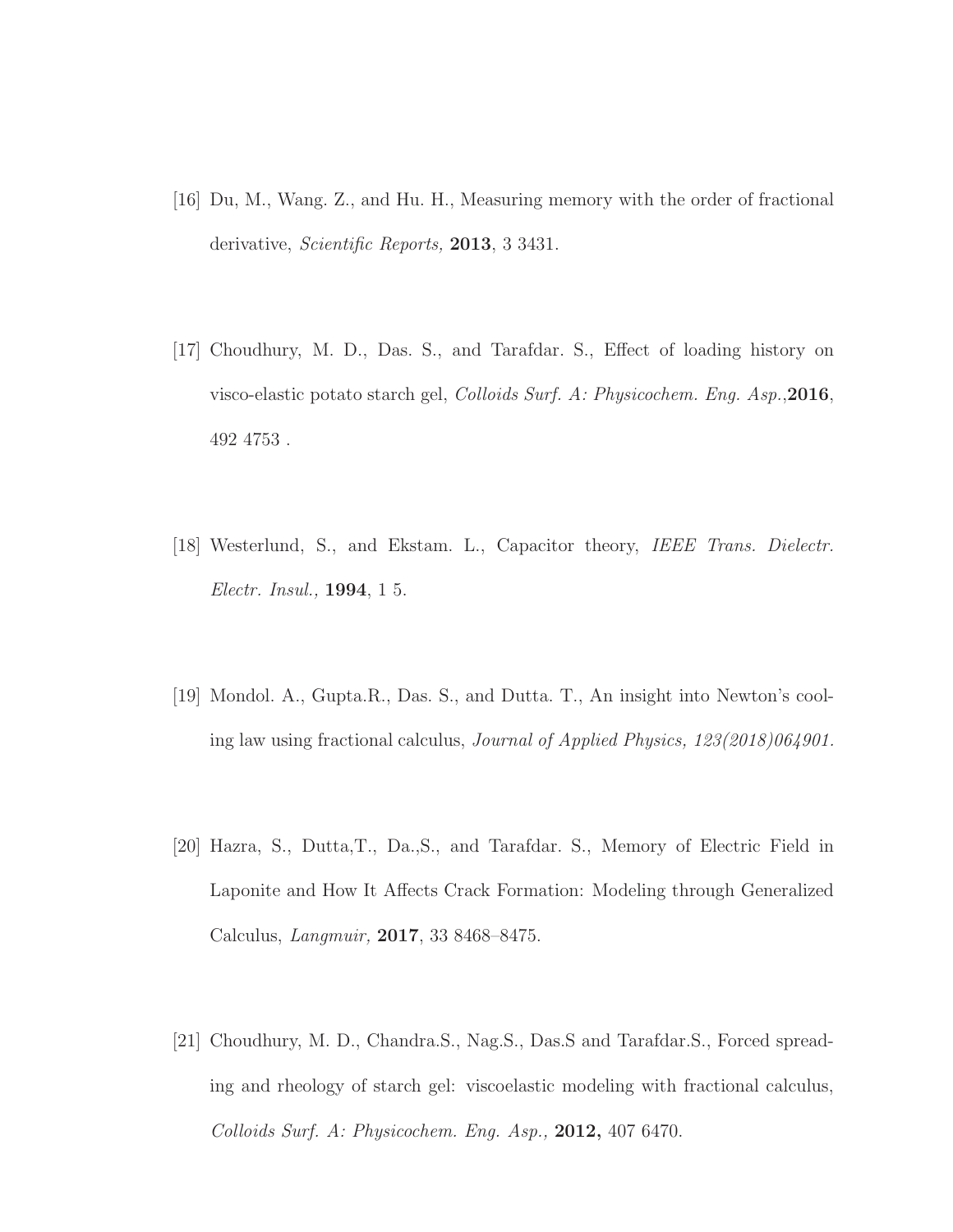- [22] Majumdar, S., Hazra. S., Choudhury. M. D., Sinha. S. D., Das. S., Middya. T. R., Tarafdar. S., and Dutta. T., A Study of the Rheological Properties of Visco-elastic Materials Using Fractional Calculus, *Colloids and Surfaces A: Physicochem. Eng. Aspects,*2017, 516 181189 .
- [23] Gloeckle, Walter G. and Nonnenmacher Theo F., Fractional integral operators and Fox functions in the theory of viscoelasticity, *Macromolecules,* 241991, 24 6426-6434
- [24] Wharmby, Andrew W., Generalization of a theoretical basis for the application of fractional calculus to viscoelasticity, *Journal of Rheology*,2013, 57 1429
- [25] Metzler, R., Relaxation in filled polymers: A fractional calculus approach, *J. Chem. Phys.* 1995, 103 7180
- [26] Friedrich, C. & Braun, H., Generalized Cole-Cole behavior and its rheological relevance, *Rheola. Acta.* 1992, 31 309
- [27] Heymans, N., & Bauwens, J.C., Fractal rheological models and fractional differential equations for viscoelastic behavior, *Rheola Acta*1994, 33 210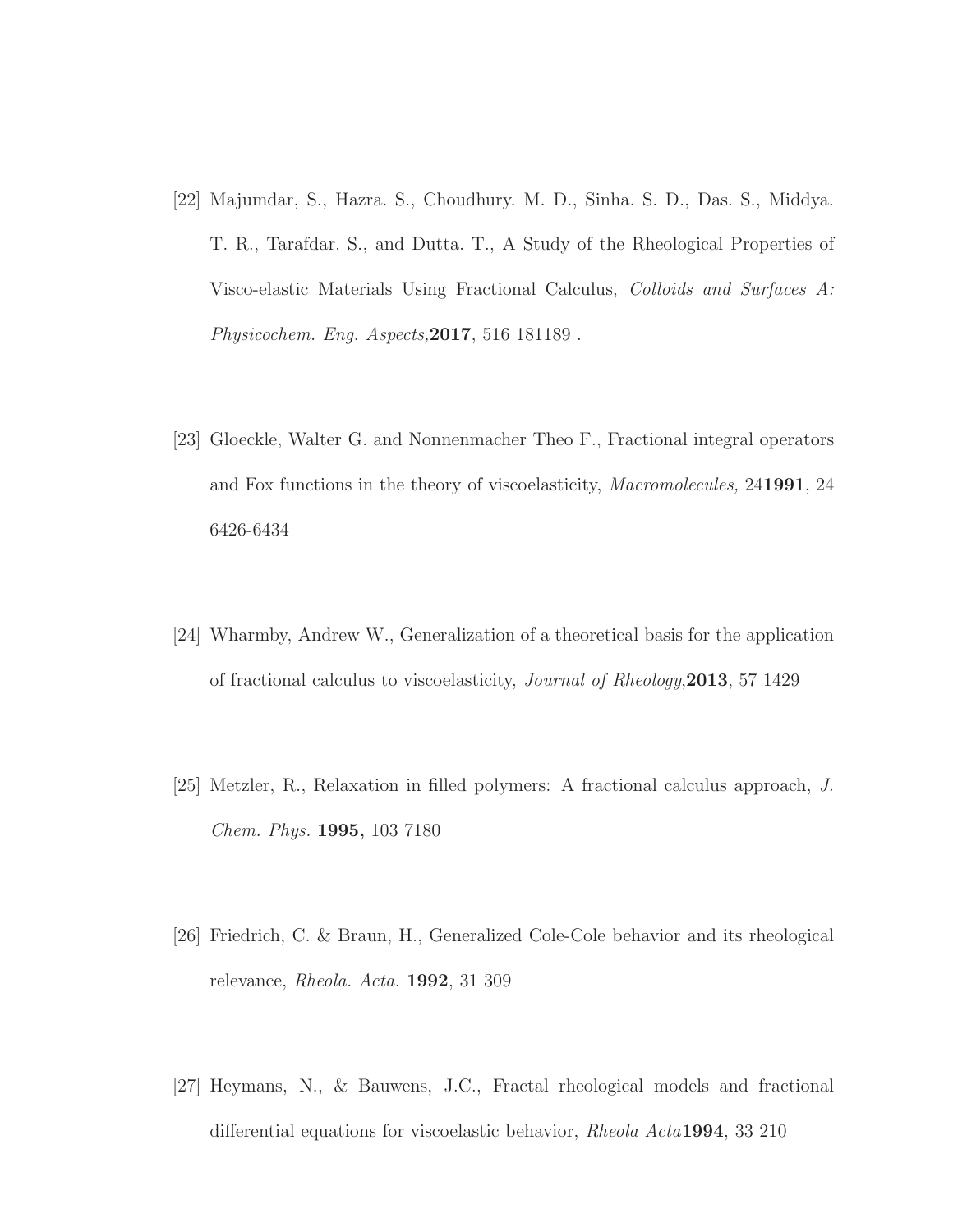- [28] Schiessel,H., Metzler,R., Blumen, A., and Nonnenmacher, T F., Generalized viscoelastic models: their fractional equations with solutions, *J. Phys. A: Math. Gen.*1995, 28 23
- [29] Jaishankar A, McKinley GH. Power-law rheology in the bulk and at the interface: quasi-properties and fractional constitutive equations, *Proc R Soc A.* 2013, 469: 20120284.
- [30] Zhang, R., He. X., Cai. S., and K. Liu. K., Rheology of diluted and semi diluted partially hydrolyzed polyacrylamide solutions under shear: Experimental studies, *Petroleum,*2017, 3 258-265 .
- [31] Gao, C., Viscosity of partially hydrolyzed polyacrylamide under shearing and heat, *Journal of Petroleum Exploration and Production Technology,*2013, 3 203206
- [32] Choi, B., Jeong.M. S., and. Lee. K. S, Temperature-dependent viscosity model of HPAM polymer through high-temperature reservoirs, *Polymer Degradation and Stability,*2014, 110 225-231.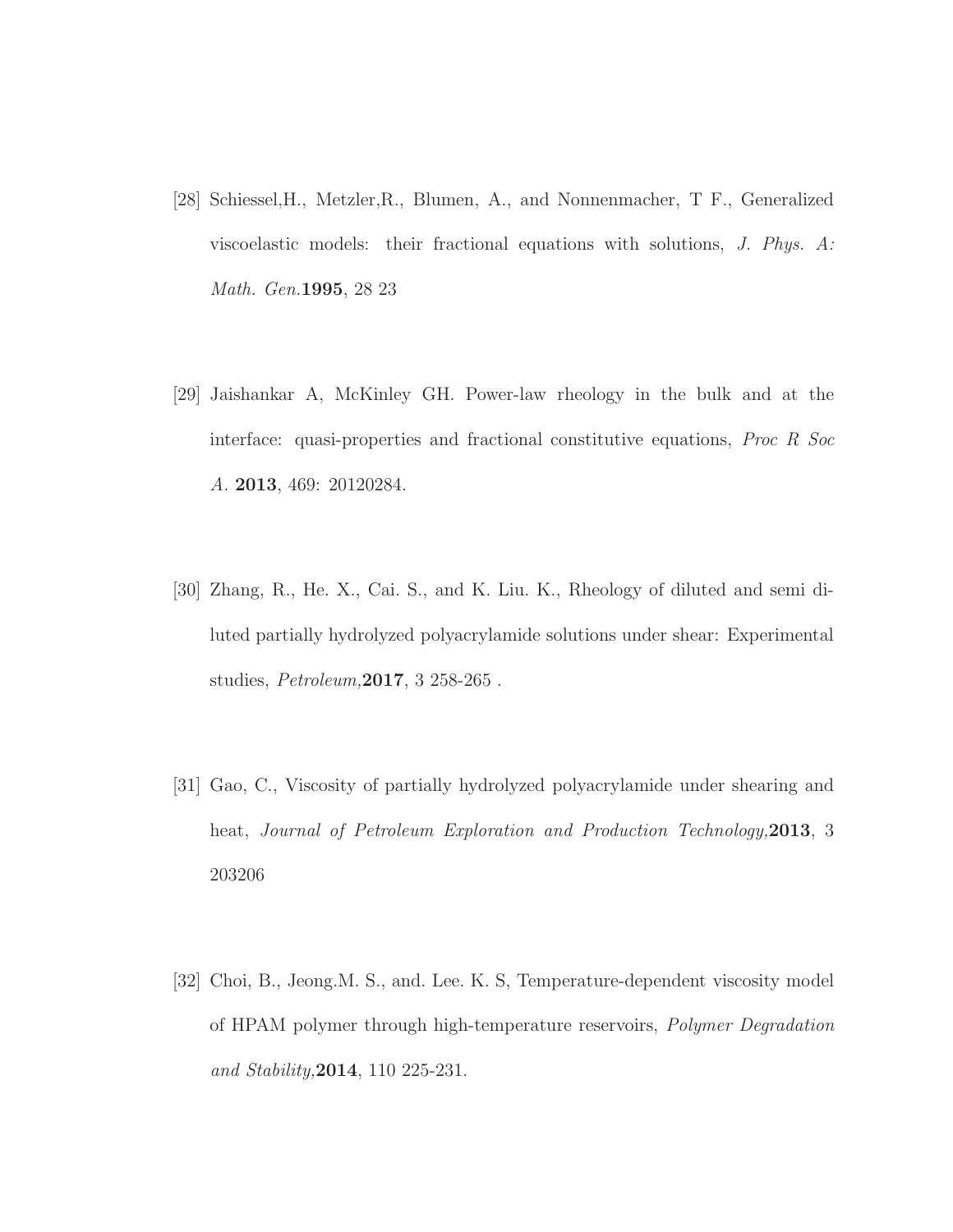- [33] Flugge, Wilhelm., *Viscoelasticity,* Springer-Verlag Berlin Heidelberg GmbH, 1975.
- [34] Gradshteyn, I. S., and Rhyzik. I. M., Tables of Integrals, Series and Products, Transl. from the Russian by *Scripta Technica,* Inc. 5th ed. Boston, MA:(Academic Press Inc.,1994 1963 .
- [35] Cox, W. P., and Merz, E.H., Letters to the Editor, Correlation of dynamic and steady flow viscosities, *Journal of Polymer Science,*1958, 28 619-622
- [36] Taylor, K. C., and Nasr-El-Din. H. A., Water-soluble hydrophobically associating polymers for improved oil recovery: A literature review, *J. Pet. Sci. Eng.,*1998 3 265280 .
- [37] Kamal, S. P., and Nasser.M. T., Experimental Study on the Rheological Properties of Polymer Solutions and Solid Suspensions, International *Journal of Current Engineering and Technology,* 2015, 2 1170-1177
- [38] Samanta, A., Bera. A,, Ojha. K., and Manda. A., Effects of Alkali, Salts, and Surfactant on Rheological Behavior of Partially Hydrolyzed Polyacrylamide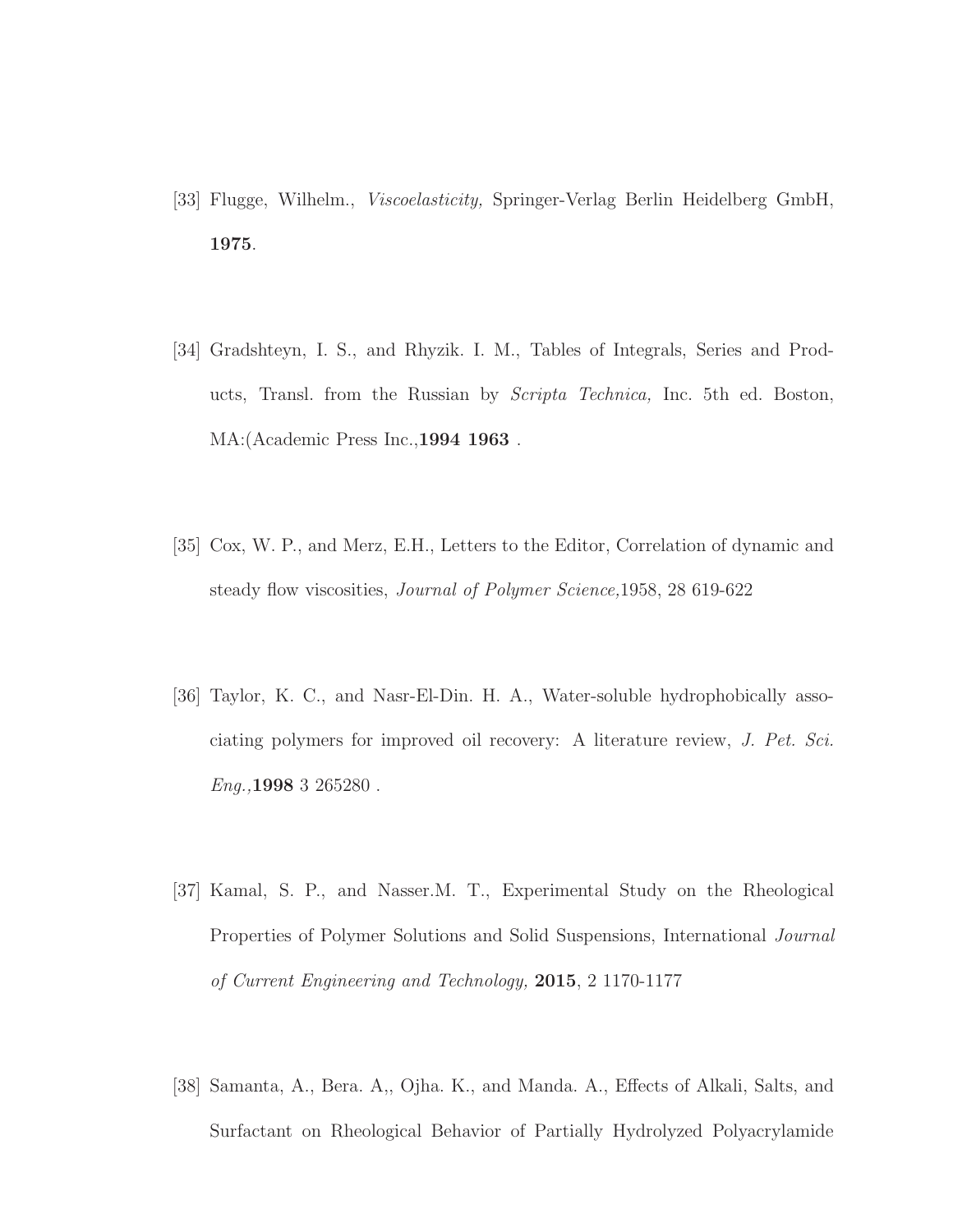Solutions, *J. Chem. Eng.,*2010, 55 43154322 .

- [39] Jung, J. C., Zhang. K., Chon. B. H., and Choi. H. J. , Rheology and polymer flooding characteristics of partially hydrolyzed polyacrylamide for enhanced heavy oil recovery, *Journal of Applied Polymer Science*,2012, 127 4195-5110 .
- [40] Lopes, L. F., Silveira, B. M. O., and Moreno,R. B. Z. L., Rheological Evaluation of HPAM fluids for EOR Applications,*International Journal of Engineering* & *Technology IJET-IJENS*,2014, 14 35-41 .
- [41] Liu, P., Mu.Z., Wang. C., and Wang. Y., Experimental Study of Rheological Properties and Oil Displacement Efficiency in Oilfields for a Synthetic Hydrophobically Modified Polymer, *Scientific Reports,*2017, 7 87-91 .
- [42] Noether.E.,Invariant Variation Problems, Gott. Nachr., (1918)235257.[Transp. *Theory Statist. Phys.*1971 1 186.
- [43] Zhang. R., He. X.R., Chen. Q. and Meng. L.Y. , Non-isothermal crystallization behaviors of ethylene vinyl acetate copolymer and ethylene vinyl acetate copolymer-graft-maleic anhydride, *J. Macromol. Sci. Part B Polym.*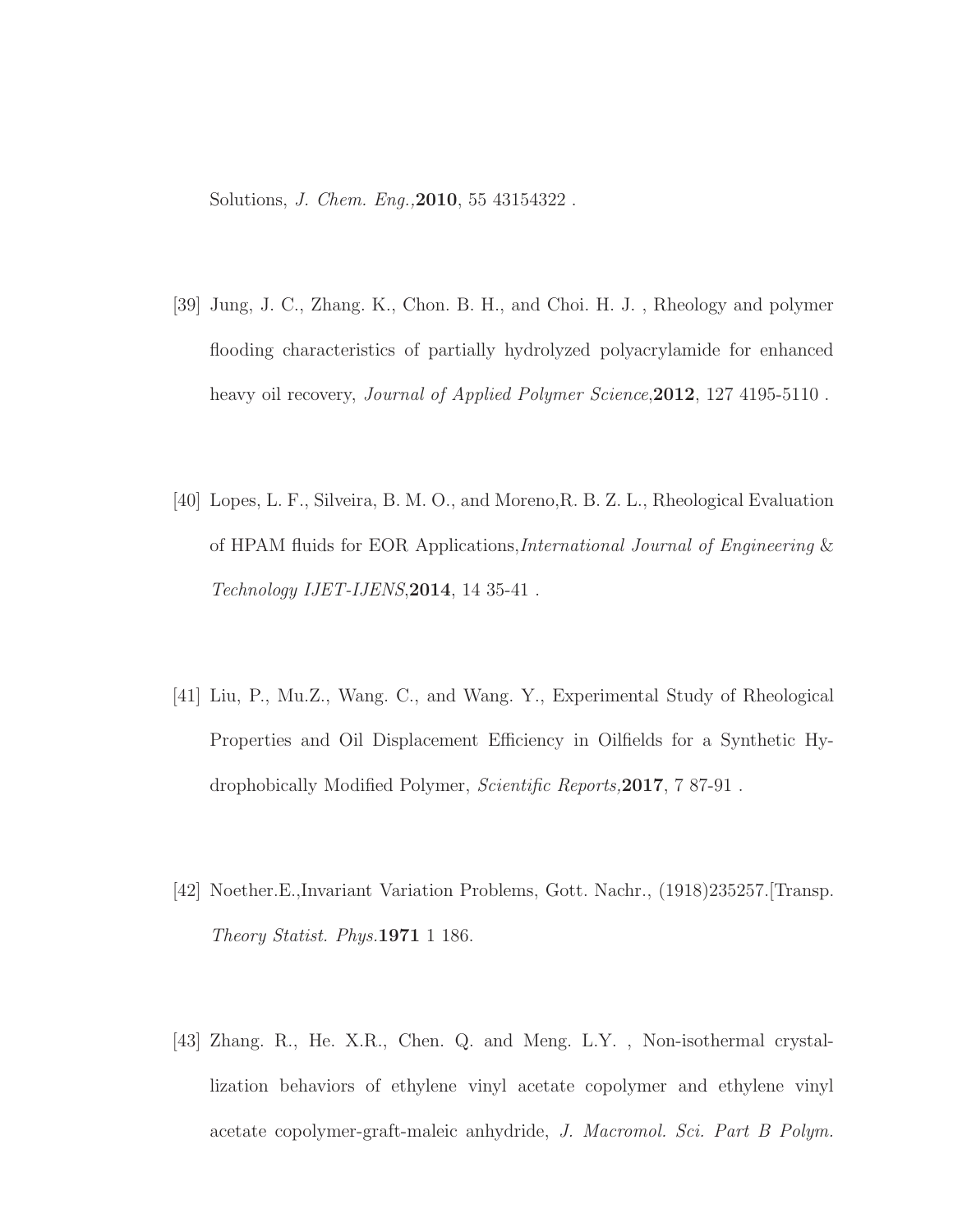*Phys.*2015, 54 1515e1531 .